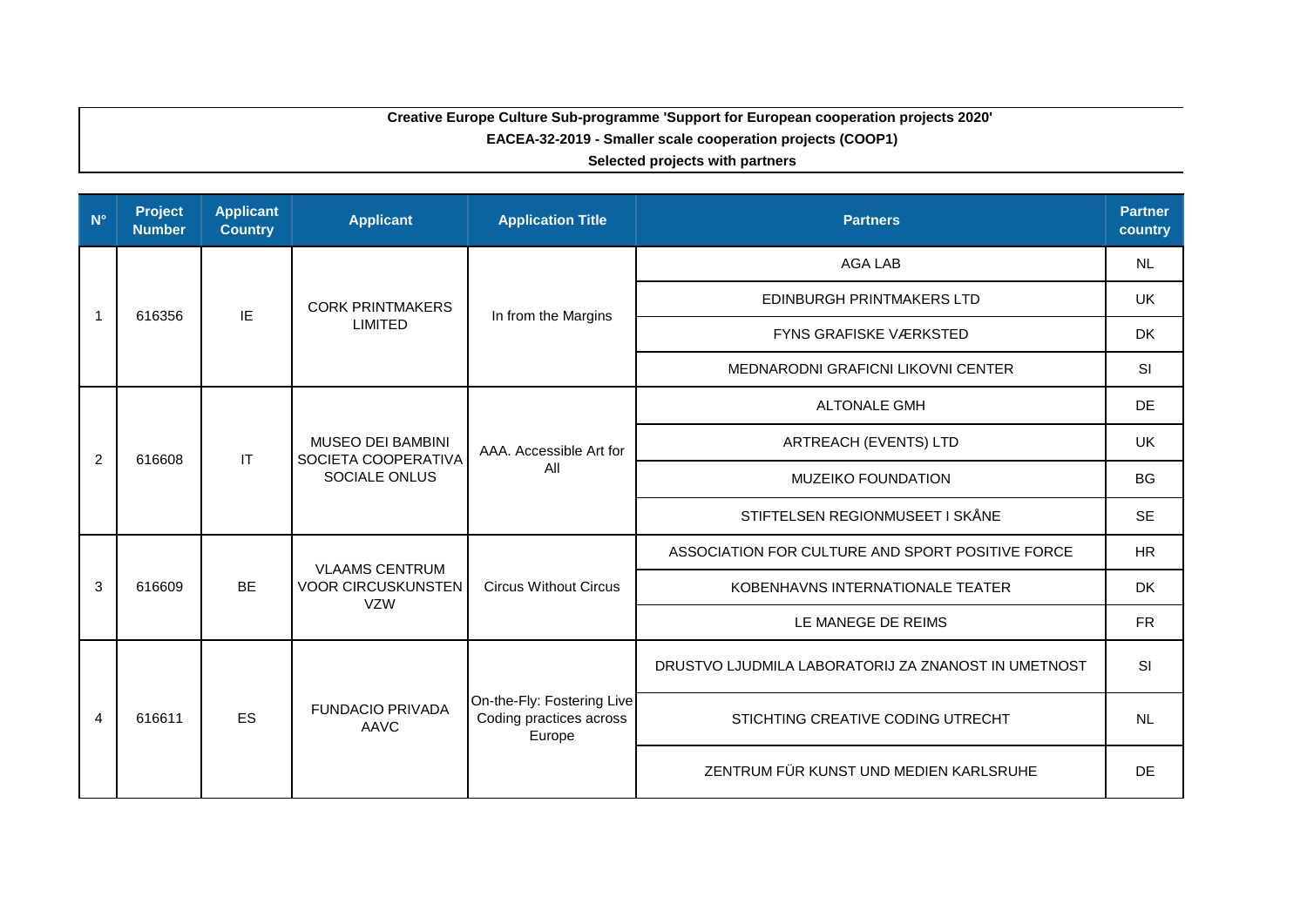|                |        |           |                                                |                                                                                | ASSOCIAZIONE CULTURALE TEATRO NECESSARIO                                             | IT        |
|----------------|--------|-----------|------------------------------------------------|--------------------------------------------------------------------------------|--------------------------------------------------------------------------------------|-----------|
| 5              | 616612 | PT        | BE A PLACE, LDA                                | <b>BETA CIRCUS - Boosting</b><br>European Trends and<br>Artists in Circus Arts | CENTER FOR CIRCUS ARTS DEVELOPMENT "LUDIFICO"                                        | <b>RS</b> |
|                |        |           |                                                |                                                                                | <b>VSIA "RIGAS CIRKS"</b>                                                            | LV        |
|                |        |           |                                                | <b>INVISIBLE LINES</b>                                                         | BAOBAB&GPLUSG S.R.O.                                                                 | CZ        |
| 6              | 616617 | IT        | <b>FONDAZIONE GIORGIO</b><br><b>CINI ONLUS</b> |                                                                                | <b>FAUTEUIL VAPEUR</b>                                                               | <b>FR</b> |
|                |        |           |                                                |                                                                                | <b>HAMELIN</b>                                                                       | IT        |
|                | 616623 | <b>NL</b> | <b>STICHTING ZIMIHC</b>                        | <b>Training Leading Voices</b>                                                 | A COEUR JOIE                                                                         | <b>FR</b> |
|                |        |           |                                                |                                                                                | EUROPEAN CHORAL ASSOCIATION - EUROPA CANTAT EV                                       | DE        |
| $\overline{7}$ |        |           |                                                |                                                                                | FE.N.I.A.R.CO. FEDERAZIONE NAZIONALE ITALIANA DELLE<br>ASSOCIAZIONI REGIONALI CORALI | $\sf IT$  |
|                |        |           |                                                |                                                                                | JAVNI SKLAD RS ZA KULTURNE DEJAVNOSTI                                                | SI        |
|                |        |           |                                                |                                                                                | STICHTING EUROPA CANTAT UTRECHT                                                      | NL        |
|                |        |           |                                                |                                                                                | <b>KRÆ SYNDIKATET</b>                                                                | <b>DK</b> |
|                |        |           |                                                |                                                                                | LIETUVOS TARPDISCIPLININIO MENO KUREJU SAJUNGA                                       | <b>LT</b> |
| 8              | 616633 | <b>SE</b> | CANDYLAND                                      | Artist-Run Network                                                             | ORMSTON HOUSE COMPANY LIMITED BY GUARANTEE                                           | IE        |
|                |        |           |                                                | Europe                                                                         | STICHTING THE NAKED                                                                  | <b>NL</b> |
|                |        |           |                                                |                                                                                | TOP VEREIN ZUR FÖRDERUNG KULTURELLER PRAXIS                                          | <b>DE</b> |
|                |        |           |                                                |                                                                                | <b>TOTALDOBRE</b>                                                                    | LV        |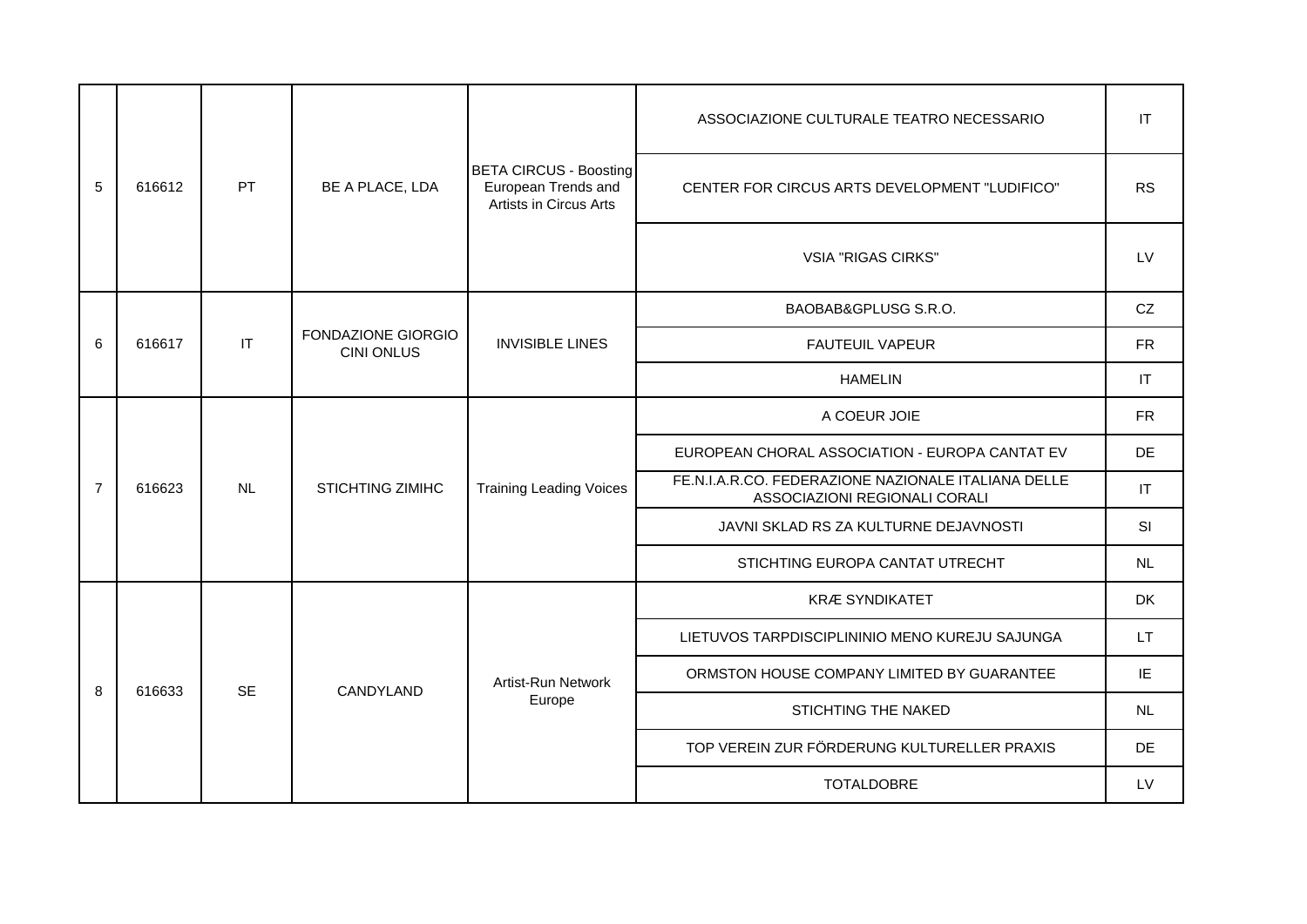|    |        |           | <b>EXARC</b>                                          |                                                                                   | AÖZA GGMBH                                                                | DE.       |
|----|--------|-----------|-------------------------------------------------------|-----------------------------------------------------------------------------------|---------------------------------------------------------------------------|-----------|
|    |        |           |                                                       |                                                                                   | COMPLEXUL NATIONAL MUZEAL ASTRA                                           | <b>RO</b> |
| 9  | 616639 | <b>NL</b> |                                                       | Retold Stories -<br><b>Sustaining Cultural</b><br>Memories in Open-Air<br>Museums | NÜWA DIGITAL MEDIA CONTENT PRODUCTION STUDIOS LIMITED                     | IE        |
|    |        |           |                                                       |                                                                                   | STIFTUNG STADTMUSEUM BERLIN                                               | <b>DE</b> |
|    |        |           |                                                       |                                                                                   | UNIVERSIDAD AUTONOMA DE BARCELONA                                         | <b>ES</b> |
|    |        |           | EUROPEAN FESTIVALS<br><b>BE</b><br><b>ASSOCIATION</b> | FestivalFinder.eu (a)Live<br>Now                                                  | ASSOCIAZIONE ITALIAFESTIVAL                                               | IT        |
|    |        |           |                                                       |                                                                                   | <b>BERGEN KOMMUNE</b>                                                     | <b>NO</b> |
| 10 | 616643 |           |                                                       |                                                                                   | EURACTIV MEDIA NETWORK B.V.                                               | <b>NL</b> |
|    |        |           |                                                       |                                                                                   | PUBLIQ VZW                                                                | <b>BE</b> |
|    |        |           |                                                       |                                                                                   | SUMMA ARTIUM KULTURA TAMOGATO NONPROFIT KORLATOLT<br>FELELOSSEGU TARSASAG | HU        |
|    |        |           |                                                       |                                                                                   | LABORATORIUM FOR ÆSTETIK OG ØKOLOGI                                       | <b>DK</b> |
| 11 | 616647 | <b>FR</b> | <b>DIGITAL ART</b>                                    | ART4MED - Art meets<br>open science and                                           | STICHTING WAAG SOCIETY                                                    | <b>NL</b> |
|    |        |           | <b>INTERNATIONAL</b>                                  | technology in health and<br>medical research                                      | SUOMEN BIOTAITEEN SEURA RY                                                | FI.       |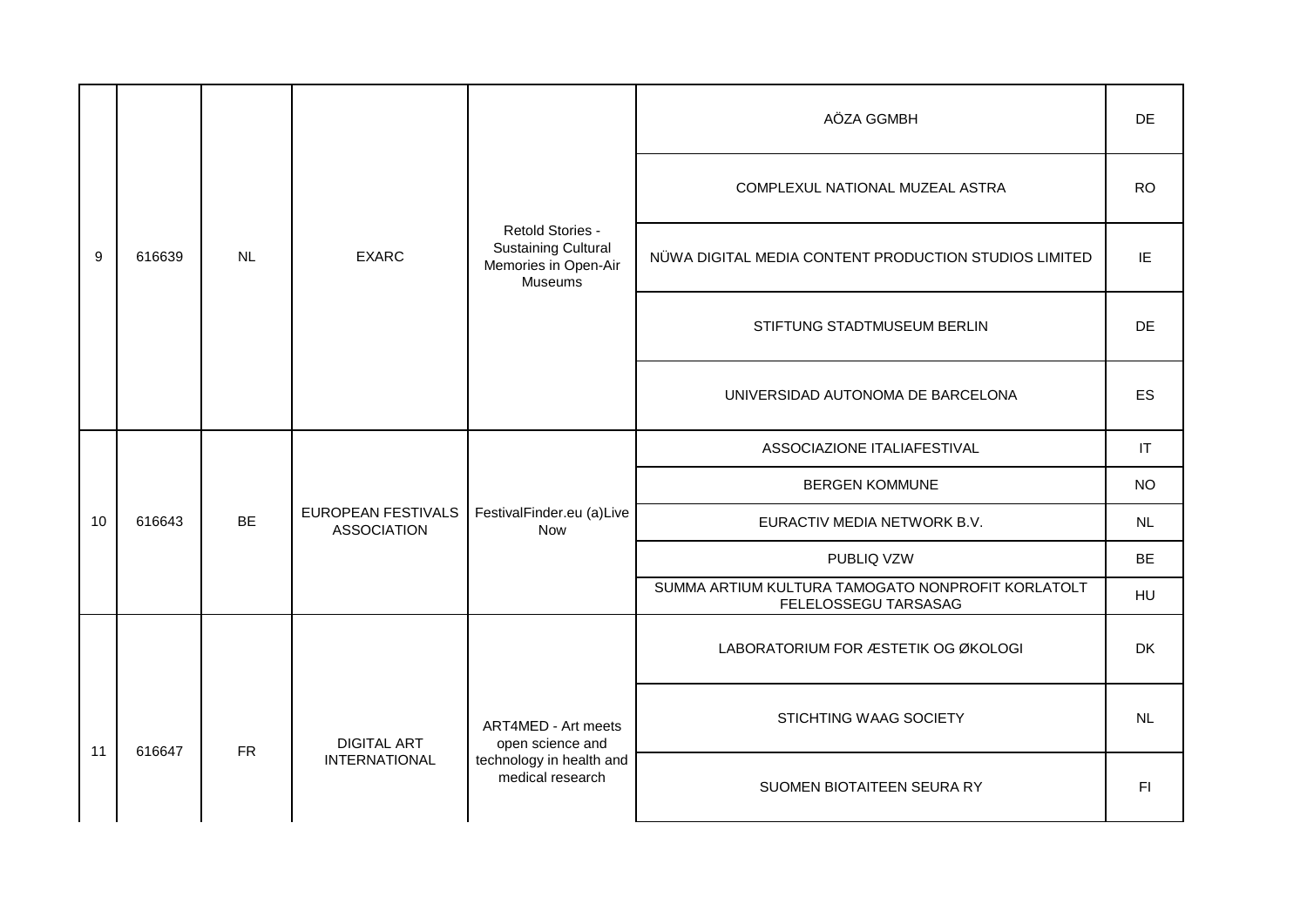|    |        |           |                                                                                     |                                                                            | ZAVOD ZA KULTURO, UMETNOST IN IZOBRAZEVANJE KERSNIKOVA                   | SI                         |
|----|--------|-----------|-------------------------------------------------------------------------------------|----------------------------------------------------------------------------|--------------------------------------------------------------------------|----------------------------|
|    |        |           | <b>INSTITUT NATIONAL</b><br><b>D'HISTOIRE DE L'ART</b>                              |                                                                            | FONDACIJA KULTURNO NASLIJEDE BEZ GRANICA                                 | BA                         |
| 12 | 616649 | <b>FR</b> |                                                                                     | Imaginaires croisés de<br>l'architecture néo-<br>mauresque                 | INSTITUT NATIONAL DU PATRIMOINE                                          | <b>TN</b>                  |
|    |        |           |                                                                                     |                                                                            | UNIVERSIDAD DE OVIEDO                                                    | ES                         |
| 13 | 616661 | SI        | ZAVOD EXODOS<br>FESTIVAL SODOBNIH                                                   | SHARE; creative powers                                                     | MARCHE TEATRO - SOCIETA' CONSORTILE A RESPONSABILITA'<br><b>LIMITATA</b> | $\mathsf{I}\mathsf{T}$     |
|    |        |           | <b>ODRSKIH UMETNOSTI</b>                                                            | of art                                                                     | ZAGREBACKO KAZALISTE MLADIH                                              | HR                         |
|    |        |           | <b>BE</b><br><b>NOORDSTARFONDS</b>                                                  | PLAY GROUND                                                                | <b>ASOCIATIA FAPTE</b>                                                   | <b>RO</b>                  |
| 14 | 616671 |           |                                                                                     |                                                                            | ASSOCIATION BANLIEUES BLEUES                                             | ${\sf FR}$                 |
|    |        |           |                                                                                     |                                                                            | <b>EVENTI SCRL</b>                                                       | $\mathsf{I}\mathsf{T}$     |
|    |        |           |                                                                                     |                                                                            | ØSTNORSK JAZZSENTER                                                      | <b>NO</b>                  |
|    |        |           |                                                                                     |                                                                            | ASSOCIAZIONE ITALIANA EDITORI                                            | $\ensuremath{\mathsf{IT}}$ |
| 15 | 616678 | <b>FR</b> | <b>IZNEO</b>                                                                        | Strenghten Distribution of                                                 | FEDERACION DE GREMIOS DE EDITORES DE ESPANA                              | ES                         |
|    |        |           |                                                                                     | European digital Comics                                                    | FEDERATION DES EDITEURS EUROPEENS                                        | <b>BE</b>                  |
|    |        |           |                                                                                     |                                                                            | POLSKIE STOWARZYSZENIE KOMIKSOWE                                         | PL                         |
| 16 | 616683 | <b>RF</b> | MUSEE ROYAL DE<br><b>MARIEMONT -</b><br><b>ETABLISSEMENT</b><br>SCIENTIFIOLIE DE LA | MITHRA - Mobility and<br>Intercultural dialogue for<br>the Tranemiecion of | ARCHÄOLOGISCHES MUSEUM FRANKFURT                                         | <b>DE</b>                  |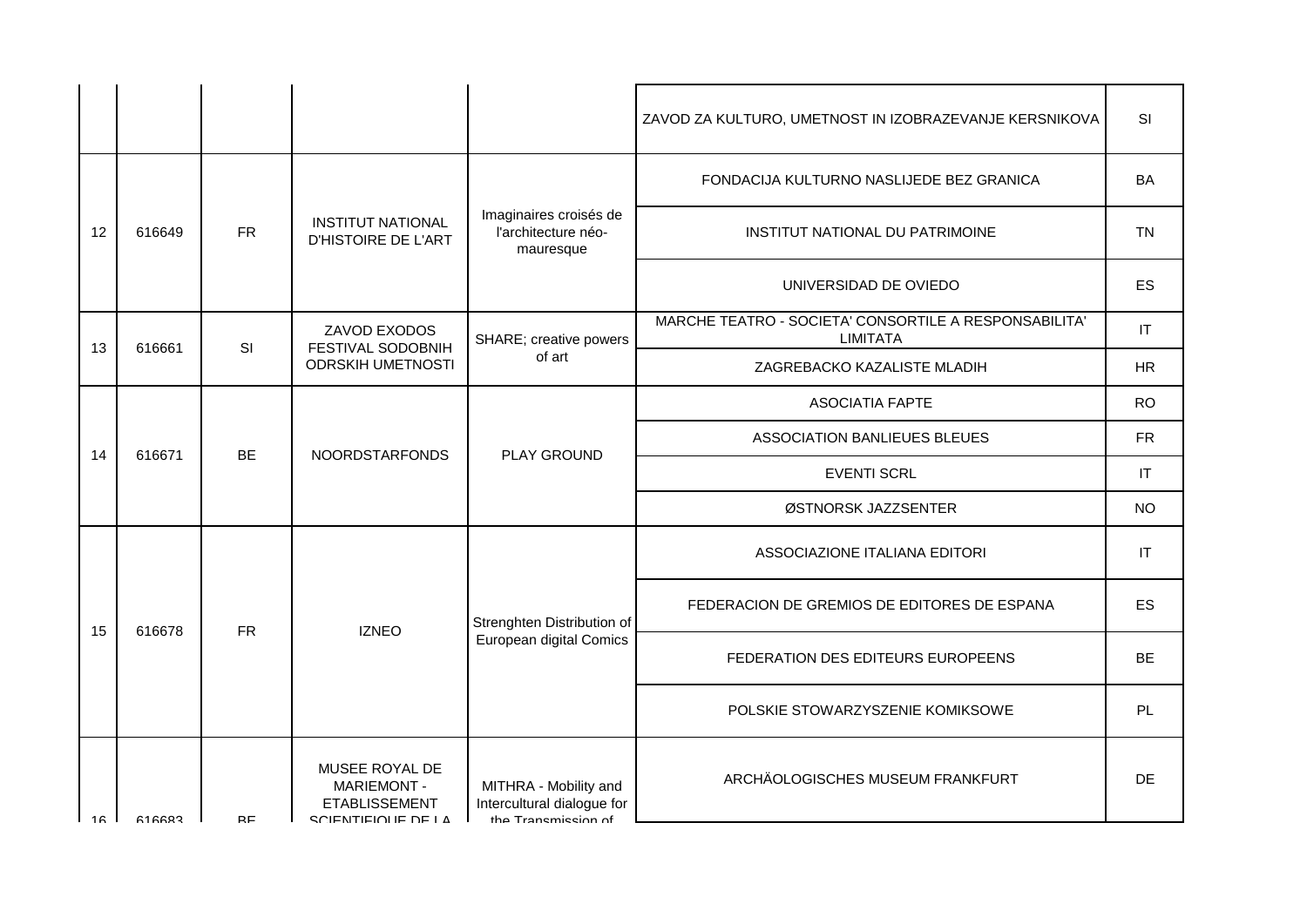| ט ו | <b>UTUUU</b> | ◡∟                     | <b>UVILITIII IWUL DE LA</b><br><b>COMMUNAUTE</b><br><b>FRANCAISE DE</b><br><b>BELGIQUE</b> | the Transmission or<br>Heritage from Roman<br>Antiquity                                                                     | MUSÉE SAINT-RAYMOND, MUSÉE D'ARCHÉOLOGIE DE TOULOUSE | <b>FR</b> |
|-----|--------------|------------------------|--------------------------------------------------------------------------------------------|-----------------------------------------------------------------------------------------------------------------------------|------------------------------------------------------|-----------|
|     |              |                        |                                                                                            |                                                                                                                             | CENTRO DE ARTE Y PRODUCCIONES TEATRALES SL           | ES        |
| 17  | 616687       | $\mathsf{I}\mathsf{T}$ | <b>TEATRO VALMISA</b>                                                                      | Dream Traces. Travelling,                                                                                                   | <b>FUNDACJA B'CAUSE</b>                              | PL        |
|     |              |                        |                                                                                            | Container.                                                                                                                  | NORDISK TEATERLABORATORIUM                           | <b>DK</b> |
|     |              |                        | <b>OMMA STUDIO</b>                                                                         | EL.                                                                                                                         |                                                      |           |
|     |              |                        |                                                                                            |                                                                                                                             | BELETRINA, ZAVOD ZA ZALOZNISKO DEJAVNOST             | <b>SI</b> |
|     |              | AT                     | <b>RUEDIGER</b><br><b>WISCHENBART</b>                                                      | <b>Sustaining Cultural</b><br>Diversity in Literary<br>Translation. Leverage<br>database on translation<br>markets, explore | FEDERATION DES EDITEURS EUROPEENS                    | <b>BE</b> |
| 18  | 616692       |                        | <b>CONTENT AND</b><br>CONSULTING                                                           | applicability of proven<br>innovative models,<br>network and train<br>practitioners along the<br>value chain.               | FUNDACION GERMAN SANCHEZ RUIPEREZ                    | ES        |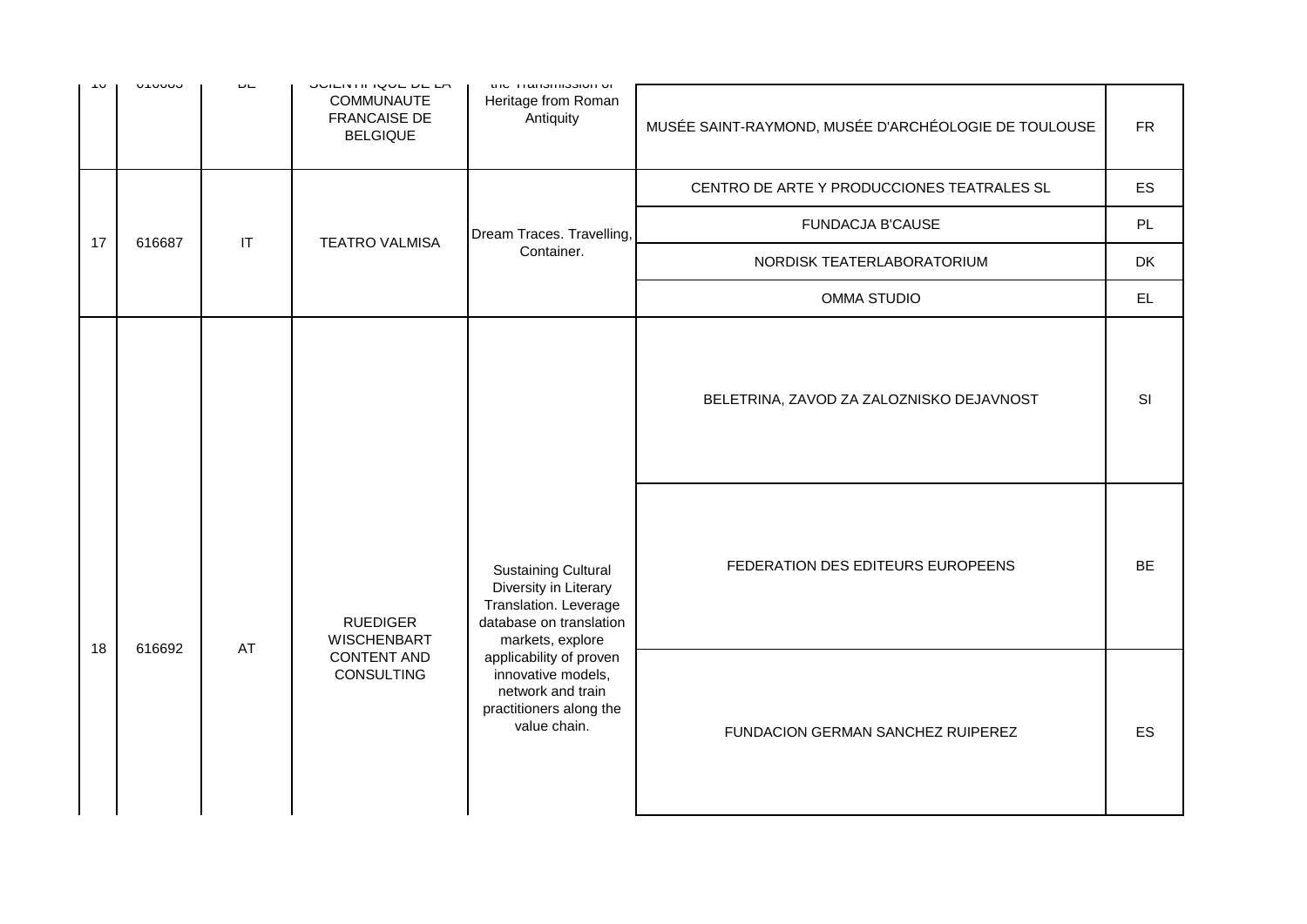|    |        |                                                |                                       |                                              | LIETUVOS LEIDEJU ASOCIACIJA                                                                   | LT.       |
|----|--------|------------------------------------------------|---------------------------------------|----------------------------------------------|-----------------------------------------------------------------------------------------------|-----------|
|    |        | <b>OSTRALE - ZENTRUM</b>                       |                                       | ART QUARTER NONPROFIT KFT.                   | <b>HU</b>                                                                                     |           |
| 19 | 616694 | FÜR ZEITGENÖSSISCHE<br><b>DE</b><br>KUNST E.V. | <b>Flowing Connections</b>            | KAUNAS 2022                                  | LT.                                                                                           |           |
|    |        |                                                |                                       |                                              | SLOBODNE VEZE, UDRUGA ZA SUVREMENE UMJETNICKE PRAKSE                                          | <b>HR</b> |
|    |        |                                                | ASSOCIACIO PEN<br>CATALA              | Be (P)Art. Grow with Arts                    | FUNDACION UXIO NOVONEYRA                                                                      | ES        |
|    |        | <b>ES</b>                                      |                                       |                                              | SZEPIROK TARSASAGA EGYESULETE                                                                 | <b>HU</b> |
| 20 | 616699 |                                                |                                       |                                              | <b>UC LIMBURG</b>                                                                             | <b>BE</b> |
|    |        |                                                |                                       |                                              | UDRUZENJE KROKODIL                                                                            | <b>RS</b> |
| 21 | 616700 | NL                                             | <b>KONINKLIJKE</b>                    | Open Digital Libraries for                   | EESTI RAHVUSRAAMATUKOGU                                                                       | <b>EE</b> |
|    |        |                                                | <b>BIBLIOTHEEK</b>                    | creative users                               | OSTERREICHISCHE NATIONALBIBLIOTHEK                                                            | AT        |
|    |        |                                                |                                       |                                              | COMPLEXUL MUZEAL NATIONAL MOLDOVA IASI                                                        | <b>RO</b> |
| 22 | 616703 | SI                                             | ZDRUZENJE<br><b>ZGODOVINSKIH MEST</b> | ReFresh Plus - Young<br>art(ist)s refreshing | "CULTURE HUB CROATIA" PLATFORMA ZA EDUKACIJU,<br>KREATIVNOST I POTICANJE RAZVOJA KROZ KULTURU | <b>HR</b> |
|    |        |                                                | <b>SLOVENIJE</b>                      | heritage sites and<br>legends                | FUNDACION UNIVERSITARIA SAN ANTONIO                                                           | ES        |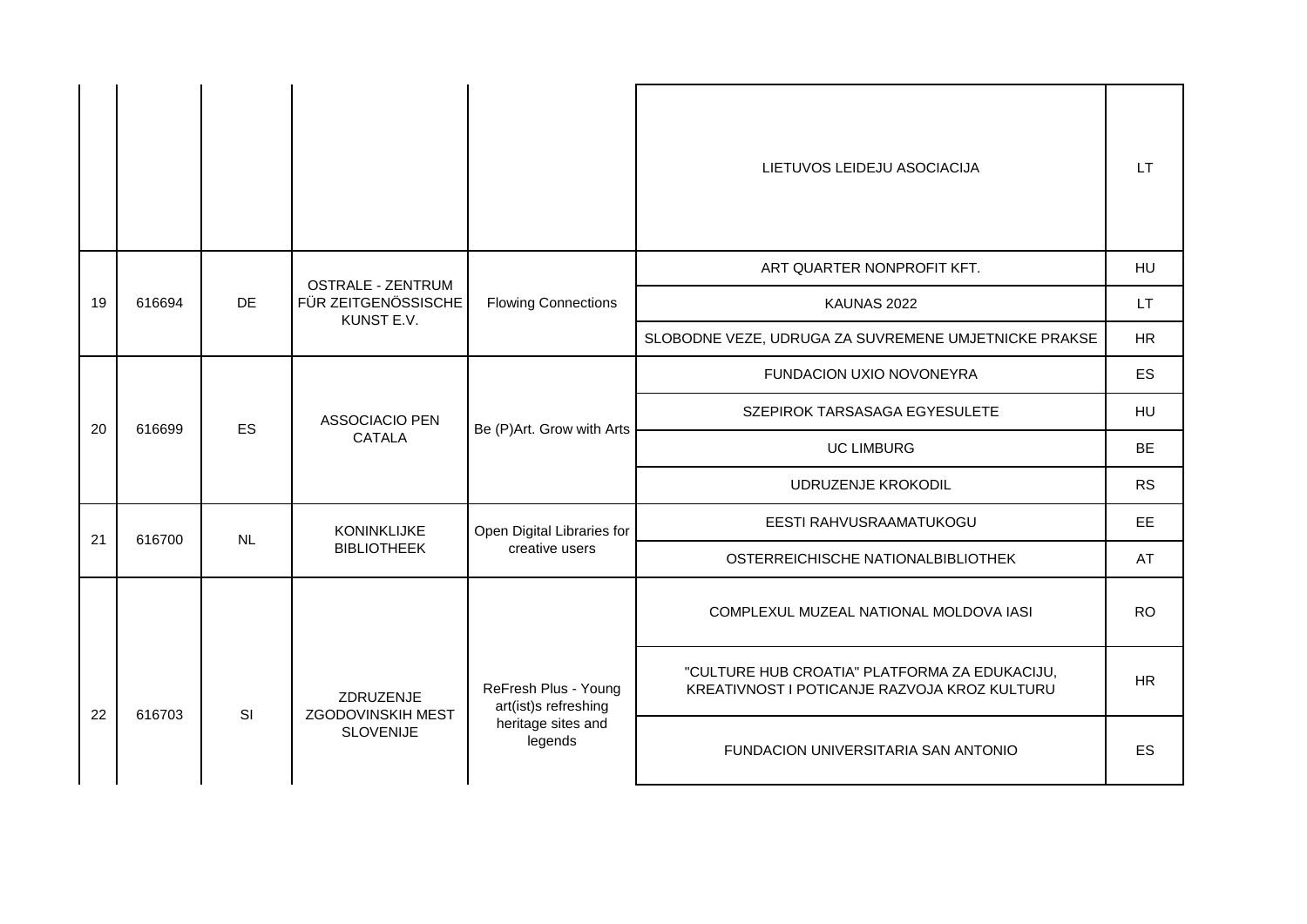|    |               |     |                                              |                                                                                 | TURUN AMMATTIKORKEAKOULU OY                                                                    | F1        |
|----|---------------|-----|----------------------------------------------|---------------------------------------------------------------------------------|------------------------------------------------------------------------------------------------|-----------|
|    |               |     | <b>SCIARAPROGETTI</b>                        |                                                                                 | <b>COMPAGNIE DUANAMA</b>                                                                       | <b>FR</b> |
| 23 | 616707        | IT  | <b>ASSOCIAZIONE DI</b><br>PROMOZIONE SOCIALE | <b>Gender Matters</b>                                                           | TEATRO METAPHORA - ASSOCIACAO DE AMIGOS DAS ARTES                                              | PT        |
| 24 | 616710        | EE  | FINE 5 TANTSUTEATER                          | BET - Body, Experience,<br>Time through 45+                                     | "PARTY"                                                                                        | LV        |
|    |               |     | <b>SA</b>                                    | dancers                                                                         | STELLARIS DANSTEATER AS                                                                        | <b>NO</b> |
|    |               |     | <b>QUO ARTIS</b>                             | Roots & Seeds XXI.<br><b>Biodiversity Crisis and</b><br><b>Plant Resistance</b> | ARS ELECTRONICA LINZ GMBH & CO KG                                                              | AT        |
| 25 | 616712        | ES  |                                              |                                                                                 | ASSOCIATION LEONARDO                                                                           | FR.       |
|    |               |     |                                              |                                                                                 | UNIVERSITAT DE BARCELONA                                                                       | ES        |
|    |               | F1  | CULTURA-SÄÄTIÖ                               | Agents of change:                                                               | FOUNDATION FOR AN OPEN SOCIETY DOTS                                                            | LV        |
| 26 | 616715        |     |                                              |                                                                                 | LATVIJAS LAIKMETIGAS MAKSLAS CENTRS                                                            | LV        |
|    |               |     |                                              | <b>Mediating Minorities</b>                                                     | STIFTELSEN TENSTA KONSTHALL                                                                    | <b>SE</b> |
|    |               |     |                                              |                                                                                 | <b>TALLINNA LINN</b>                                                                           | EE        |
|    |               |     |                                              |                                                                                 | PUPPET ANIMATION SCOTLAND                                                                      | <b>UK</b> |
| 27 | 616717        | SI  | LUTKOVNO GLEDALISCE<br>LJUBLJANA             | <b>EU Contemporary</b><br>Puppetry Critical Platform                            | SVEUCILISTE JOSIPA JURJA STROSSMAYERA U OSIJEKU,<br>AKADEMIJA ZA UMJETNOST I KULTURU U OSIJEKU | <b>HR</b> |
|    |               |     |                                              |                                                                                 | <b>VILNIAUS TEATRAS LELE</b>                                                                   | <b>LT</b> |
| 28 | <b>616720</b> | FR. | <b>I'AIR DES RAI KANS</b>                    | Roma Jazzing Furone                                                             | 1001 VALISES                                                                                   | BE.       |
|    |               |     |                                              |                                                                                 |                                                                                                |           |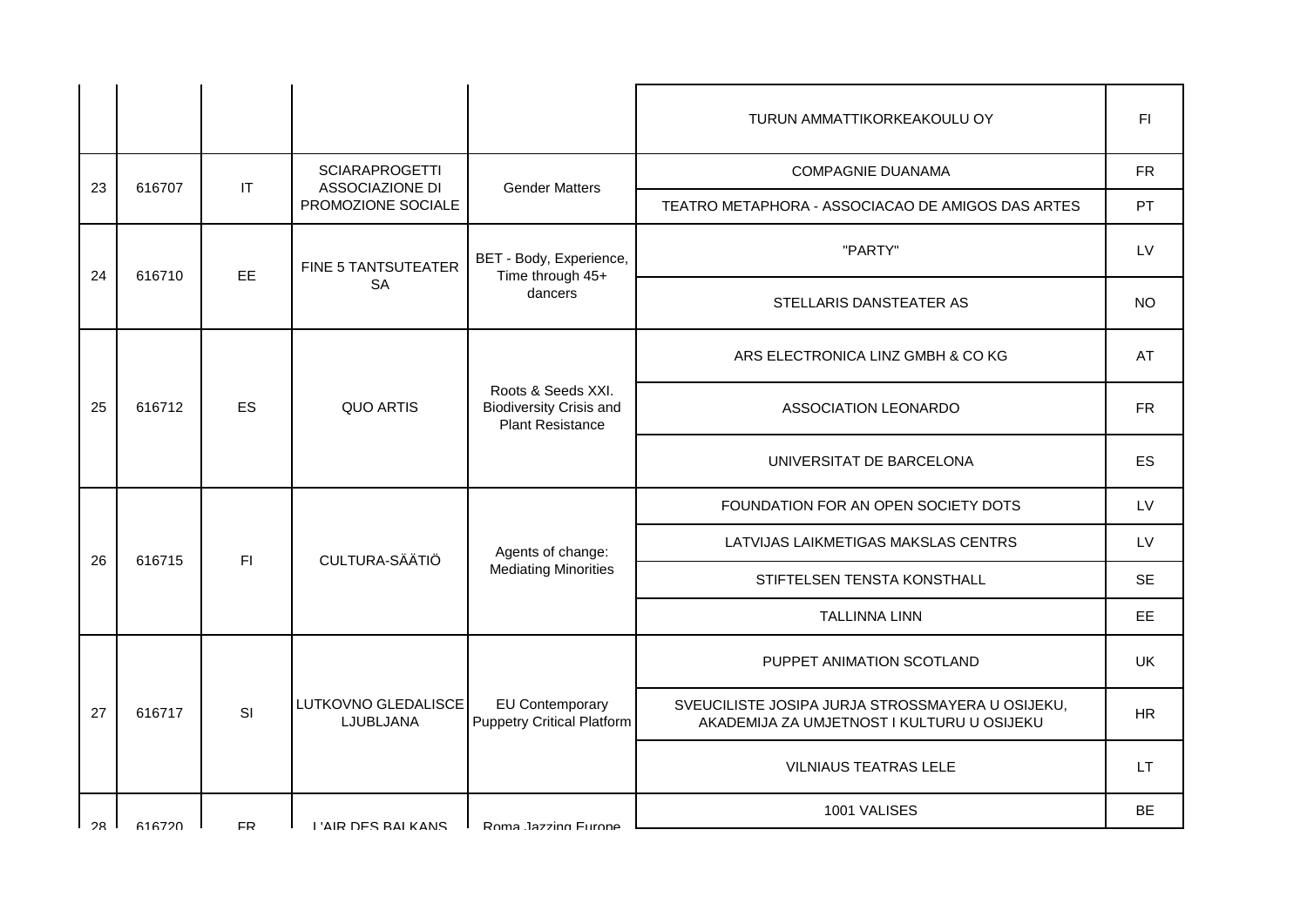| ںے  | U1U1U  | 1.13                                                                                                | LAIN DEU DALIVANU                                                                              | <b>INVITIA VALLITY LUIVPU</b>                                                                            | NISVILLE FOUNDATION ASSOCIATION                                                                        | <b>RS</b>              |
|-----|--------|-----------------------------------------------------------------------------------------------------|------------------------------------------------------------------------------------------------|----------------------------------------------------------------------------------------------------------|--------------------------------------------------------------------------------------------------------|------------------------|
|     |        |                                                                                                     | <b>CENTRUM KULTURY</b>                                                                         |                                                                                                          | ASOCIATIA CULTURALA REPLIKA                                                                            | <b>RO</b>              |
| 29  | 616724 | PL                                                                                                  | <b>WROCLAW ZACHOD</b>                                                                          | FESTIVAL OF LOVE                                                                                         | ASSOCIACIÓ DE GESTIÓ INTEGRAL DE SERVEIS SOCIOCULTURALS<br><b>IDEA</b>                                 | ES                     |
|     |        |                                                                                                     |                                                                                                |                                                                                                          | CENTRO DE ARTE Y PRODUCCIONES TEATRALES SL                                                             | <b>ES</b>              |
| 30  | 616725 | <b>NL</b>                                                                                           | <b>STICHTING ZID</b>                                                                           | Future Academy on Tour                                                                                   | CONSORZIO PER LA RICERCA E L EDUCAZIONE PERMANENTE<br><b>TORINO</b>                                    | $\mathsf{I}\mathsf{T}$ |
|     |        |                                                                                                     |                                                                                                | in Europe                                                                                                | THEATERWERKSTATT FÜR AKTIVE KULTUR E.V.                                                                | DE                     |
|     |        |                                                                                                     |                                                                                                |                                                                                                          | UDRUJENIJE GRAGDANA DAH TEATAR - CENTAR ZA POZORISHNA<br><b>ISTRAJIVANJA</b>                           | <b>RS</b>              |
|     |        |                                                                                                     |                                                                                                | Tashweesh -<br>Conversations and<br>Alliances in Feminism                                                | <b>ASSOCIATION L'ART RUE</b>                                                                           | <b>TN</b>              |
| 31  | 616727 | <b>BE</b>                                                                                           | <b>CULTUREEL</b><br>ANIMATIECENTRUM<br><b>BEURSSCHOUWBURG</b>                                  |                                                                                                          | <b>GOETHE-INSTITUT EV</b>                                                                              | DE.                    |
|     |        |                                                                                                     |                                                                                                |                                                                                                          | <b>TANZQUARTIER WIEN GMBH</b>                                                                          | AT                     |
|     |        |                                                                                                     |                                                                                                |                                                                                                          | ASSOCIATION EUROPEENNE POUR LA PRESERVATION ET LA<br>VALORISATION DE LA CULTURE ET DU PATRIMOINE JUIFS | LU                     |
| 32  | 616728 | <b>COOPERATION</b><br>NETWORK OF THE<br>ES<br><b>EUROPEAN ROUTES OF</b><br><b>EMPEROR CHARLES V</b> | European Cultural Routes<br>as key actors in the<br>promotion of European<br>cultural heritage | ASSOCIAZIONE ATRIUM - ARCHITECTURE OF TOTALITARIAN<br>REGIMES OF THE XX CENTURY IN EUROPE'S URBAN MEMORY | IT                                                                                                     |                        |
|     |        |                                                                                                     |                                                                                                |                                                                                                          | ASSOCIAZIONE STRADA EUROPEA DELLA CERAMICA                                                             | IT                     |
|     |        |                                                                                                     |                                                                                                |                                                                                                          | ANOTHER ART (AYL ARVEST)                                                                               | AM                     |
| ו ר | 616730 | F.S.                                                                                                | <b>ASOCIACION CAMPO</b>                                                                        |                                                                                                          | ASSOCIAZIONE CASA DELLE AGRICULTURE TULLIA E GINO                                                      | IT                     |
|     |        |                                                                                                     |                                                                                                | Confederacy of Villages                                                                                  |                                                                                                        |                        |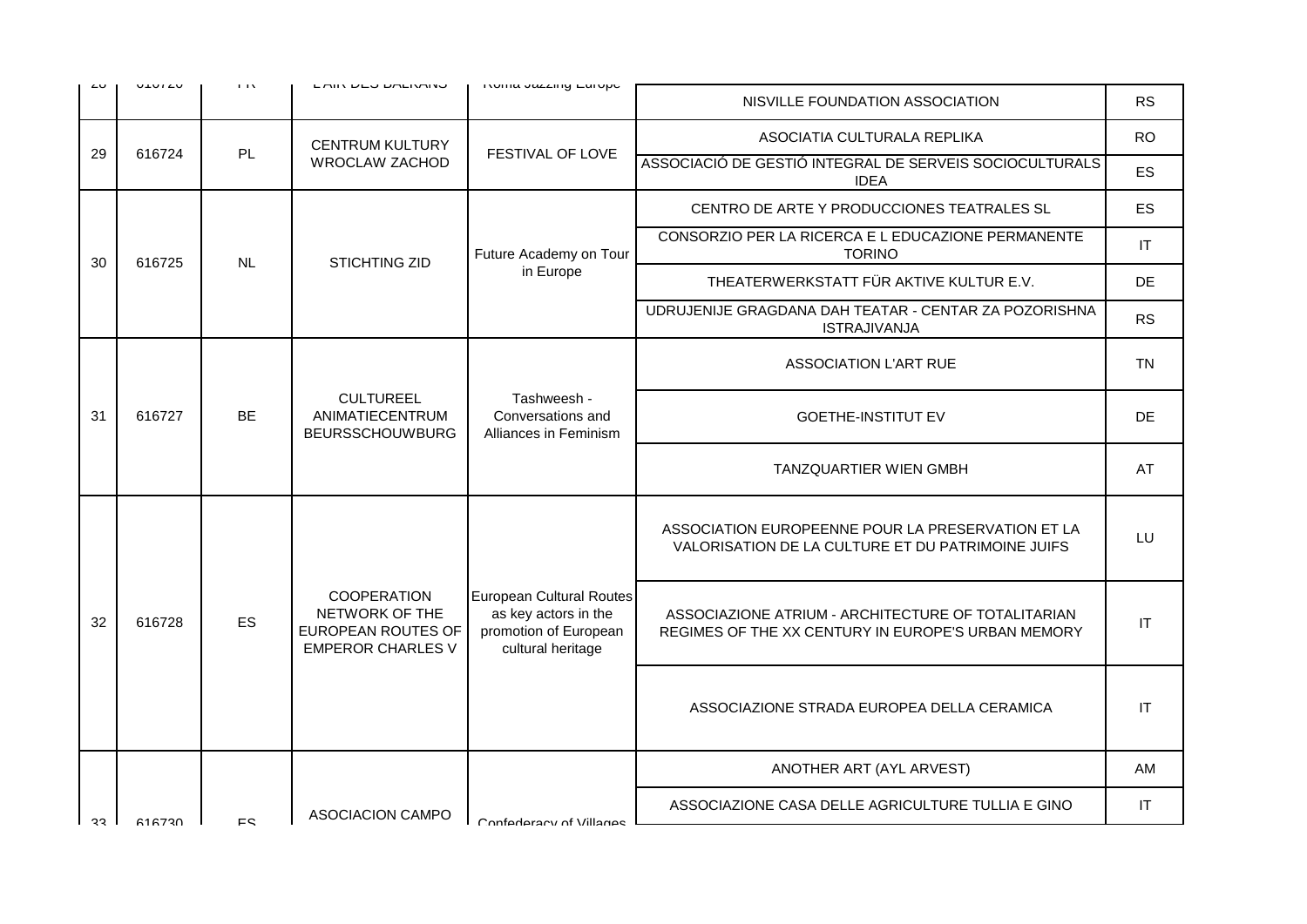| ںں | 010100 | ∟ບ        | <b>ADENTRO</b>                                             | ODITIONSTONY OF VIRGUS                         | <b>GRIZEDALE ARTS</b>                                | UK        |
|----|--------|-----------|------------------------------------------------------------|------------------------------------------------|------------------------------------------------------|-----------|
|    |        |           |                                                            |                                                | KULTURFÖRENINGEN HUSET IDEELL FÖRENING               | <b>SE</b> |
|    |        |           |                                                            |                                                | <b>IASTAR FRANCE</b>                                 | <b>FR</b> |
|    | 616732 |           |                                                            |                                                | LE COLLECTIF WOW!                                    | BE        |
| 34 |        | UK        | <b>INTERNATIONAL ARTS</b><br>PARTNERSHIP                   | The Transmission                               | STOCKHOLM STADSTEATER AB                             | SE        |
|    |        |           |                                                            |                                                | SZUBJEKTIV ERTEKEK ALAPITVANY                        | HU        |
|    |        |           |                                                            |                                                | UNIVERSITETI I TIRANES                               | <b>AL</b> |
|    |        |           | MUZICKO OPERSKO<br><b>TEATARSKA</b><br><b>ORGANIZACIJA</b> |                                                | MADLENIANUM OPERA & THEATRE                          | <b>RS</b> |
| 35 | 616745 | <b>RS</b> |                                                            | Opera: Past, Present,<br>Perfect               | NIEUW GENECO                                         | <b>NL</b> |
|    |        |           |                                                            |                                                | UNIVERZITET DONJA GORICA PODGORICA                   | <b>ME</b> |
|    |        |           |                                                            |                                                | YOUNG MUSICIANS INTERNATIONAL ASSOCIATION OF GEORGIA | <b>GE</b> |
| 36 | 616748 | <b>RO</b> | <b>TEATRUL DRAMATIC</b>                                    | Tele-Encounters: Beyond                        | COOPERATIVA SOCIALE CIRCOLO INDUSTRIA SCENICA ONLUS  | IT        |
|    |        |           | <b>GEORGE CIPRIAN</b>                                      | the Human                                      | FUNDACION UNIVERSITARIA SAN ANTONIO                  | <b>ES</b> |
|    |        |           |                                                            |                                                | <b>CITY OF TURKU</b>                                 | F1        |
| 37 | 616753 | <b>UK</b> | <b>SAFE REGENERATION</b>                                   | <b>Collective Moves:</b><br>Libertalia lab and | <b>HISTORIEVERKET</b>                                | <b>SE</b> |
|    |        |           | <b>LTD</b>                                                 | performance                                    | SALZKAMMERGUT 2024                                   | AT        |
|    |        |           |                                                            |                                                | VESZPRÉM-BALATON 2023 ZRT.                           | HU        |
|    |        |           |                                                            |                                                | LIETUVOS NACIONALINIS DAILES MUZIEJUS                | LT.       |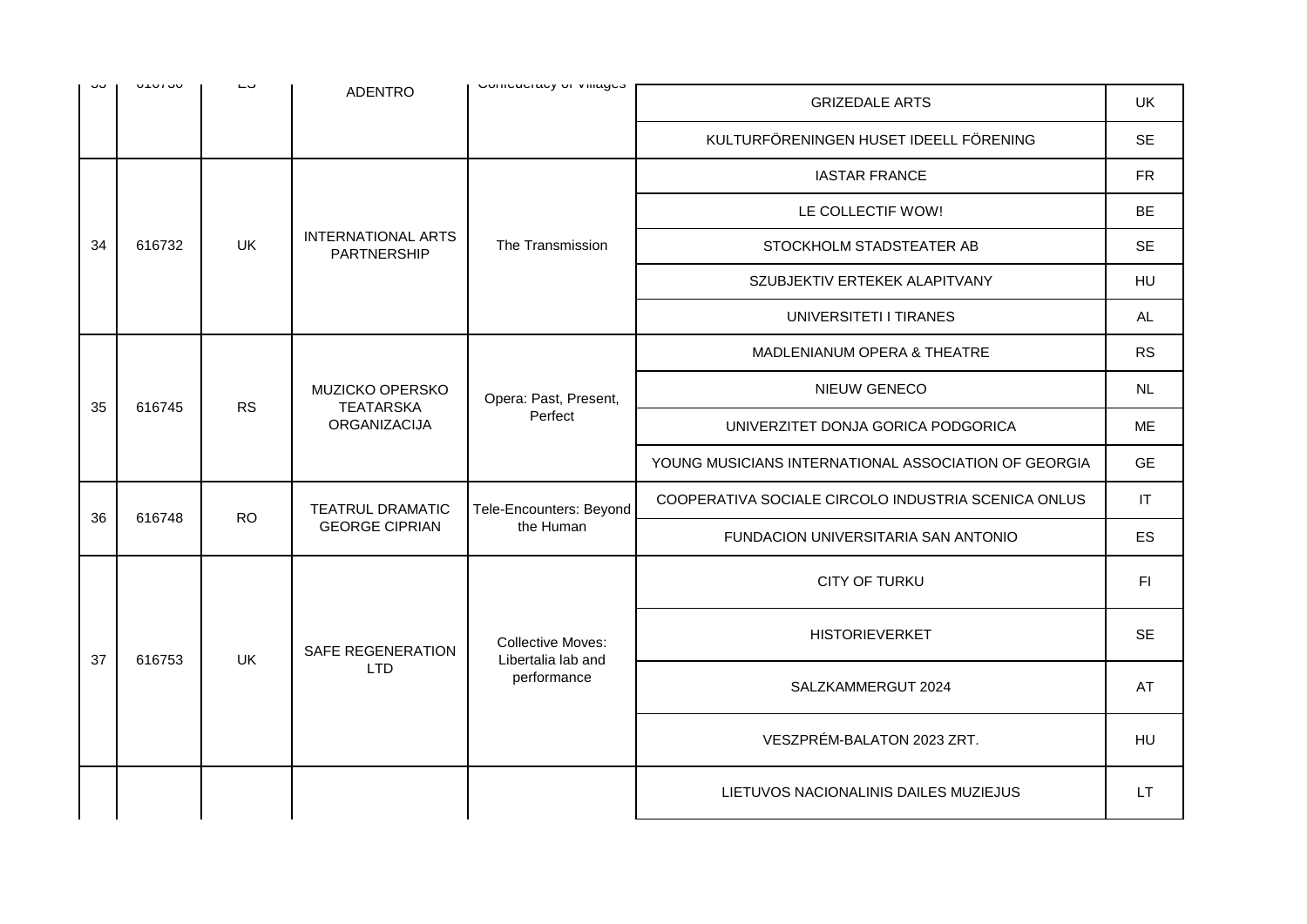| 38 | 616756                                           | LV                     | LATVIJAS LAIKMETIGAS                                                | From Complicated Past<br><b>Towards Shared Future</b>                                    | <b>MALMO STAD</b>                                                             | <b>SE</b> |
|----|--------------------------------------------------|------------------------|---------------------------------------------------------------------|------------------------------------------------------------------------------------------|-------------------------------------------------------------------------------|-----------|
|    |                                                  |                        | <b>MAKSLAS CENTRS</b>                                               |                                                                                          | MUZEUM SZTUKI W LODZI                                                         | PL        |
|    |                                                  |                        |                                                                     |                                                                                          | OFF-BIENNALE EGYESULET                                                        | HU        |
|    |                                                  |                        |                                                                     |                                                                                          | CENTRE BELGE DE LA BANDE DESSINÉE - BELGISCH<br><b>STRIPCENTRUM</b>           | <b>BE</b> |
|    | <b>FR</b><br>39<br>616764<br><b>ORGANISATION</b> |                        | LYON BANDE DESSINÉE                                                 | Comics - A new language<br>for Europe                                                    | <b>ESCUELA DE COMIC SL</b>                                                    | <b>ES</b> |
|    |                                                  |                        |                                                                     |                                                                                          | FORLAGET FABEL - ART BUBBLE DANISH INTERNATIONAL COMIC<br><b>ART FESTIVAL</b> | <b>DK</b> |
|    |                                                  |                        |                                                                     | <b>LAKES ARTS FESTIVALS</b>                                                              | <b>UK</b>                                                                     |           |
| 40 | 616771                                           | IT                     | <b>ASSOCIAZIONE</b>                                                 | <b>BEYOND SIGNS - For</b><br>equal access,<br>professionalization and                    | ASSOCIACAO VO'ARTE                                                            | PT        |
|    |                                                  |                        | <b>CULTURALE FATTORIA</b><br><b>VITTADINI</b>                       | engagement of native<br>signer artists for mixed<br>audiences                            | UDRUGA KAZALISTE AUDIOVIZUALNE UMJETNOSTI I KULTURA<br><b>GLUHIH DLAN</b>     | <b>HR</b> |
|    |                                                  |                        |                                                                     |                                                                                          | DUBLIN CITY UNIVERSITY                                                        | IE        |
|    |                                                  |                        |                                                                     |                                                                                          | JAVNA USTANOVA BIBLIOTEKA SARAJEVA                                            | <b>BA</b> |
| 41 | 616773                                           | $\mathsf{I}\mathsf{T}$ | <b>ALMA MATER</b><br>STUDIORUM -<br>UNIVERSITA DI<br><b>BOLOGNA</b> | G-BOOK 2: European<br>teens as readers and<br>creators in gender-<br>positive narratives | REGIONALNA NARODNA BIBLIOTEKA PETKO P SLAVEYKOV                               | <b>BG</b> |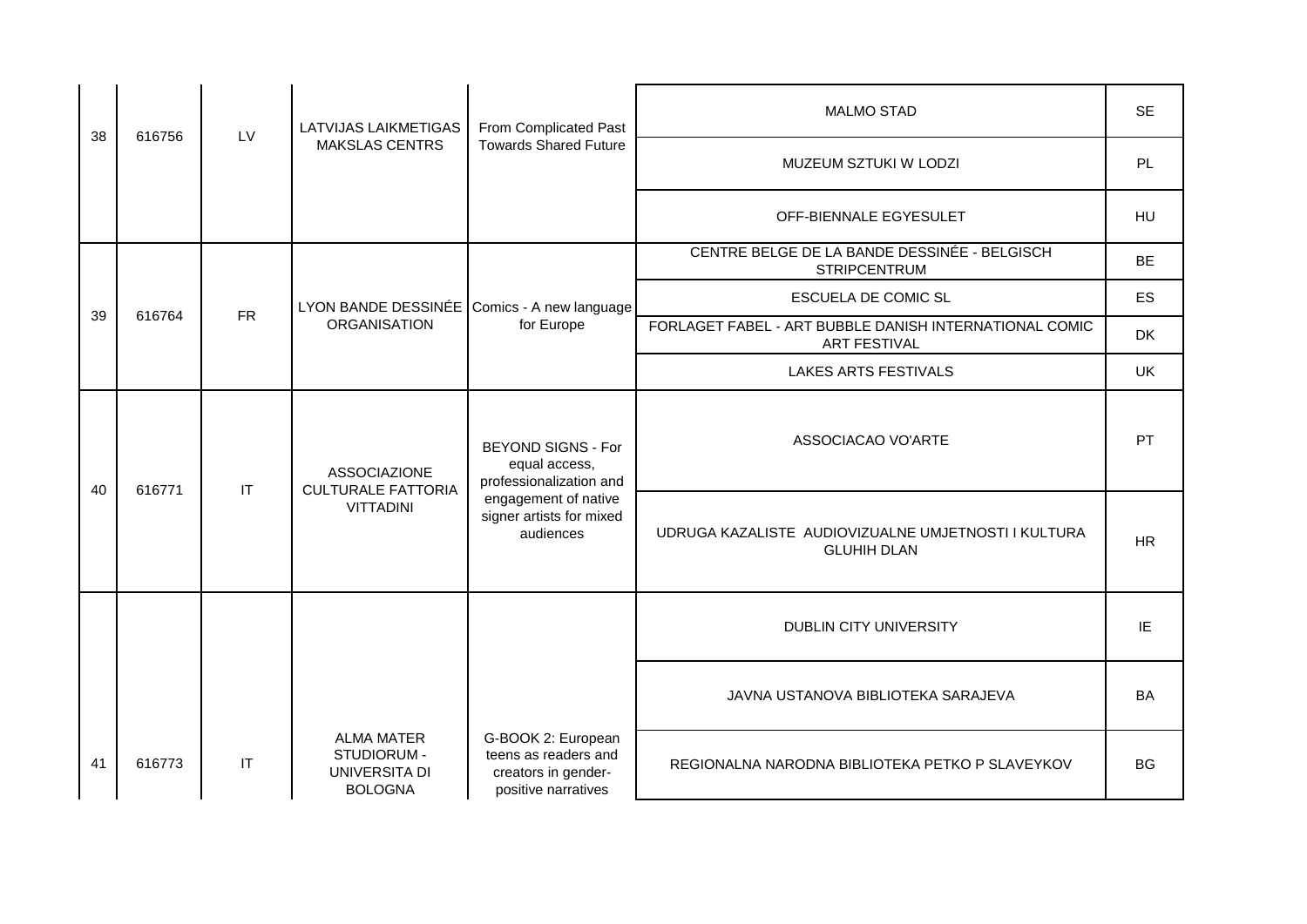|    |        |           |                                                   |                                                                | UNIVERSIDAD DE VIGO                                     | <b>ES</b>                   |    |
|----|--------|-----------|---------------------------------------------------|----------------------------------------------------------------|---------------------------------------------------------|-----------------------------|----|
|    |        |           |                                                   |                                                                | <b>UNIVERSITE PARIS 13</b>                              | <b>FR</b>                   |    |
|    |        |           |                                                   |                                                                | BIG SUR S.C.R.L.                                        | $ \mathsf{T} $              |    |
| 42 | 616781 | <b>BE</b> | INTERNATIONAL YEHUDI<br><b>MENUHIN FOUNDATION</b> | Co-creating Europe<br>through the arts                         | <b>IPAZIA PRODUCTION SRL</b>                            | <b>RO</b>                   |    |
|    |        |           |                                                   |                                                                | XEREM ASSOCIAÇÃO CULTURAL                               | PT                          |    |
|    |        |           | <b>STIFTELSEN</b><br><b>FALSTADSENTERET</b>       | House of Darkness.<br>Images of a Contested<br>European Memory | STICHTING HERINNERINGSCENTRUM KAMP WESTERBORK           | NL                          |    |
| 43 | 616791 | <b>NO</b> |                                                   |                                                                | <b>STICHTING PARADOX</b>                                | <b>NL</b>                   |    |
|    |        |           |                                                   |                                                                | STIFTUNG NIEDERSACHSISCHE GEDENKSTATTEN                 | <b>DE</b>                   |    |
|    |        |           |                                                   |                                                                | AKADEMIJA PRIMIJENJENIH UMJETNOSTI SVEUCILISTA U RIJECI | <b>HR</b>                   |    |
| 44 | 616793 | <b>RS</b> | <b>DOM KULTURE</b>                                | THEY: LIVE, Student<br>lives revealed through                  | <b>ICARUS HRVATSKA</b>                                  | <b>HR</b>                   |    |
|    |        |           | "STUDENTSKI GRAD"                                 | context-based art<br>practices                                 | INSTITUT ZA SAVREMENU UMJETNOST                         | <b>ME</b>                   |    |
|    |        |           |                                                   |                                                                |                                                         | UNIVERSIDAD REY JUAN CARLOS | ES |
|    |        |           |                                                   |                                                                | ASOCIATIA OBSTEASCA ASOCIATIA MUZICAL-CORALA            | <b>MD</b>                   |    |
|    |        |           |                                                   |                                                                | CENTRUL NATIONAL DE ARTA TINERIMEAROMANA                | <b>RO</b>                   |    |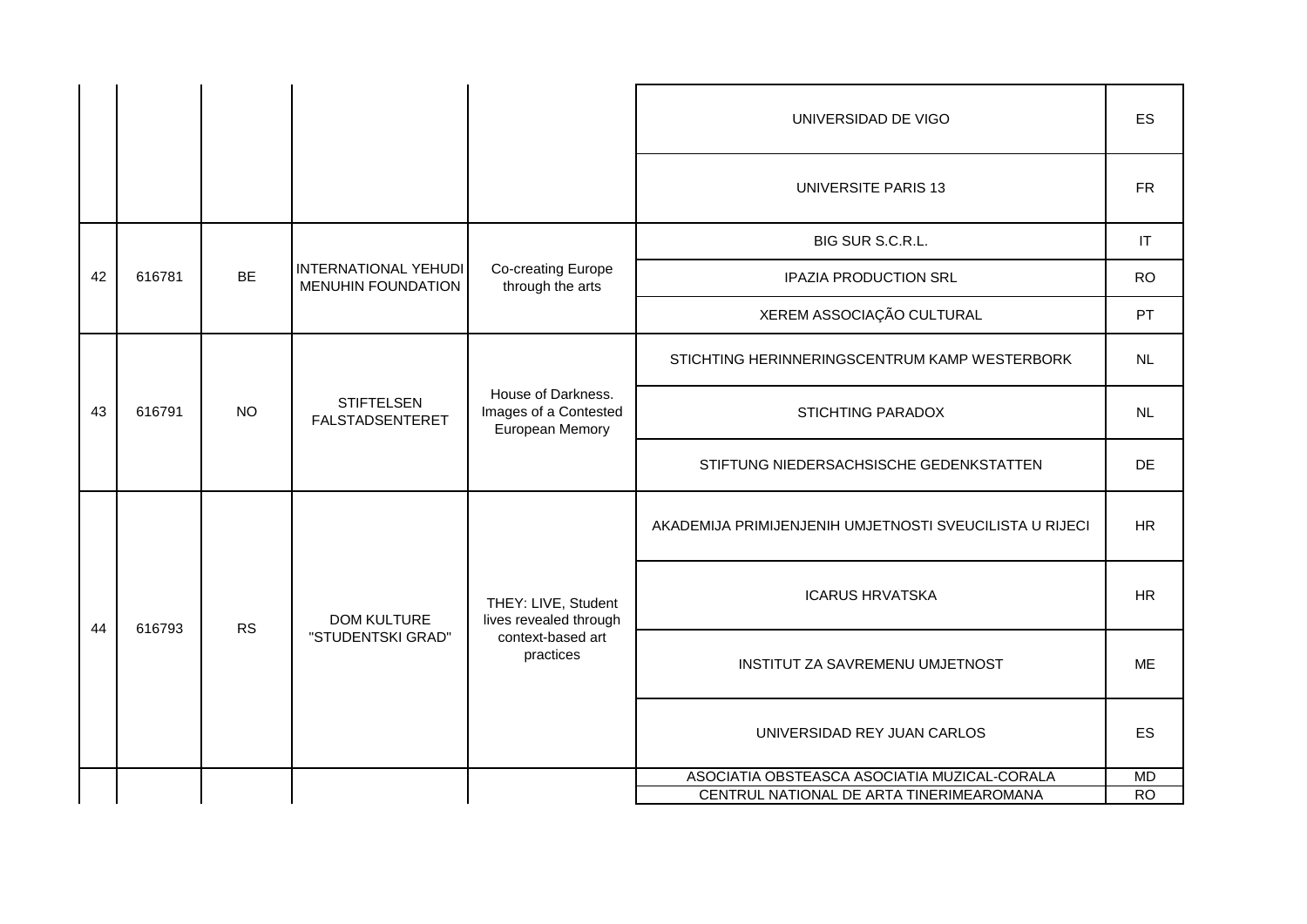|    |        |           |                                                                      |                                               | DEUTSCHER MUSIKRAT GEMEINNUTZIGE PROJEKTGESELLSCHAFT<br><b>MBH</b>                                                                | DE.                               |
|----|--------|-----------|----------------------------------------------------------------------|-----------------------------------------------|-----------------------------------------------------------------------------------------------------------------------------------|-----------------------------------|
|    |        |           |                                                                      |                                               | FONDAZIONE SCUOLA DI MUSICA DI FIESOLE ONLUS                                                                                      | $\overline{\mathsf{I}\mathsf{T}}$ |
|    |        |           | <b>EUROPEAN</b>                                                      | MusXchange 2020-22:                           | <b>GREEK YOUTH SYMPHONY ORCHESTRA</b>                                                                                             | EL                                |
|    |        |           |                                                                      | Transnational exchange<br>of pre-professional | <b>HUDOBNE CENTRUM</b>                                                                                                            | $\overline{\mathsf{SK}}$          |
| 45 | 616798 | AT        | FEDERATION OF<br>NATIONAL YOUTH                                      | musicians in support of                       | INSTITUTO NACIONAL DE LAS ARTES ESCENICAS Y DE LA MUSICA                                                                          | ES                                |
|    |        |           | <b>ORCHESTRAS</b>                                                    | innovative career<br>development and          | ORCHESTRE FRANCAIS DES JEUNES                                                                                                     | <b>FR</b>                         |
|    |        |           |                                                                      | audience engagement                           | ORQUESTRA DE CAMARA PORTUGUESA ASSOCIACAO MUSICAL                                                                                 | $\overline{PT}$                   |
|    |        |           |                                                                      |                                               | POLSKA ORKIESTRA SINFONIA IUVENTUS IM. JERZEGO SEMKOWA                                                                            | PL                                |
|    |        |           |                                                                      |                                               | S/I DET DANSKE UNGDOMSENSEMBLE                                                                                                    | $\overline{DK}$                   |
|    |        |           |                                                                      |                                               | STICHTING NATIONALE JEUGDORKESTEN NEDERLAND                                                                                       | $\overline{N}$                    |
|    |        |           |                                                                      |                                               | WIENER JEUNESSE ORCHESTER                                                                                                         | AT                                |
|    |        |           |                                                                      |                                               | BANK OF CYPRUS CULTURAL FOUNDATION                                                                                                | <b>CY</b>                         |
|    | 616800 |           | <b>ANEMON ASTIKI MI</b><br><b>KERDOSKOPIKI</b>                       | The Mediterranean<br>Garden                   | CYPRUS FOOD AND NUTRITION MUSEUM                                                                                                  | <b>CY</b>                         |
| 46 |        | <b>EL</b> | <b>ETAIREIA GIA TIN</b><br>PARAGOGI KAI SYLLOGI<br>POLYMESIKON ERGON |                                               | <b>FONDAZIONE BRESCIA MUSEI</b>                                                                                                   | <b>IT</b>                         |
|    |        |           |                                                                      |                                               | <b>GOETHE-INSTITUT EV</b>                                                                                                         | DE                                |
|    |        |           |                                                                      |                                               | IDRYMA NIKOLAOU AND DOLLIS GOULANDRI - MOUSEIO<br>KYKLADIKIS TECHNIS<br><del>EUUUM UENTRU EURUPEU PER L'URUANI</del> ZAZIUNE E IL | <b>EL</b>                         |
|    |        |           |                                                                      |                                               | MANAGEMENT CULTURALE - EUROPEAN CENTRE FOR CULTURAL<br><b>ODCANICATION AND MANACEMENT ACCOCIAZIONE</b>                            | $\mathsf{I}\mathsf{T}$            |
| 47 | 616801 | <b>ES</b> | <b>DOCUMENTA</b><br><b>CREACIONES</b>                                | IMPROVISA - Life in                           | <b>GALERIA LABIRYNT</b>                                                                                                           | PL                                |
|    |        |           | <b>MULTIMEDIA</b><br><b>AVANZADAS SL</b>                             | Motion                                        | MUZEJ NOVEJSE ZGODOVINE SLOVENIJE                                                                                                 | <b>SI</b>                         |
|    |        |           |                                                                      |                                               | NATIONAL MUSEUM OF CONTEMPORARY ART, ATHENS (EMST)                                                                                | EL                                |
|    |        |           | <b>ASSOCIATION LUCI</b>                                              |                                               | <b>COMMUNE DE LYON</b>                                                                                                            | <b>FR</b>                         |
| 48 | 616803 | <b>FR</b> | <b>LIGHTING URBAN</b><br><b>COMMUNITY</b>                            | Light Art in Public Spaces                    | <b>COMUNE DI TORINO</b>                                                                                                           | <b>IT</b>                         |
|    |        |           | <b>INTERNATIONAL</b>                                                 |                                               | <b>OULUN KAUPUNKI</b>                                                                                                             | F1                                |
|    |        |           |                                                                      |                                               | ART SERVICES GRANTS LIMITED                                                                                                       | <b>UK</b>                         |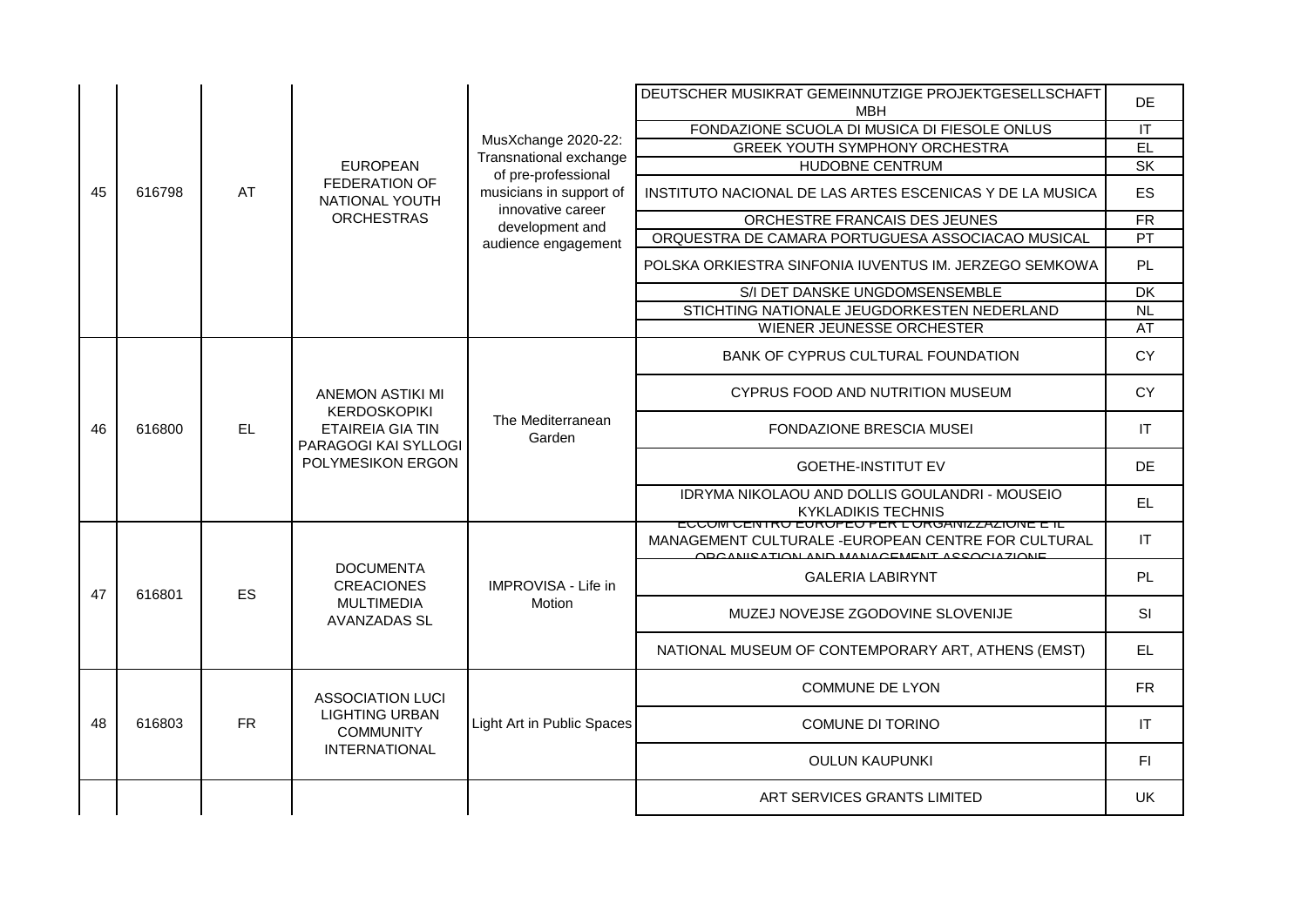| 49 | 616804 | <b>ES</b> | FUNDACIÓN CENTRO DE<br>ARTE CONTEMPORÁNEO                                                  | Who cares?                                                                      | IDENSITAT ASSOCIACIO D'ART CONTEMPORANI             | ES                     |
|----|--------|-----------|--------------------------------------------------------------------------------------------|---------------------------------------------------------------------------------|-----------------------------------------------------|------------------------|
|    |        |           | DE HUARTE                                                                                  |                                                                                 | <b>RUPERTAS</b>                                     | <b>LT</b>              |
|    |        |           |                                                                                            |                                                                                 | SIVA ZONA . PROSTOR MEDIJSKE I SUVREMENE UMJETNOSTI | HR                     |
|    |        |           |                                                                                            |                                                                                 | INSTITUTUL NATIONAL AL PATRIMONIULUI                | <b>RO</b>              |
| 50 | 616808 | <b>RO</b> | ASOCIATIA LA BLOUSE<br><b>ROUMAINE IA</b>                                                  | Giving (Back) the Credit<br>to the Heritage<br>Communities                      | SUPERSTAR CULTURE                                   | <b>RS</b>              |
|    |        |           |                                                                                            |                                                                                 | UNIVERSITY FOR THE CREATIVE ARTS                    | <b>UK</b>              |
|    |        |           |                                                                                            |                                                                                 | <b>KUTAK KNJIGA</b>                                 | <b>HR</b>              |
|    |        | <b>FR</b> | <b>ASSOCIATION</b><br><b>INTERNATIONALE DES</b><br><b>LIBRAIRES</b><br><b>FRANCOPHONES</b> | L'Europe des librairies<br>indépendantes                                        | LA CONTREPARTIE                                     | <b>FR</b>              |
|    |        |           |                                                                                            |                                                                                 | LIBRAIRIE KYRALINA                                  | <b>RO</b>              |
| 51 | 616811 |           |                                                                                            |                                                                                 | LIBRAIRIE LAPAGE UK LTD                             | <b>UK</b>              |
|    |        |           |                                                                                            |                                                                                 | <b>LIBRERIASTENDHAL SRL</b>                         | $\mathsf{I}\mathsf{T}$ |
|    |        |           |                                                                                            |                                                                                 | LLIBRERIA JAIMES                                    | <b>ES</b>              |
|    |        |           |                                                                                            |                                                                                 | ZADIG BUCHHANDLUNG                                  | DE                     |
| 52 | 616817 | IT        | <b>FONDAZIONE</b><br>NAZIONALE DELLA                                                       | AN IDEAL CITY                                                                   | <b>GREEK NATIONAL OPERA</b>                         | EL.                    |
|    |        |           | <b>DANZA</b>                                                                               |                                                                                 | LES HALLES DE SCHAERBEEK ASBL                       | <b>BE</b>              |
|    |        |           |                                                                                            |                                                                                 | ANTWERPEN KUNSTENSTAD                               | <b>BE</b>              |
| 53 | 616819 | IT        | <b>ASSOCIAZIONE</b><br><b>ARDITODESIO</b>                                                  | Culture as a Unique<br>Resource to Inspire,<br>Outreach & Understand<br>Science | ARTE URBANA COLLECTIF                               | <b>BG</b>              |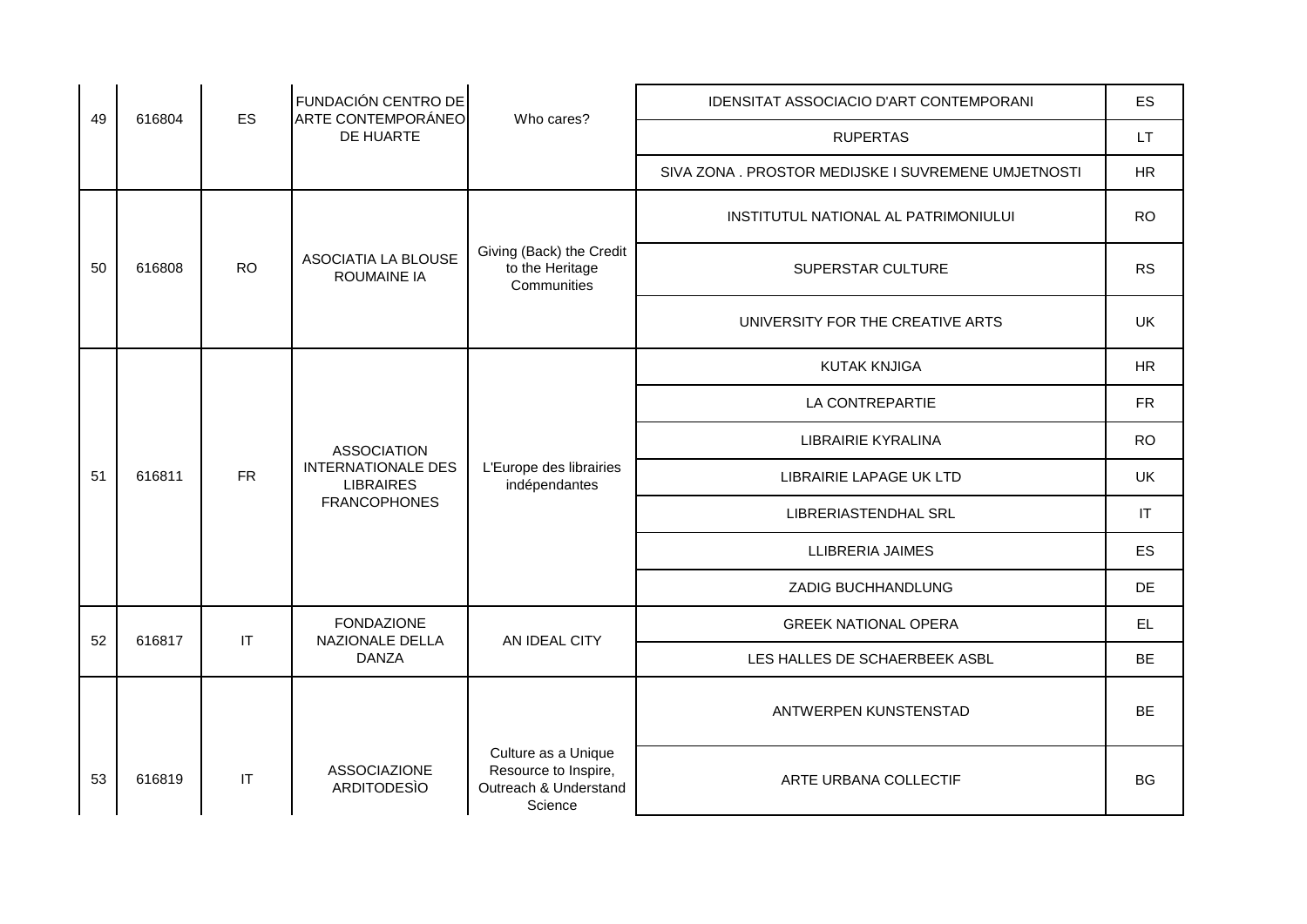|    |        |           |                                                |                                                                        | FAKULTET DRAMSKIH UMETNOSTI                                                                   | <b>RS</b> |
|----|--------|-----------|------------------------------------------------|------------------------------------------------------------------------|-----------------------------------------------------------------------------------------------|-----------|
|    |        |           |                                                |                                                                        | COMEDIA COLONIA THEATER GMBH                                                                  | <b>DE</b> |
| 54 | 616820 | <b>FR</b> | LA RENAISSANCE                                 | <b>GETTING UNSTUCK</b>                                                 | JAGIELLOO RUSILOWSKA MAGDALENA                                                                | PL        |
|    |        |           |                                                |                                                                        | TURUN AMMATTIKORKEAKOULU OY                                                                   | FI.       |
|    |        |           |                                                |                                                                        | ASSOCIACIO COLLECTIU MIXTUR                                                                   | ES        |
| 55 | 616825 | HU        | <b>GRYLLUS KFT</b>                             | House. Music. Europe.                                                  | KULTURNI CENTAR VOJVODINE "MILOS CRNJANSKI"                                                   | <b>RS</b> |
|    |        |           |                                                |                                                                        | MOMENT COLLECTIVE - VEREIN FÜR EXPERIMENTELLE MUSIK,<br>AUDIO-VISUELLE UND PERFORMATIVE KUNST | AT        |
|    |        |           |                                                |                                                                        | ASSOCIATION FOR URBAN CULTURE DEVELOPMENT AND SPACE<br><b>ACTUALIZATION MELEEM - SKOPJE</b>   | MK.       |
| 56 | 616841 | <b>GE</b> | <b>TBILISI ARCHITECTURE</b><br><b>BIENNIAL</b> | <b>Tbilisi Architecture</b><br>Biennial - What do we<br>have in Common | CHARITABLE ORGANIZATION CHARITABLE FOUNDATION TEPLE<br><b>MISTO</b>                           | UA        |
|    |        |           |                                                |                                                                        | STUDIO CO NOW GMBH                                                                            | DE.       |
|    |        |           |                                                |                                                                        | ASSOCIATION FOR SUSTAINABLE DEVELOPMENT SFERA<br><b>INTERNATIONAL BITOLA</b>                  | <b>MK</b> |
|    |        |           |                                                |                                                                        | BALKANIA PERA APO TA SYNORA                                                                   | EL        |
| 57 | 616848 | <b>EL</b> | <b>INTER ALIA</b>                              | ECHO II: Traditions in<br>Transition                                   | OPEN SPACE FOUNDATION                                                                         | <b>BG</b> |
|    |        |           |                                                |                                                                        | POSTSCRIPTUM PLIROFORIKI EPIKOINONIAS EPE                                                     | EL        |
|    |        |           |                                                |                                                                        | PRO PROGRESSIONE KULTURALIS NONPROFIT KOZHASZNU KFT                                           | <b>HU</b> |
|    |        |           |                                                |                                                                        | ARIONA HELLAS AE                                                                              | EL        |
| 58 | 616850 | IT        | UNIVERSITA IUAV DI<br><b>VENEZIA</b>           | PTM - Pass the Mic!<br>Decolonizing education<br>through arts          | IL GAVIALE SOCIETA COOPERATIVA                                                                | IT        |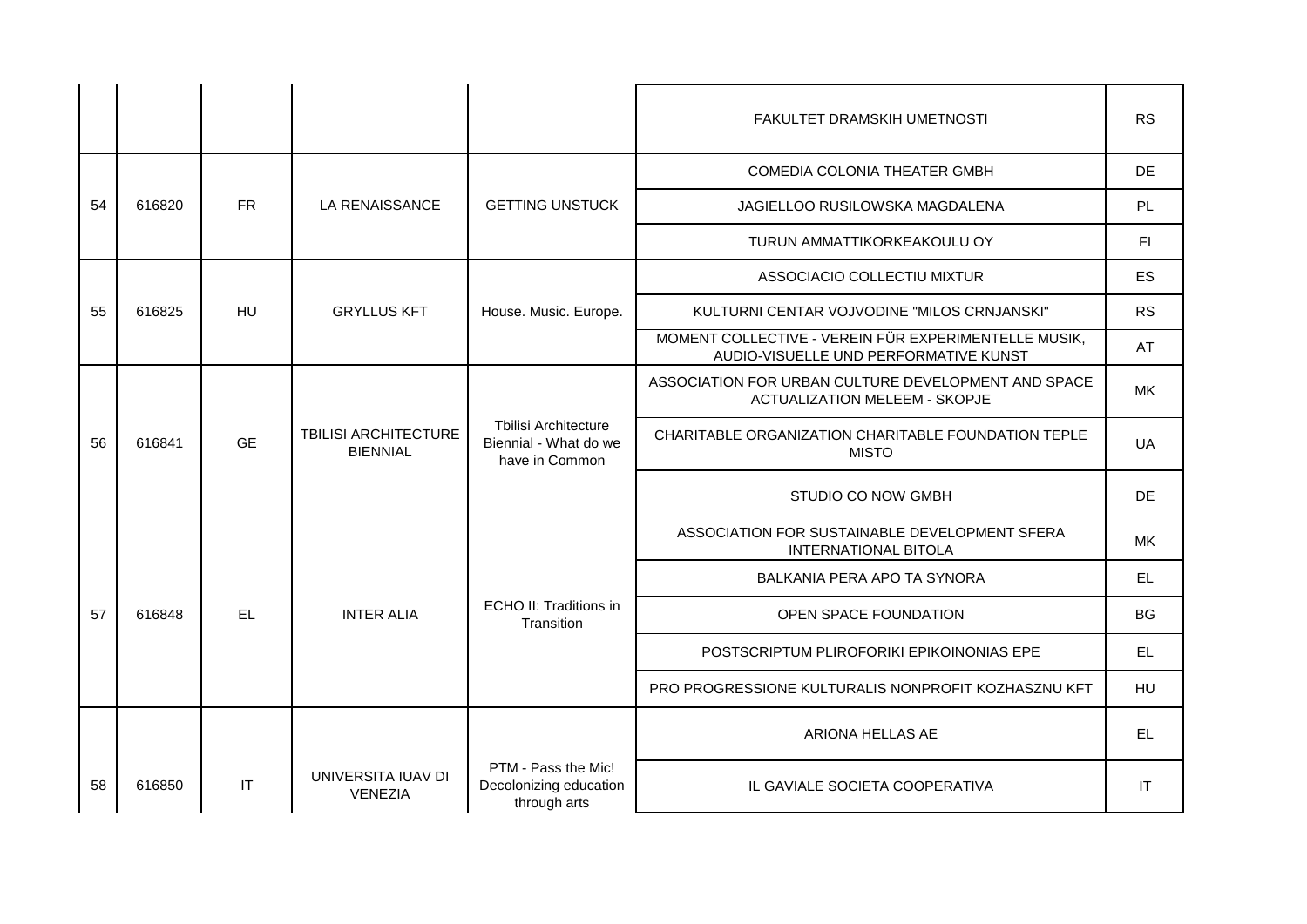|    |                                    |                                     |                                                                                                             |                                                                                                   | SILVERSUN ASSOCIAÇÃO                         | PT                     |
|----|------------------------------------|-------------------------------------|-------------------------------------------------------------------------------------------------------------|---------------------------------------------------------------------------------------------------|----------------------------------------------|------------------------|
|    |                                    |                                     |                                                                                                             |                                                                                                   | CENTRUM SZTUKI WSPOLCZESNEJ ZAMEK UJAZDOWSKI | PL                     |
| 59 | 616854                             | AT                                  | <b>FONDS WIENER</b><br><b>INSTITUT FUR</b><br><b>INTERNATIONALEN</b><br><b>DIALOG UND</b><br>ZUSAMMENARBEIT | Smashing Wor(I)ds:<br><b>Cultural Practices for</b><br>re/Imagining &<br>un/Learning Vocabularies | FUNDACJA INNA PRZESTRZEN                     | PL                     |
|    |                                    |                                     |                                                                                                             |                                                                                                   | PALAIS DES BEAUX ARTS                        | <b>BE</b>              |
|    |                                    |                                     |                                                                                                             |                                                                                                   | INTERCOMMUNALE LEIEDAL                       | <b>BE</b>              |
| 60 | <b>LT</b><br>616858<br>KAUNAS 2022 | Modernism for the Future<br>360/365 | MUNICIPAL INSTITUTION "INSTITUTE OF CULTURE STRATEGY"                                                       | UA                                                                                                |                                              |                        |
|    |                                    |                                     |                                                                                                             |                                                                                                   | VAIZARD, Z.Ú.                                | CZ                     |
|    |                                    | <b>FR</b>                           | <b>ECARTS</b>                                                                                               | Share Human Art<br><b>Recreation Europe</b>                                                       | CRICKET PRODUCTIONS SOC. COOP.               | $\mathsf{I}\mathsf{T}$ |
| 61 | 616860                             |                                     |                                                                                                             |                                                                                                   | LE FONDEUR DE SON                            | <b>FR</b>              |
|    |                                    |                                     |                                                                                                             |                                                                                                   | THE COMMUNITY                                | <b>DK</b>              |
|    |                                    |                                     |                                                                                                             |                                                                                                   | ZPOLURAS - ASSOCIAÇÃO CULTURAL               | <b>PT</b>              |
| 62 | 616862                             | <b>PL</b>                           | CIEMNA 1 SPOLKA Z<br><b>OGRANICZONA</b>                                                                     | NETWORK OF<br><b>ELECTRONIC MUSIC</b>                                                             | ANKALI CORP. S.R.O.                          | CZ                     |
|    |                                    |                                     | <b>ODPOWIEDZIALNOSCIA</b>                                                                                   | <b>VENUES</b>                                                                                     | ZMF EVENT GMBH                               | <b>DE</b>              |
|    | 616863                             |                                     | ES<br><b>LAFUNDICIO SCCL</b>                                                                                | Common Places: new<br>imaginaries of European                                                     | ASSOCIAZIONE CHERIMUS                        | $\mathsf{I}\mathsf{T}$ |
| 63 |                                    |                                     |                                                                                                             | peripheries                                                                                       | KULTURNO DRUSTVO PROSTOROZ                   | <b>SI</b>              |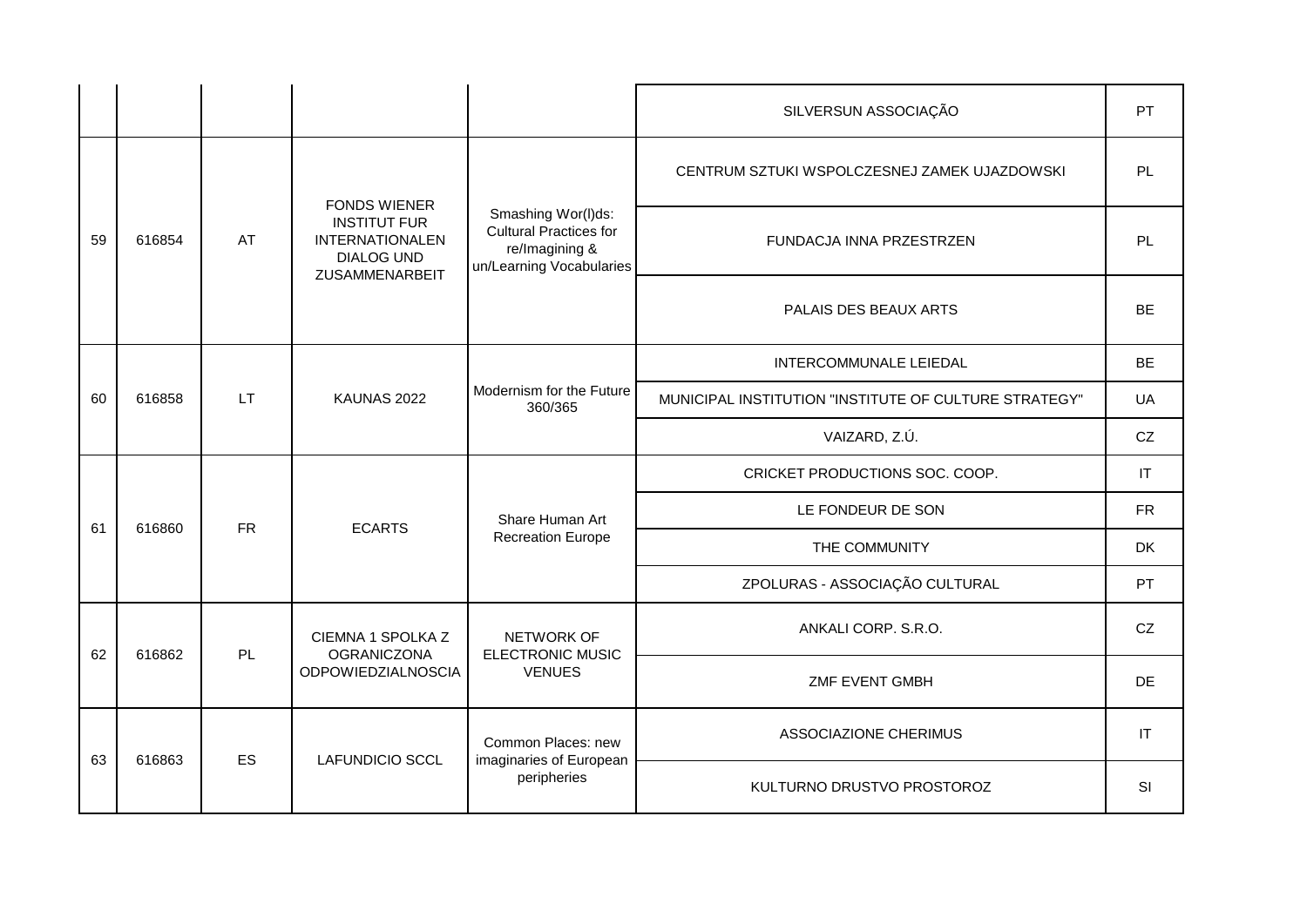|    |        |           |                                                                                | $B.R.A.N.D. NEW -$<br>Business, Relations,<br>Audience, Narration,<br>Digital for the NEW music<br>world | BUNDESGESCHÄFTSSTELLE MUSIK DER JUGEND, AMT DER<br>OBERÖSTERREICHISCHEN LANDESREGIERUNG | AT        |
|----|--------|-----------|--------------------------------------------------------------------------------|----------------------------------------------------------------------------------------------------------|-----------------------------------------------------------------------------------------|-----------|
|    |        |           |                                                                                |                                                                                                          | ECOLE DE MUSIQUE DE L'UNION GRAND-DUC ADOLPHE                                           | LU        |
| 64 | 616871 | <b>DE</b> | <b>EUROPAISCHE UNION</b><br><b>DER</b><br>MUSIKWETTBEWERBE<br>FUR DIE JUGEND - |                                                                                                          | <b>GLOWING HARP</b>                                                                     | UA        |
|    |        |           | EUROPEAN UNIONOF<br>MUSIC COMPETITIONS<br>FOR YOUTH - EMCY - EV                |                                                                                                          | JUNGE NORDDEUTSCHE PHILHARMONIE E.V.                                                    | <b>DE</b> |
|    |        |           |                                                                                |                                                                                                          | KULTURSTIFTUNG HOHENLOHE SDBR                                                           | <b>DE</b> |
|    |        |           |                                                                                |                                                                                                          | VIESOJI ISTAIGA NATU KNYGYNAS                                                           | LT.       |
|    |        |           |                                                                                |                                                                                                          | MELTING PRO LEARNING SOCIETA COOPERATIVA                                                | IT        |
|    |        |           |                                                                                |                                                                                                          | MITTETULUNDUSUHING MUSIC ESTONIA                                                        | <b>EE</b> |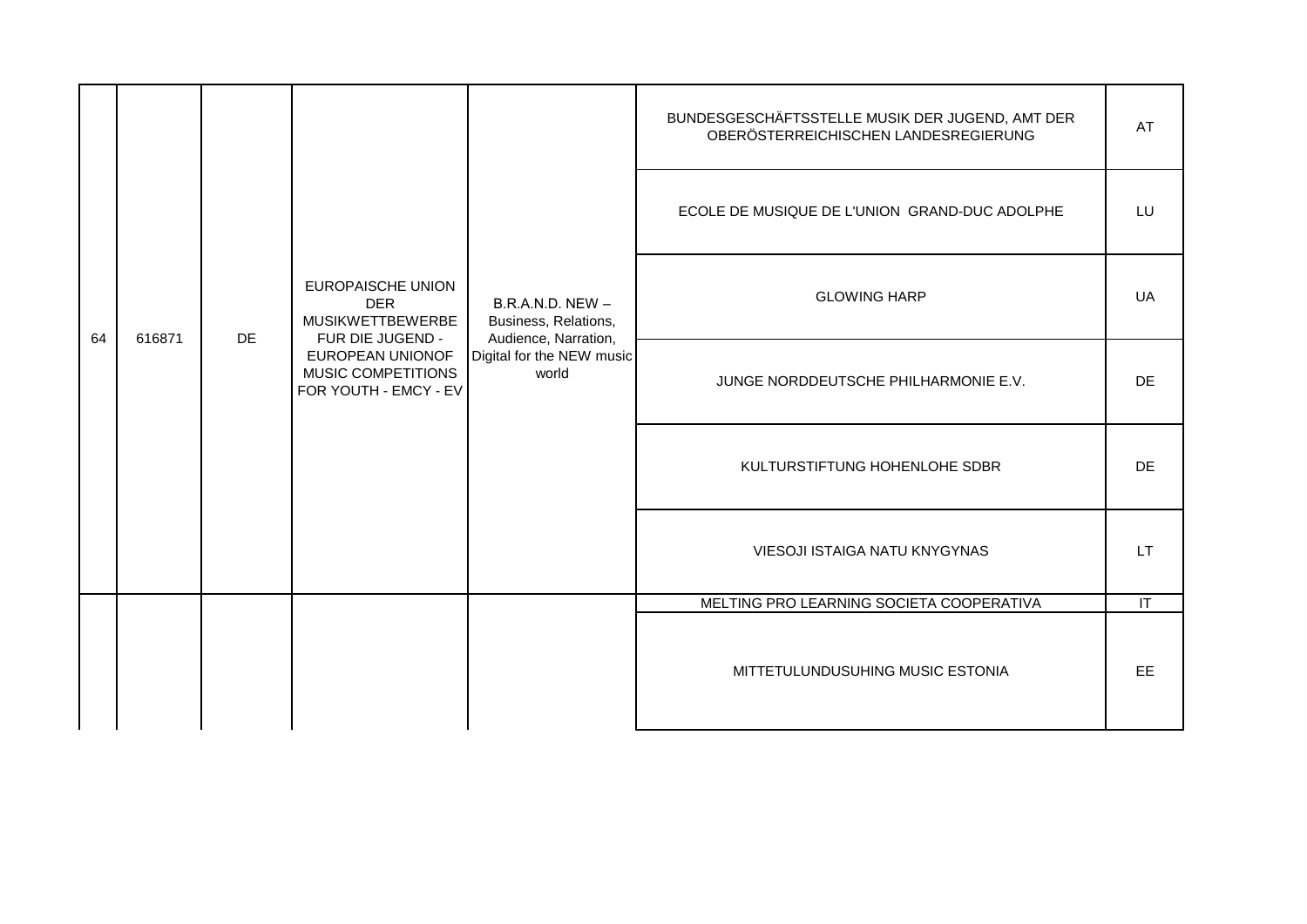| 65 | 616875 | IT        | <b>ASSOCIAZIONE</b><br><b>CULTURALE GLENN</b> | <b>Small Festivals</b><br>Accelerator. A new model<br>for the sustainable<br>development of small | PASSWORD PRODUCTION DOO SKOPJE                        | MK                     |
|----|--------|-----------|-----------------------------------------------|---------------------------------------------------------------------------------------------------|-------------------------------------------------------|------------------------|
|    |        |           | <b>GOULD</b>                                  | festivals in peripheral<br>areas                                                                  | RAUM 3 KONZERT- & VERANSTALTUNGS GMBH                 | DE.                    |
|    |        |           |                                               |                                                                                                   | TURISMO VIVENCIAL SL                                  | <b>ES</b>              |
|    |        |           |                                               |                                                                                                   | <b>AQUITAINE CULTURE</b>                              | <b>FR</b>              |
| 66 | 616876 | IT        | <b>SINEGLOSSA</b>                             | Artificial Intelligence For<br>Future                                                             | LEMON GRASS COMMUNICATION SL                          | ES                     |
|    |        |           |                                               |                                                                                                   | MEET DIGITAL COMMUNICATION SRL IMPRESA SOCIALE        | IT                     |
|    |        |           |                                               |                                                                                                   | CHECK THE STYLE ASSOCIAZIONE SPORTIVA DILETTANTISTICA | $\mathsf{I}\mathsf{T}$ |
| 67 | 616878 | IT        | ASSOCIAZIONE BE<br><b>STREET</b>              | European Crossborder<br>Youngs to Promote Hip-<br>Hop, Equality and Roots                         | MG & MK, S.R.O.                                       | <b>SK</b>              |
|    |        |           |                                               | UNDERGROUND SOUL CYPHER E.V.                                                                      | <b>DE</b>                                             |                        |
| 68 | 616879 | <b>SE</b> | KULTURFÖRENINGEN                              | SKELLHELL EXCHANGE                                                                                | LO BOLEGASON                                          | <b>FR</b>              |
|    |        |           | <b>MULLBERGET</b>                             |                                                                                                   | STICHTING CULTUUREDUCATIE                             | NL                     |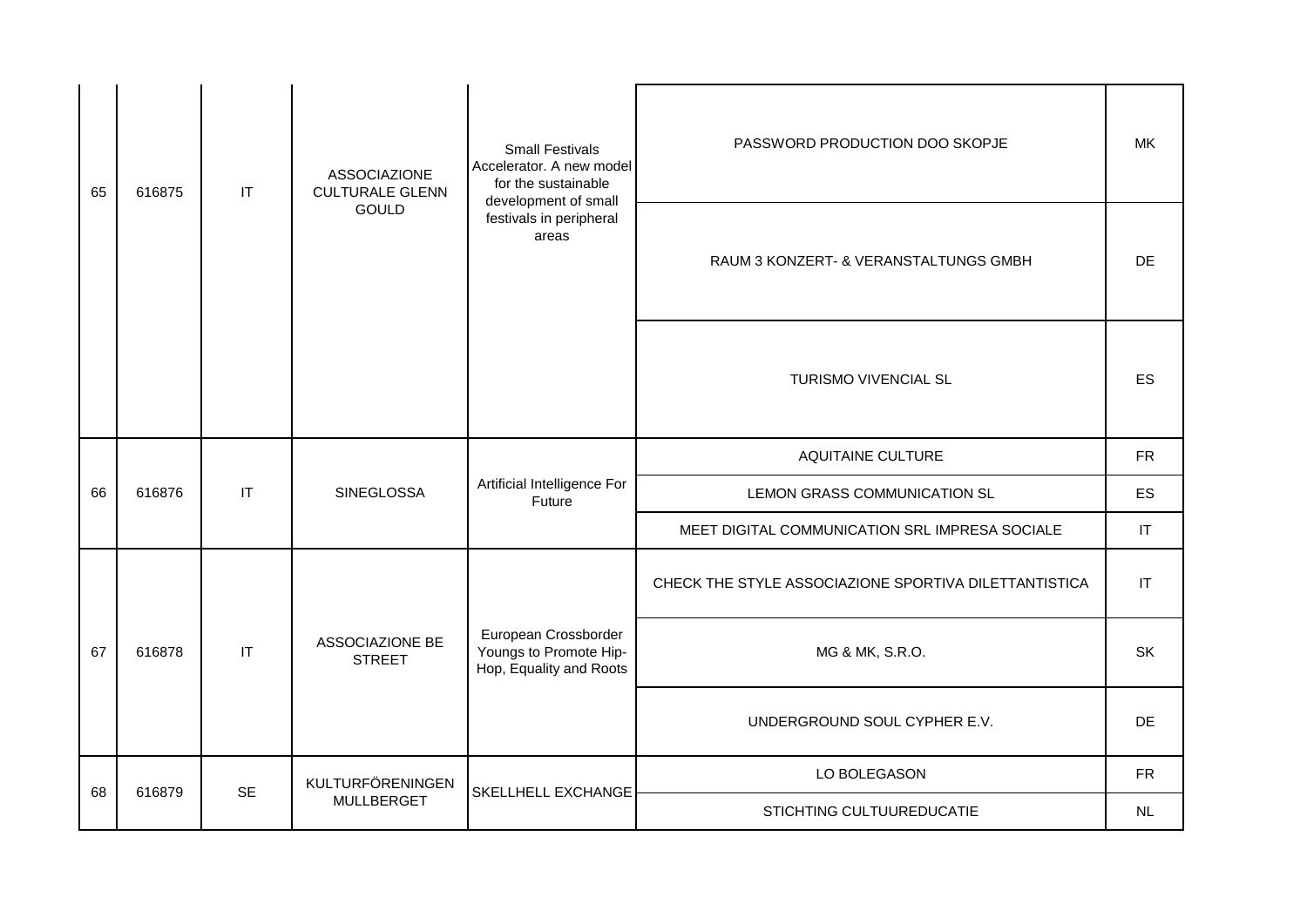|    |        |                                                                                                                                                                                               |                                                                        |                                                 | FONDS DE DOTATION MAGNUM PHOTOS                       | <b>FR</b> |
|----|--------|-----------------------------------------------------------------------------------------------------------------------------------------------------------------------------------------------|------------------------------------------------------------------------|-------------------------------------------------|-------------------------------------------------------|-----------|
| 69 | 616881 | <b>FR</b>                                                                                                                                                                                     | <b>SPEOS PARIS</b><br>PHOTOGRAPHIC                                     | The Cycle: European<br>training in photographic | <b>INSTITUT ZA POVIJEST UMJETNOSTI</b>                | HR        |
|    |        |                                                                                                                                                                                               | <b>INSTITUTE</b>                                                       | legacy managent                                 | UNIVERSIDAD DE LA IGLESIA DE DEUSTO ENTIDAD RELIGIOSA | ES        |
|    |        |                                                                                                                                                                                               |                                                                        |                                                 | URED ZA FOTOGRAFIJU                                   | <b>HR</b> |
|    |        |                                                                                                                                                                                               |                                                                        |                                                 | BIBLIOTEKA MIEJSKA IN LODZ                            | PL        |
|    |        | European "Libraries of<br>emotions© (LOE)": a<br>new path for public<br>${\sf FR}$<br>LOVE FOR LIVRES<br>libraries to capture<br>audiences and support<br>social transformations in<br>Europe |                                                                        |                                                 | BIBLIOTHÈQUE DE L'ESPACE CARÊME                       | <b>BE</b> |
| 70 | 616883 |                                                                                                                                                                                               | KAUNO MIESTO SAVIVALDYBES VINCO KUDIRKOS VIESOJI<br><b>BIBLIOTEKA.</b> | LT.                                             |                                                       |           |
|    |        |                                                                                                                                                                                               |                                                                        |                                                 | MESTNA KNJIZNICA KRANJ                                | SI        |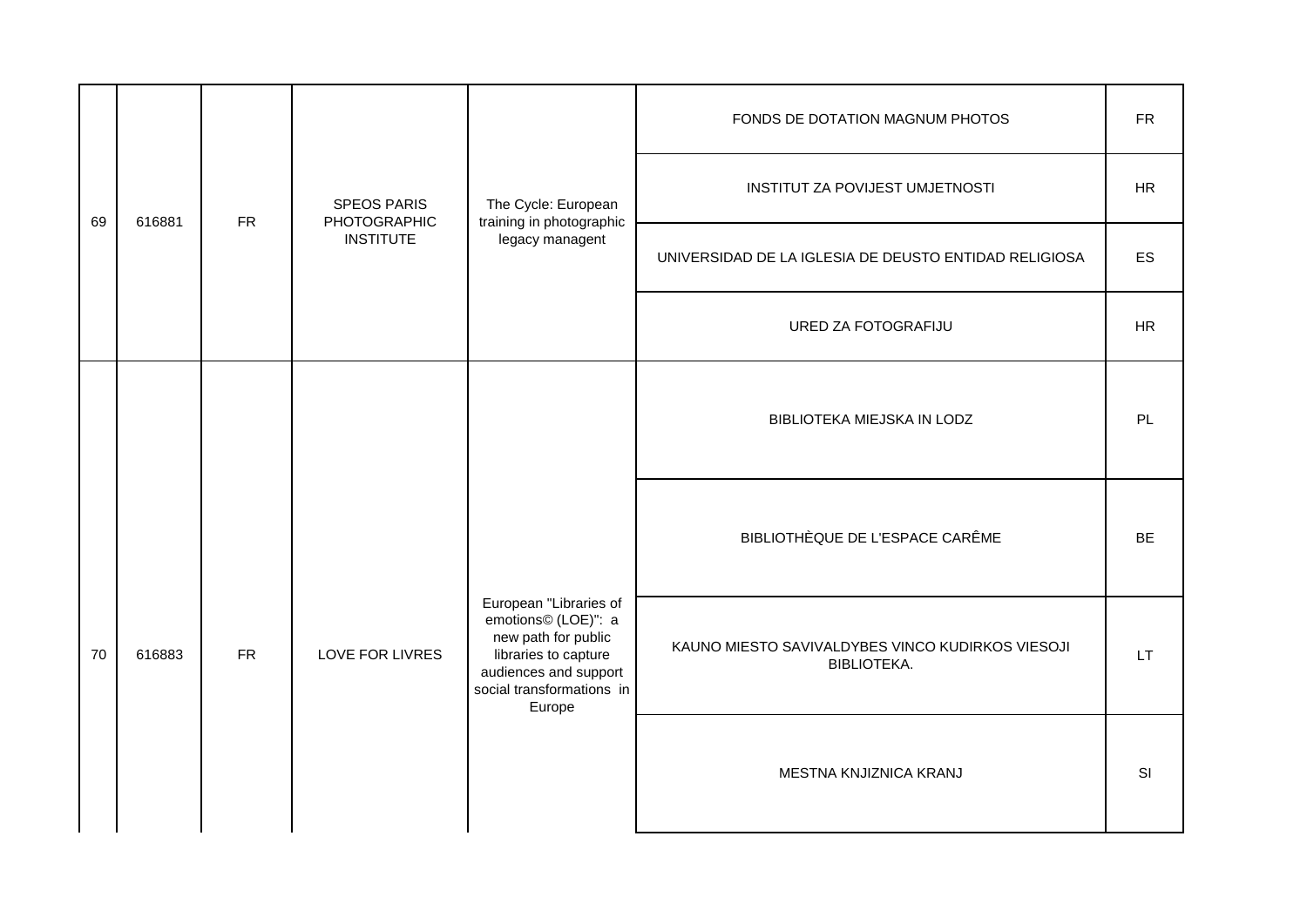|    |              |                                         |                                                  |                                                     | PUBLIC LIBRARIES 2030                                                                                                                             | <b>BE</b> |
|----|--------------|-----------------------------------------|--------------------------------------------------|-----------------------------------------------------|---------------------------------------------------------------------------------------------------------------------------------------------------|-----------|
| 71 | 616885       | <b>ES</b>                               | <b>FUNDACIO INTERARTS</b><br>PER A LA COOPERACIO | Co-creating Intercultural<br>Societies: a Focus on  | ECCOM CENTRO EUROPEO PER L'ORGANIZZAZIONE E IL<br>MANAGEMENT CULTURALE - EUROPEAN CENTRE FOR CULTURAL<br>ORGANISATION AND MANAGEMENT ASSOCIAZIONE | IT        |
|    |              | <b>CULTURAL</b><br><b>INTERNACIONAL</b> | Racism and<br><b>Discrimination</b>              | INTERKULTURELLES THEATERZENTRUM BERLIN E.V.         | <b>DE</b>                                                                                                                                         |           |
| 72 | 616887       | <b>UA</b>                               | <b>INTERNEWS UKRAINE</b>                         | <b>ARTIFAKE: Art Invades</b>                        | "ASSOCIATION OF AUDIO-VISUAL REPORTERS" NGO                                                                                                       | AM        |
|    |              | Fakes                                   | FUNDACJA ART TRANSPARENT                         | PL                                                  |                                                                                                                                                   |           |
| 73 | 616889       | <b>FR</b>                               | <b>ATELIER</b><br><b>D'ARCHITECTURE</b>          | <b>Cultures for Resilience</b>                      | ASOCIATIA TRANZIT.RO                                                                                                                              | <b>RO</b> |
|    |              |                                         | <b>AUTOGEREE</b>                                 |                                                     | <b>STICHTING CASCO</b>                                                                                                                            | NL.       |
| 74 | 616901       | PL                                      | <b>CENTRE OF</b><br><b>CONTEMPORARY ART</b>      | Common Ground                                       | AKADEMÍA SKYNJUNARINNAR / ACADEMY OF THE SENSES                                                                                                   | <b>IS</b> |
|    |              |                                         | "ZNAKI CZASU" IN<br><b>TORUN</b>                 |                                                     | LIETUVOS DAILININKU SAJUNGA / LITHUANIAN ARTISTS'<br><b>ASSOCIATION</b>                                                                           | LT.       |
|    |              |                                         |                                                  |                                                     | COMUNE DI BASSANO DEL GRAPPA                                                                                                                      | IT        |
| 75 | 616909       | <b>FR</b>                               | <b>ORBE</b>                                      | Vibes - Connected                                   | <b>COVENTRY UNIVERSITY</b>                                                                                                                        | <b>UK</b> |
|    |              |                                         |                                                  | Dance                                               | <b>HOLONIC SYSTEMS OY</b>                                                                                                                         | F1        |
|    |              |                                         |                                                  |                                                     | STICHTING INTERNATIONAL CHOREOGRAPHIC ARTS CENTRE (ICK)                                                                                           | NL        |
|    |              |                                         | EUROPA JOVOJE                                    | Trans-European Music<br><b>Organisations Linked</b> | ASSOCIAZIONE MUSICALE ETNEA                                                                                                                       | IT        |
|    | 76<br>616917 | <b>HU</b>                               | <b>EGYESULET</b>                                 | Organically                                         | <b>WEMSICAL SERBIA</b>                                                                                                                            | <b>RS</b> |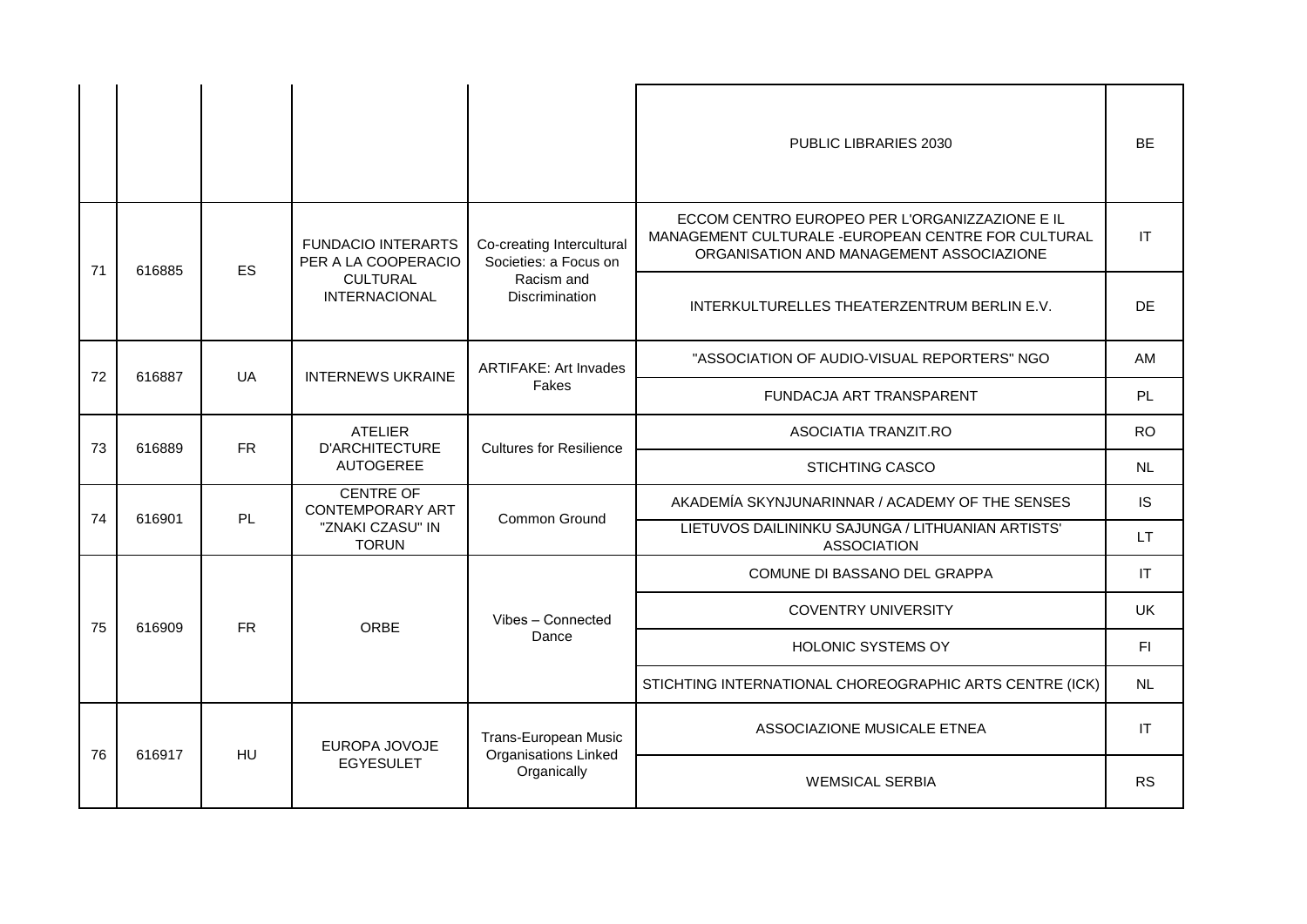|    |        |           |                                                     |                                                                                                                                                    | ASSOCIAZIONE CULTURALE TWITTERATURA                               |                        |
|----|--------|-----------|-----------------------------------------------------|----------------------------------------------------------------------------------------------------------------------------------------------------|-------------------------------------------------------------------|------------------------|
| 77 | 616928 | <b>FR</b> | <b>BIENNALE DE PARIS</b>                            | AKXE - L'économie de<br>l'art à l'heure des<br>technologies blockchain<br>et des crypto-économies                                                  | AYUNTAMIENTO DE GIRONA                                            | <b>ES</b>              |
|    |        |           |                                                     |                                                                                                                                                    | FORUM MONDIAL DES ECONOMIES DE L'ART                              | <b>FR</b>              |
|    |        |           |                                                     |                                                                                                                                                    | IRISA INSTITUT DE RECHERCHE EN ANTHROPOLOGIE DE LA<br>SINGULARITÉ | <b>FR</b>              |
|    |        |           | ASOCIACION CULTURAL                                 |                                                                                                                                                    | LA MAISON DU CONTE                                                | <b>FR</b>              |
| 78 | 616934 | ES        | SEMINARIO DE<br>LITERATURA INFANTIL Y<br>JUVENIL DE | European Network of<br><b>Storytelling Towns</b>                                                                                                   | PER LEGGERE - BIBLIOTECHE SUD OVEST MILANO                        | IT                     |
|    |        |           | <b>GUADALAJARA</b>                                  |                                                                                                                                                    | UNIVERZITA KOMENSKEHO V BRATISLAVE                                | <b>SK</b>              |
|    |        |           |                                                     |                                                                                                                                                    | CONSORZIO MATERAHUB INDUSTRIE CULTURALI E CREATIVE                | $\mathsf{I}\mathsf{T}$ |
| 79 | 616938 | <b>HU</b> | SZIMPLACITY KFT.                                    | ArtApp - Methodologies<br>and digital tool to foster<br>collaboration between<br>culture and the creative<br>industries and the<br>business sector | <b>LATRA INNOVATION LAB</b>                                       | EL                     |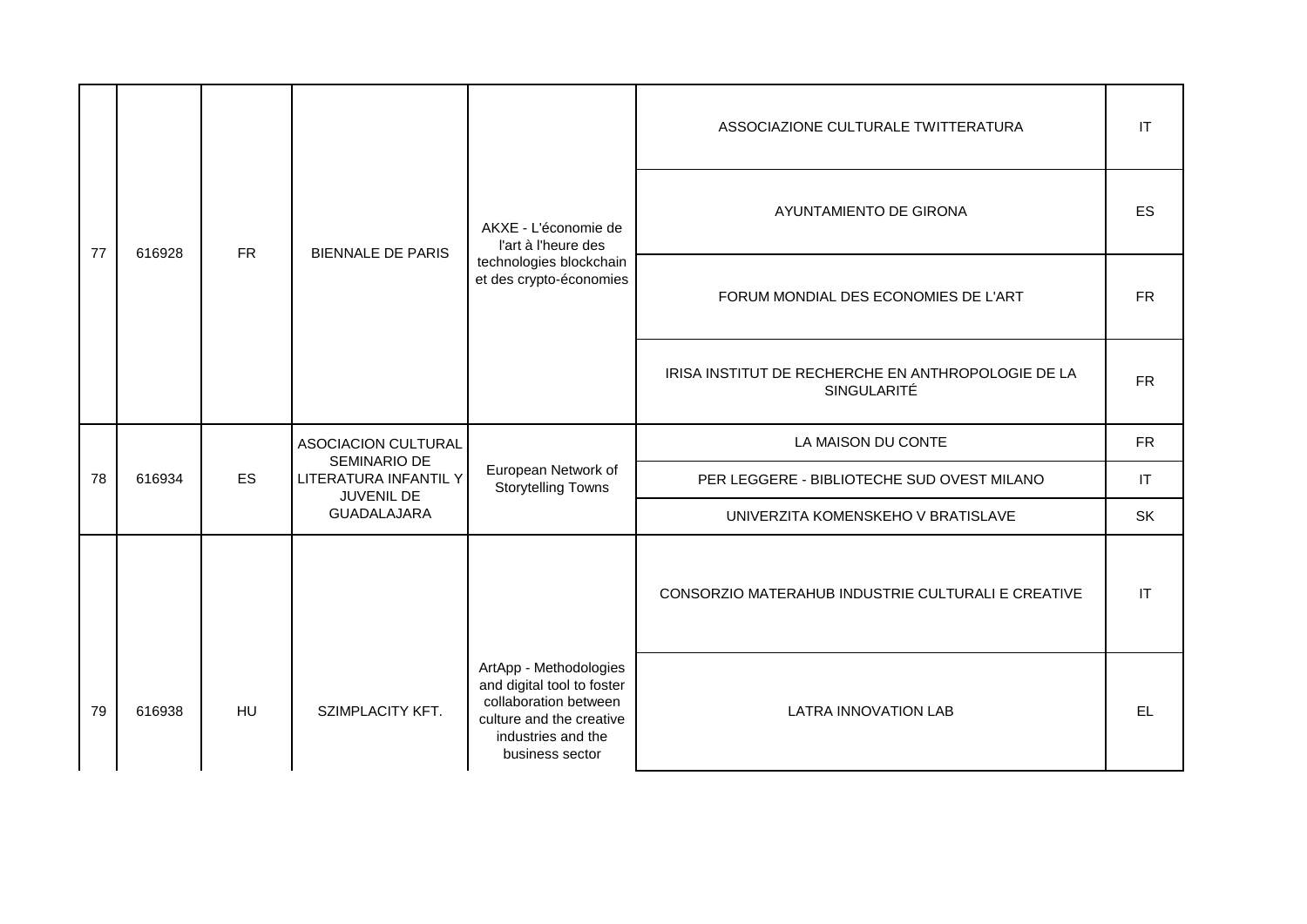|    |        |    |                                                                         |                                                                                               | SPOTLIGHT                                                | <b>HR</b>  |
|----|--------|----|-------------------------------------------------------------------------|-----------------------------------------------------------------------------------------------|----------------------------------------------------------|------------|
|    |        |    | PRO PROGRESSIONE                                                        |                                                                                               | ASSOCIATION KULTURANOVA UDRUZENJE                        | <b>RS</b>  |
| 80 | 616939 | HU | <b>KULTURALIS</b><br>NONPROFIT                                          | What'SAP - Exchange of<br>Social Art Practices                                                | DIVADLO ARCHA O.P.S.                                     | ${\rm CZ}$ |
|    |        |    | KOZHASZNU KFT                                                           |                                                                                               | DK-BEL                                                   | ${\sf FR}$ |
|    | 616941 |    |                                                                         | MEWEM EUROPA -<br>Mentoring program for<br>Women Entrepreneurs in<br>Music Industry in Europe | ASOCIACIÓN DE MUJERES DE LA INDUSTRIA DE LA MÚSICA - MIM | ES         |
|    |        |    |                                                                         |                                                                                               | ASOCIATIA ROMANIAN ARTISTS WORLDWIDE                     | <b>RO</b>  |
| 81 |        |    | FÉDÉRATION<br>${\sf FR}$<br>NATIONALE DES LABELS<br><b>INDÉPENDANTS</b> |                                                                                               | LE LABA                                                  | ${\sf FR}$ |
|    |        |    |                                                                         |                                                                                               | MUSIC INFORMATION CENTER AUSTRIA                         | AT         |
|    |        |    |                                                                         |                                                                                               | VERBAND UNABHAENGIGER MUSIKUNTERNEHMEN E.V.              | DE         |
|    |        |    |                                                                         |                                                                                               | WALLONIE-BRUXELLES INTERNATIONAL                         | BE         |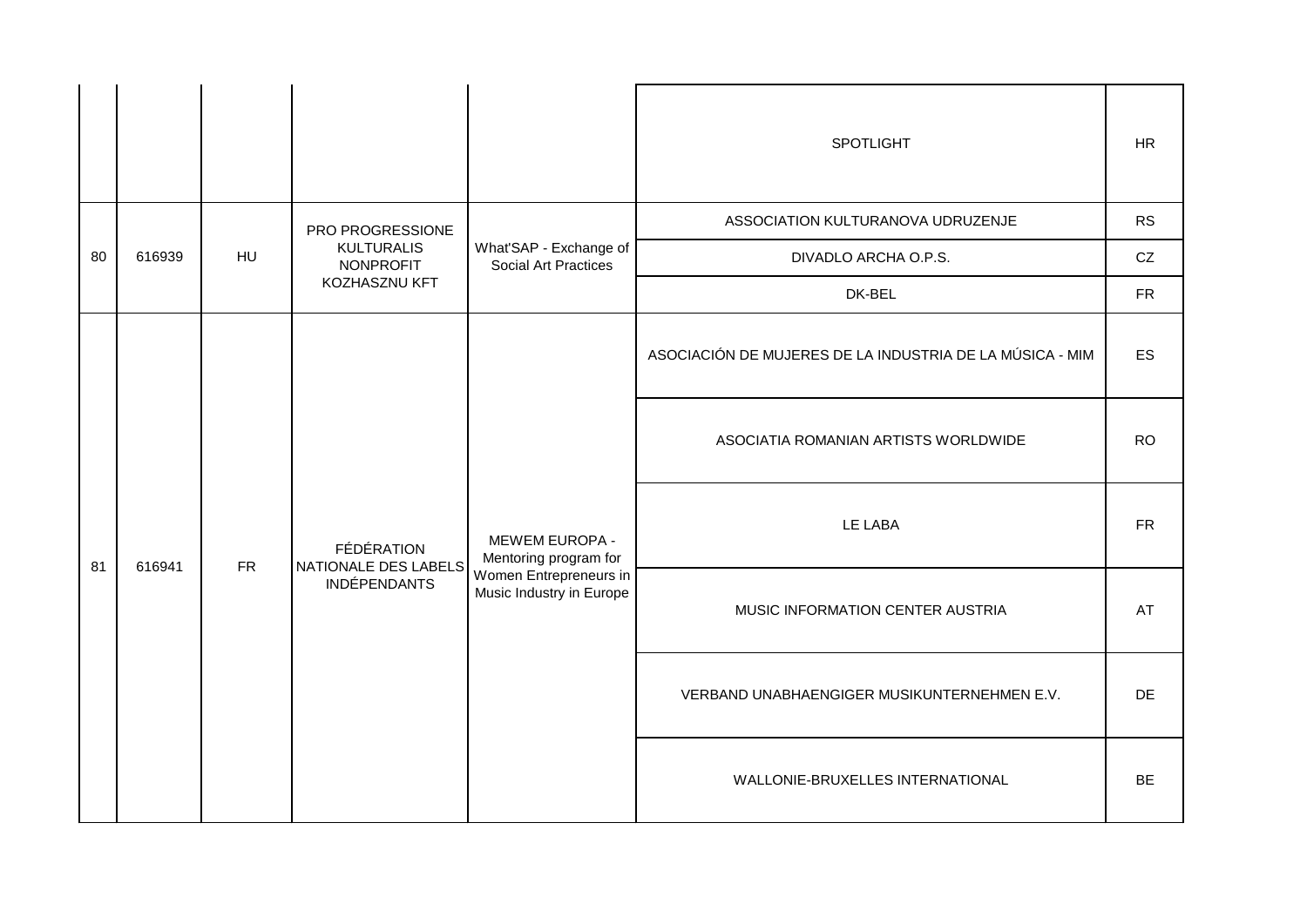| 82 | 616946 | <b>DE</b>              | <b>CENTER FOR THE</b><br><b>CULTIVATION OF</b>  | MOBILISE-DEMOBILISE                                  | <b>INTERAKT SWE</b>                                                | <b>SE</b> |
|----|--------|------------------------|-------------------------------------------------|------------------------------------------------------|--------------------------------------------------------------------|-----------|
|    |        |                        | <b>TECHNOLOGY</b><br><b>GEMEINNUTZIGE GMBH</b>  |                                                      | SCHAUMBAD - FREIES ATELIERHAUS GRAZ                                | AT        |
|    |        |                        |                                                 |                                                      | ART GALLERY UCC LTD                                                | IE        |
| 83 | 616951 | $\mathsf{I}\mathsf{T}$ | COOPERATIVA ATLANTE<br>SOCIETA COOPERATIVA      | Blind Engagement in<br>Accessible MUseum<br>Projects | FONDAZIONE ISTITUTO DEI CIECHI DI MILANO                           | IT        |
|    |        |                        |                                                 |                                                      | MUZEJ SUVREMENE UMJETNOSTI                                         | HR        |
|    |        |                        |                                                 |                                                      | BB15 RAUM FÜR KUNST UND KULTUR                                     | AT        |
| 84 | 616953 | <b>BE</b>              | <b>OVERTOON VZW</b>                             | Oscillations. Exercises in<br>resilience.            | STIFTELSEN LYDGALLERIET                                            | <b>NO</b> |
|    |        |                        |                                                 |                                                      | <b>VERENIGING INSTRUMENT INVENTORS INITIATIVE</b>                  | NL.       |
|    |        |                        | <b>ASSOCIAZIONE</b><br><b>CULTURALE PROCULT</b> | MArteLive                                            | FUNDACJA ARTNOVA                                                   | PL        |
| 85 | 616959 | $\mathsf{I}\mathsf{T}$ |                                                 |                                                      | "TUZLA UZIVO" - "TUZLA LIVE" ASSOCIATION                           | BA        |
|    |        |                        |                                                 |                                                      | <b>VSI "KINTAI ARTS"</b>                                           | <b>LT</b> |
| 86 | 616966 | LV                     | RUCKAS MAKSLAS                                  | Invisible Lives                                      | <b>ART 365</b>                                                     | <b>ME</b> |
|    |        |                        | <b>FONDS</b>                                    |                                                      | ASSOCIATION KULTURANOVA UDRUZENJE                                  | <b>RS</b> |
|    |        |                        |                                                 |                                                      | ASSOCIATION DES AGENCES DE LA DEMOCRATIE LOCALE                    | <b>FR</b> |
| 87 | 616972 | IT                     | SOCIETÀ MUSICALE<br>ORCHESTRA E CORO            | <b>BRAVO BRAVISSIMO</b>                              | CULTURAL CENTRE "NIKOLA DJURKOVIC" KOTOR                           | <b>ME</b> |
|    |        |                        | <b>SAN MARCO</b>                                |                                                      | MUNICIPIO DE LOUSADA                                               | PT        |
|    |        |                        |                                                 |                                                      | THEATRO AEROPLOIO - ENA THEATRO GIAPAIDIA                          | EL.       |
|    |        |                        |                                                 |                                                      | ATLAS-ASSOCIATION POUR LA PROMOTION DE LA TRADUCTION<br>LITTÉRAIRE | <b>FR</b> |
|    |        |                        | <b>INSTITUT DE</b><br><b>RECHERCHES ET</b>      |                                                      | LITPROM E.V.                                                       | <b>DE</b> |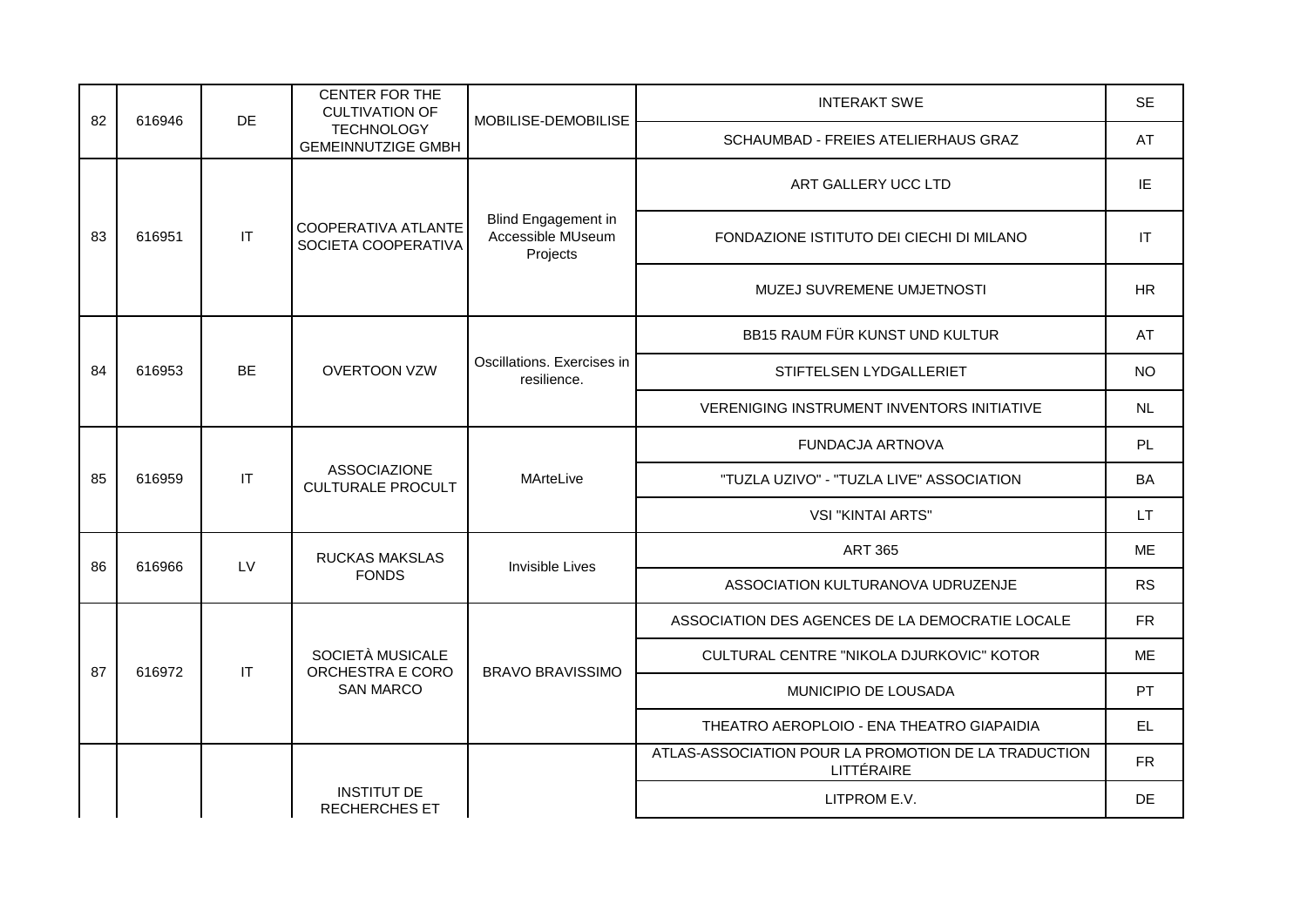| 88 | 616973 | <b>FR</b> | D'ÉTUDES SUR LA<br>MÉDITERRANÉE ET LE                 | Arabic Literature in<br>European Languages                                          | PALAIS DES BEAUX ARTS                                 | <b>BE</b>              |
|----|--------|-----------|-------------------------------------------------------|-------------------------------------------------------------------------------------|-------------------------------------------------------|------------------------|
|    |        |           | MOYEN-ORIENT -<br><b>IREMMO</b>                       |                                                                                     | SOCIÉTÉ CLAIREFONTAINE                                | <b>TN</b>              |
|    |        |           |                                                       |                                                                                     | UNIVERSITY OF WALES TRINITY SAINT DAVID ROYAL CHARTER | <b>UK</b>              |
|    |        |           |                                                       |                                                                                     | EL SISTEMA GREECE                                     | <b>EL</b>              |
| 89 | 616977 | AT        | WIRTH MUSIC ACADEMY<br><b>GMBH</b>                    | Songs for Europe                                                                    | OBCIANSKE ZDRUZENIE SUPERAR SLOVAKIA                  | <b>SK</b>              |
|    |        |           |                                                       |                                                                                     | UDRUZENJE GRADJANA "KUCA DOBRIH TONOVA" SREBRENICA    | <b>BA</b>              |
|    |        |           | <b>ALTERNATIVES</b>                                   |                                                                                     | ALTERNATIVE EUROPEE                                   | $\mathsf{I}\mathsf{T}$ |
| 90 | 616982 | <b>FR</b> | <b>EUROPEENNES</b><br><b>ASSOCIATION</b>              | Room to Bloom                                                                       | <b>ATHENSYN</b>                                       | <b>DE</b>              |
|    |        |           |                                                       |                                                                                     | STATENS MUSEER FOR VARLDSKULTUR                       | <b>SE</b>              |
| 91 | 617001 |           | <b>ASOCIATIA KASTA</b><br><b>RO</b><br><b>MORRELY</b> | Fashion Sustainability in<br>the spotlight, new trends<br>of Intercultural Learning | ASSOCIACAO INTERCULTURAL PARA TODOS                   | PT                     |
|    |        |           |                                                       |                                                                                     | <b>SFAX UNIVERSITY</b>                                | <b>TN</b>              |
|    |        |           |                                                       |                                                                                     | <b>BLOCKCHAIN MY ART</b>                              | <b>FR</b>              |
| 92 | 617004 | NL        | STICHTING THE<br><b>GENERATOR</b>                     | Blockchain My Art                                                                   | <b>HABEATUS EV</b>                                    | <b>DE</b>              |
|    |        |           |                                                       |                                                                                     | <b>ROTATION</b>                                       | <b>FR</b>              |
|    |        |           |                                                       |                                                                                     | ASSOCIACIÓ ALCEM EL CINE                              | ES                     |
| 93 | 617191 | <b>HR</b> | DOMINO UDRUGE                                         | <b>Island Connect</b>                                                               | <b>ENTROPIA</b>                                       | <b>EL</b>              |
|    |        |           |                                                       |                                                                                     | FORENINGEN BIRCA RESIDENCY                            | DK                     |
|    |        |           |                                                       |                                                                                     | IRISH AERIAL CREATION CENTRE                          | IE                     |
|    |        |           |                                                       |                                                                                     |                                                       | Somme:                 |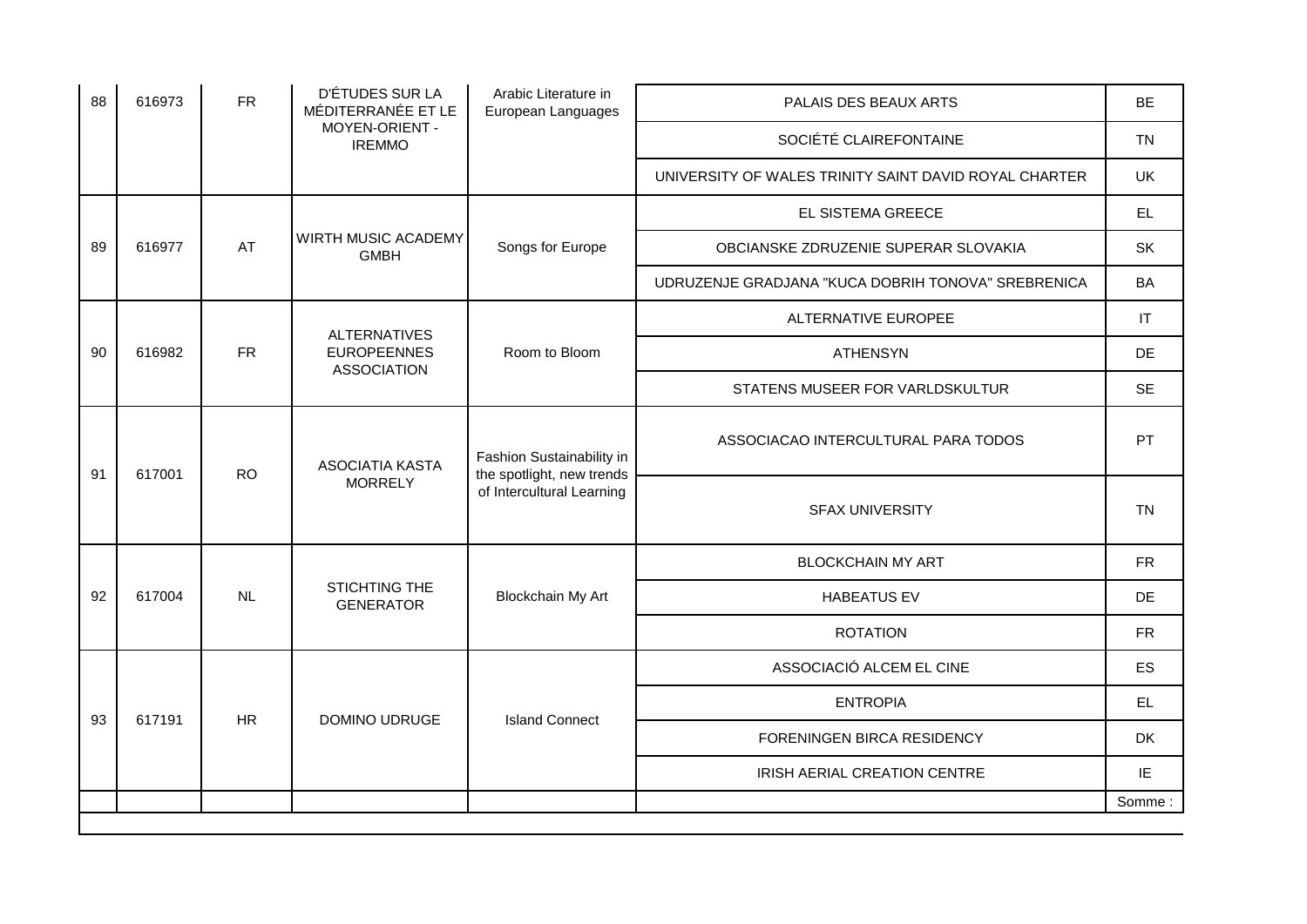\*Provisional code which does not prejudge in any way the definitive nomenclature for this country, which will be agreed following the conclusion of negotiations currently taking auspices of the United Nations.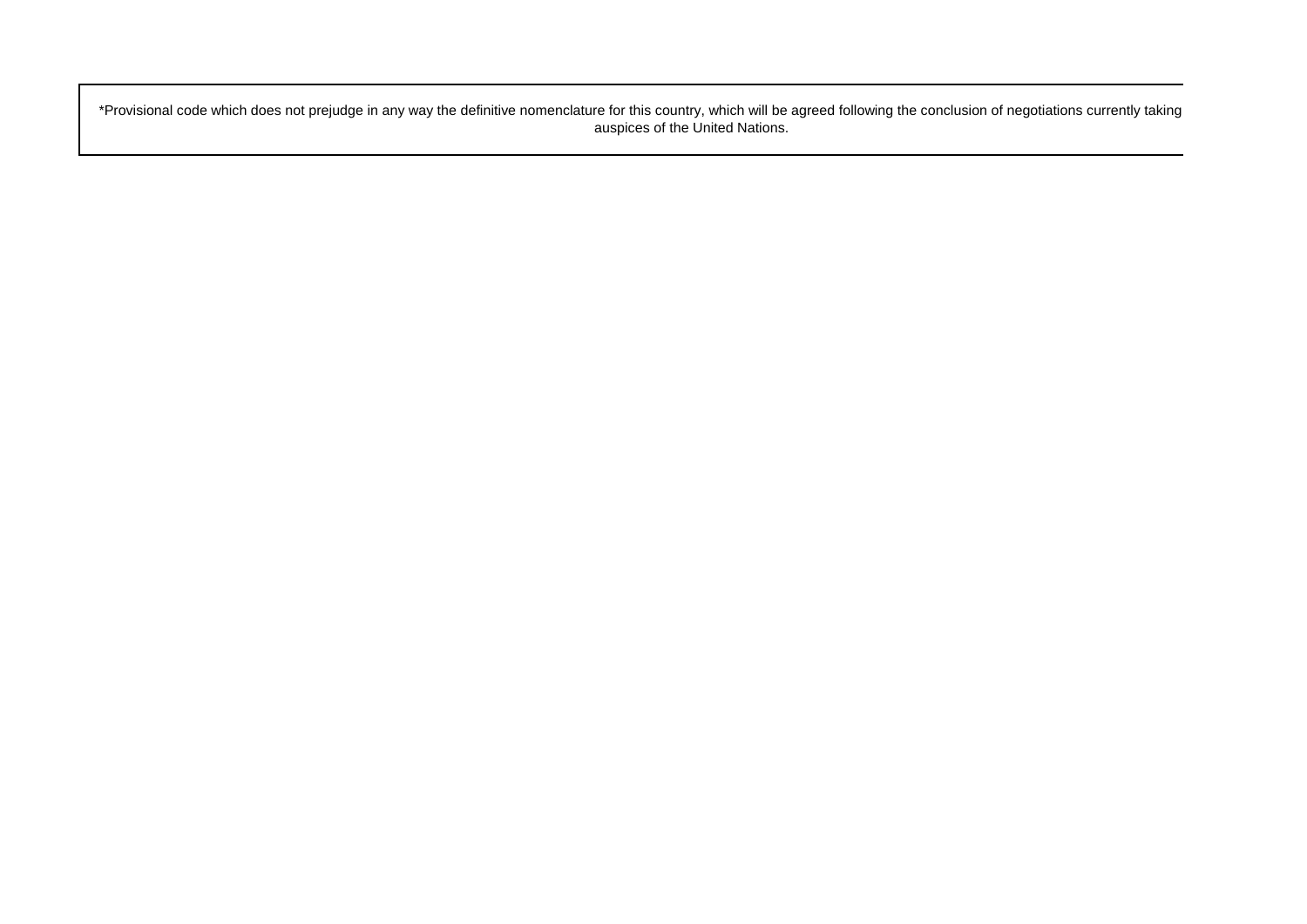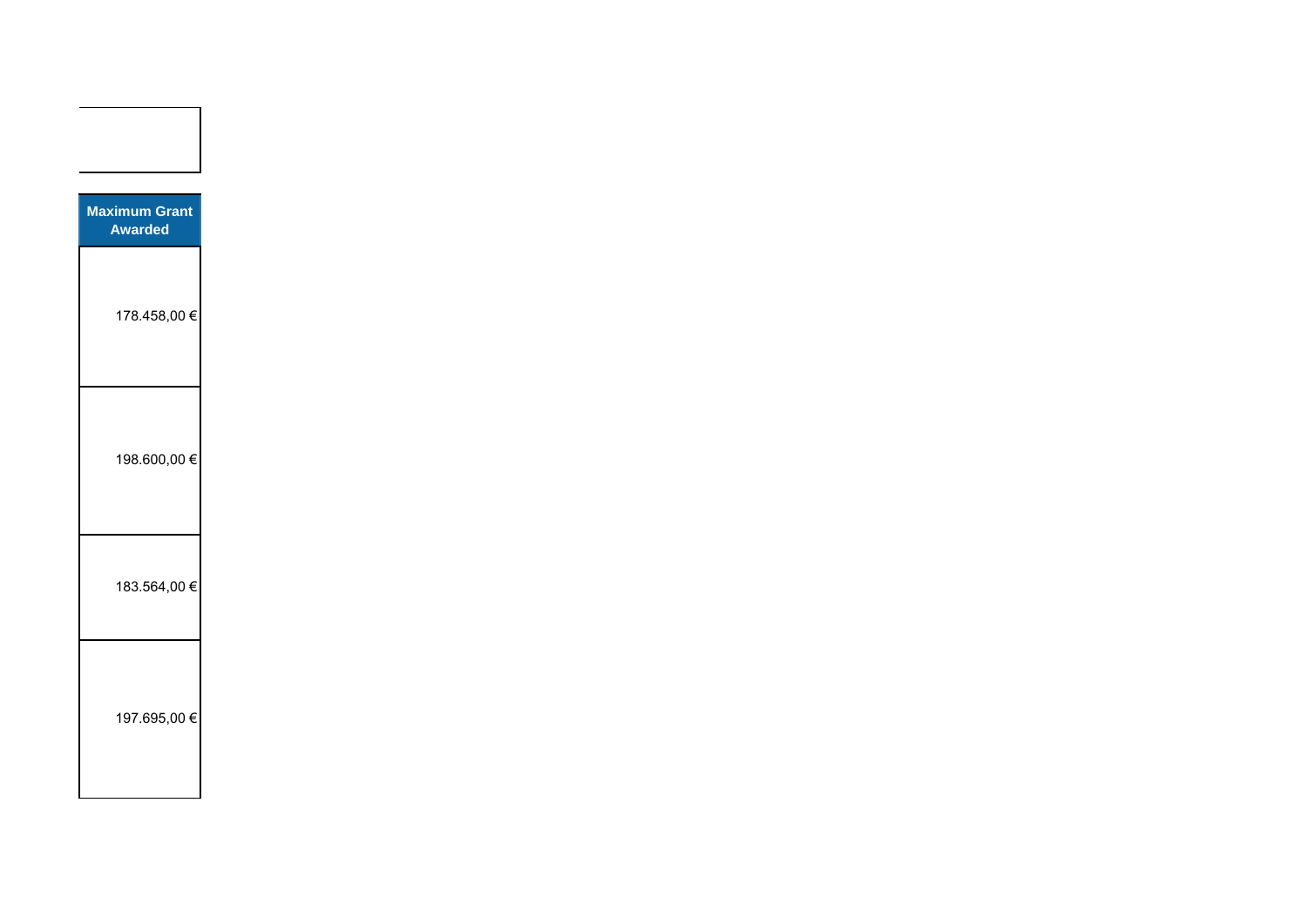| 195.580,00 € |  |  |  |
|--------------|--|--|--|
| 200.000,00 € |  |  |  |
| 200.000,00 € |  |  |  |
| 197.920,00 € |  |  |  |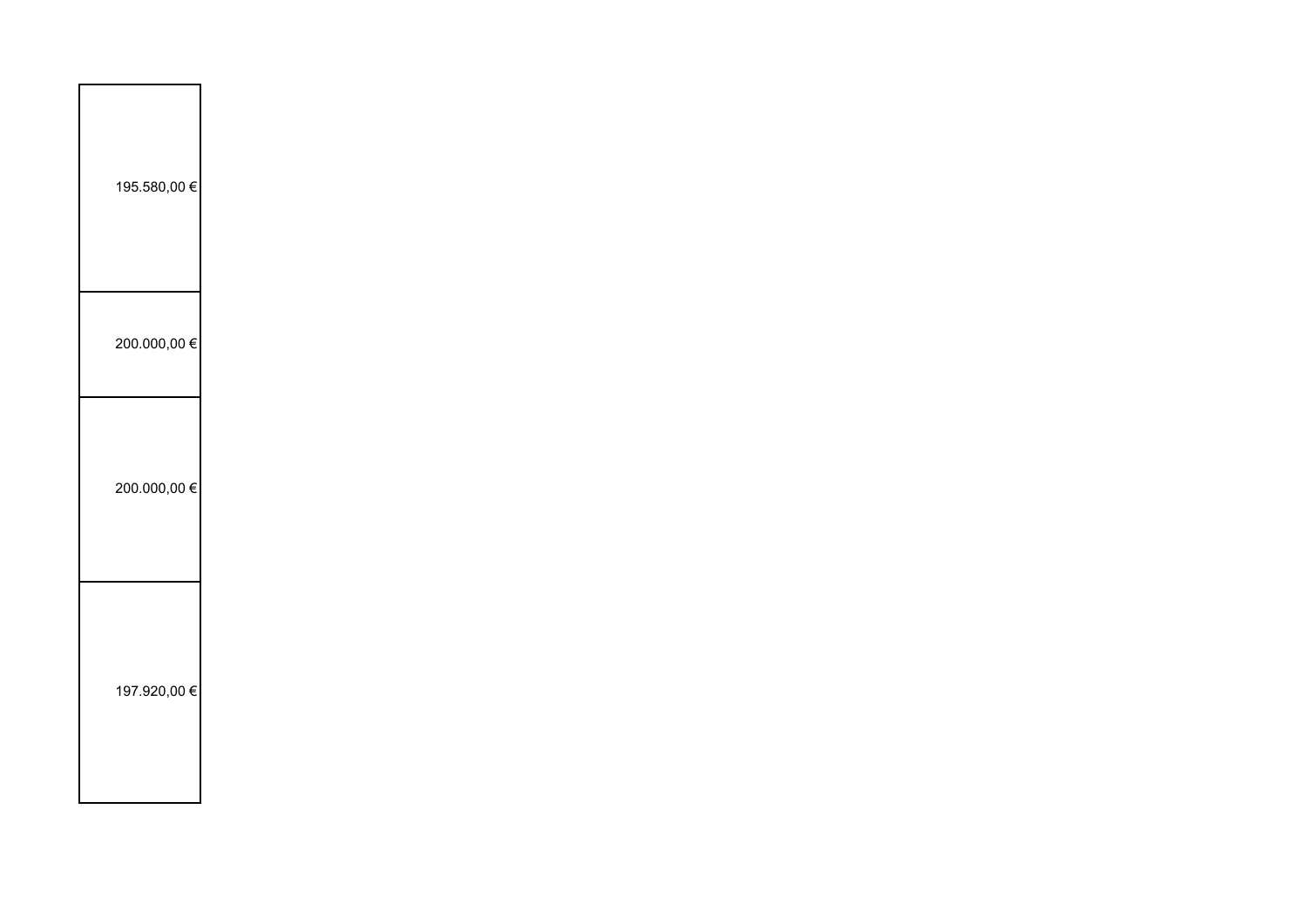| 199.999,00 € |  |  |
|--------------|--|--|
|              |  |  |
|              |  |  |
|              |  |  |
|              |  |  |
|              |  |  |
|              |  |  |
|              |  |  |
|              |  |  |
|              |  |  |
|              |  |  |
|              |  |  |
|              |  |  |
|              |  |  |
| 199.437,00 € |  |  |
|              |  |  |
|              |  |  |
|              |  |  |
|              |  |  |
|              |  |  |
|              |  |  |
|              |  |  |
|              |  |  |
|              |  |  |
|              |  |  |
|              |  |  |
| 197.479,00 € |  |  |
|              |  |  |
|              |  |  |
|              |  |  |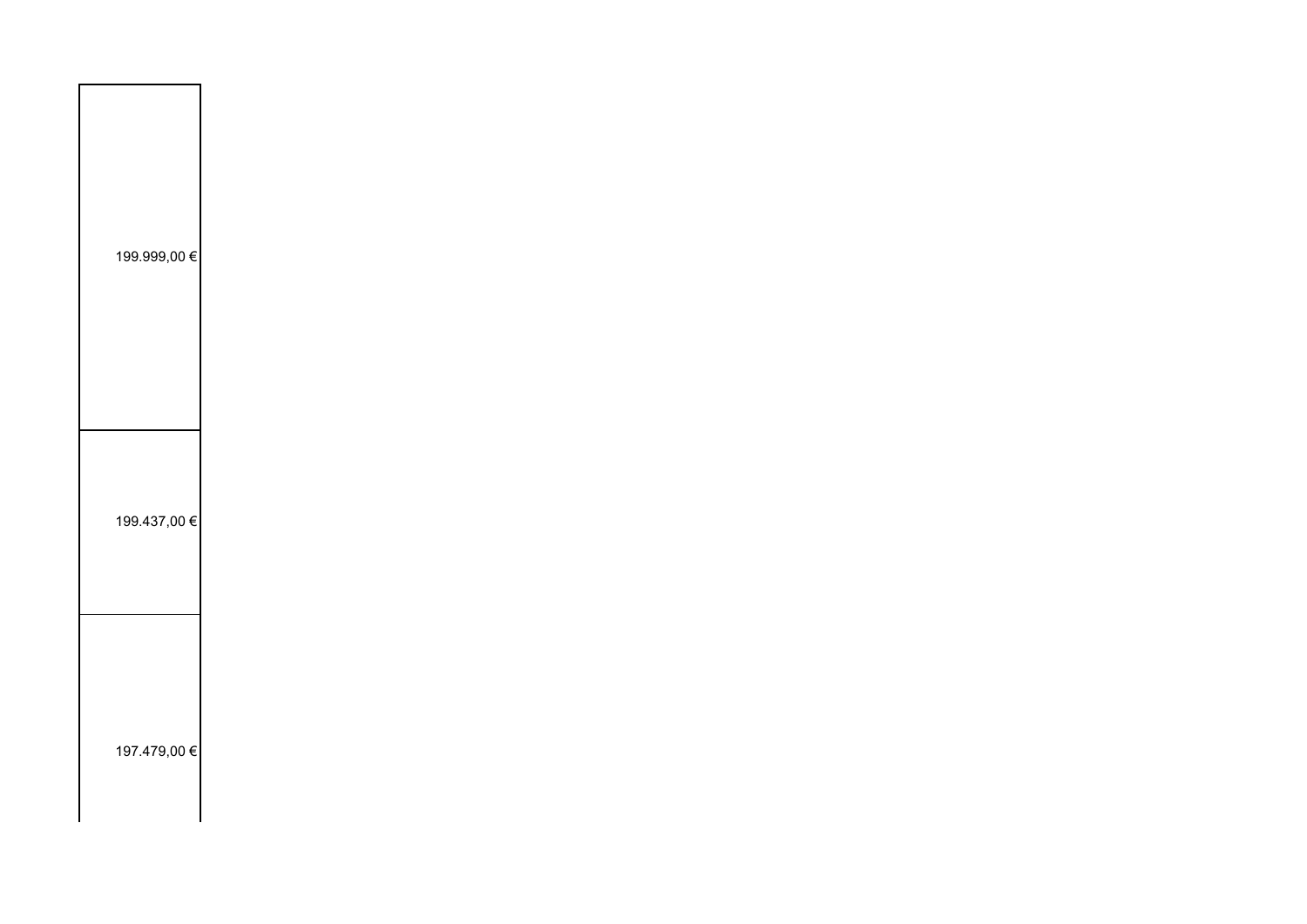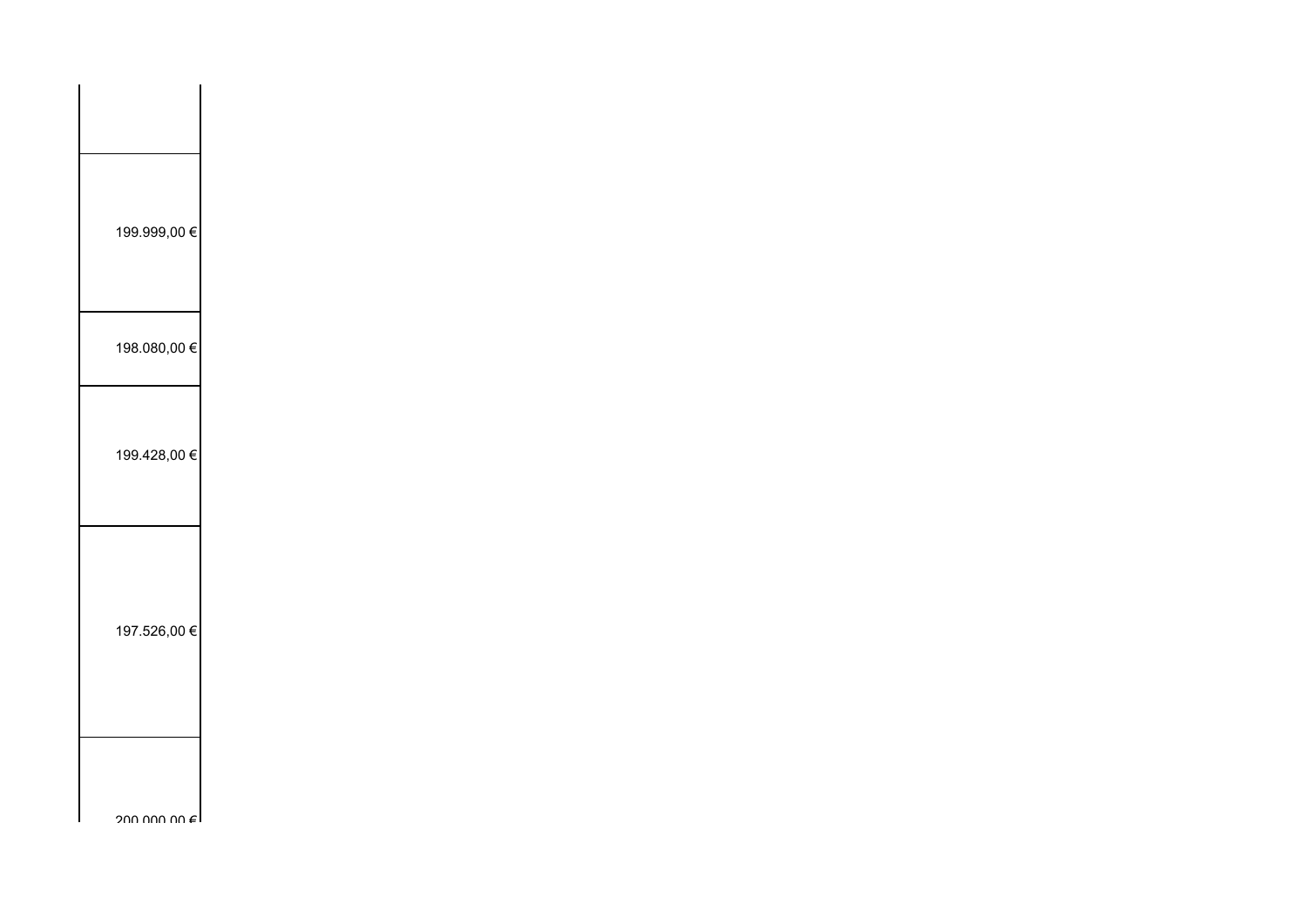| 200.000,00 € |  |
|--------------|--|
|              |  |
|              |  |
|              |  |
|              |  |
|              |  |
|              |  |
|              |  |
|              |  |
|              |  |
|              |  |
|              |  |
|              |  |
|              |  |
|              |  |
|              |  |
|              |  |
|              |  |
|              |  |
|              |  |
|              |  |
|              |  |
|              |  |
|              |  |
|              |  |
|              |  |
|              |  |
|              |  |
|              |  |
|              |  |
| 165.424,00 € |  |
|              |  |
|              |  |
|              |  |
|              |  |
|              |  |
|              |  |
|              |  |
|              |  |
|              |  |
|              |  |
|              |  |
|              |  |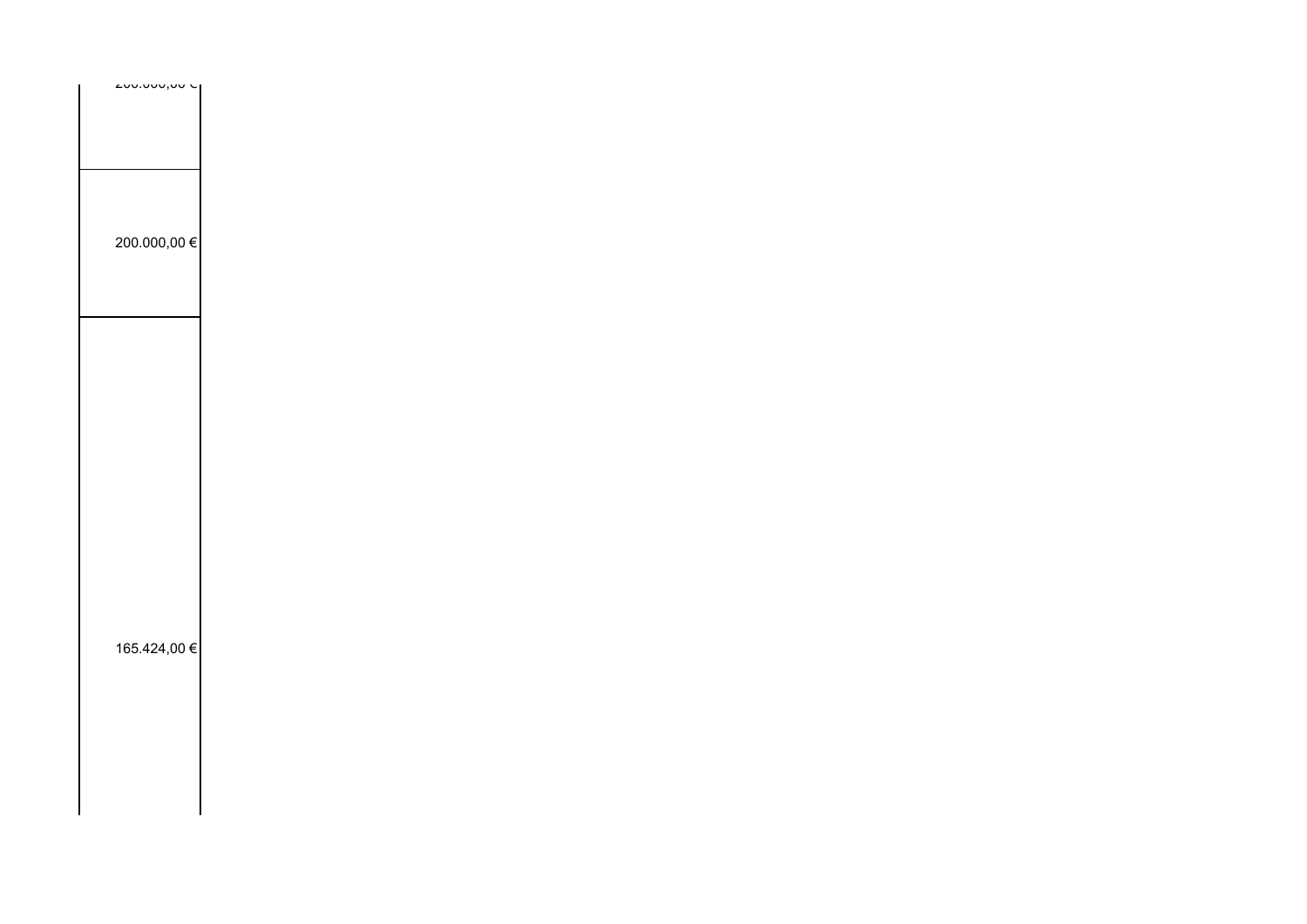| 196.264,00 € |
|--------------|
| 199.999,00 € |
| 190.705,00 € |
| 188.727,00 € |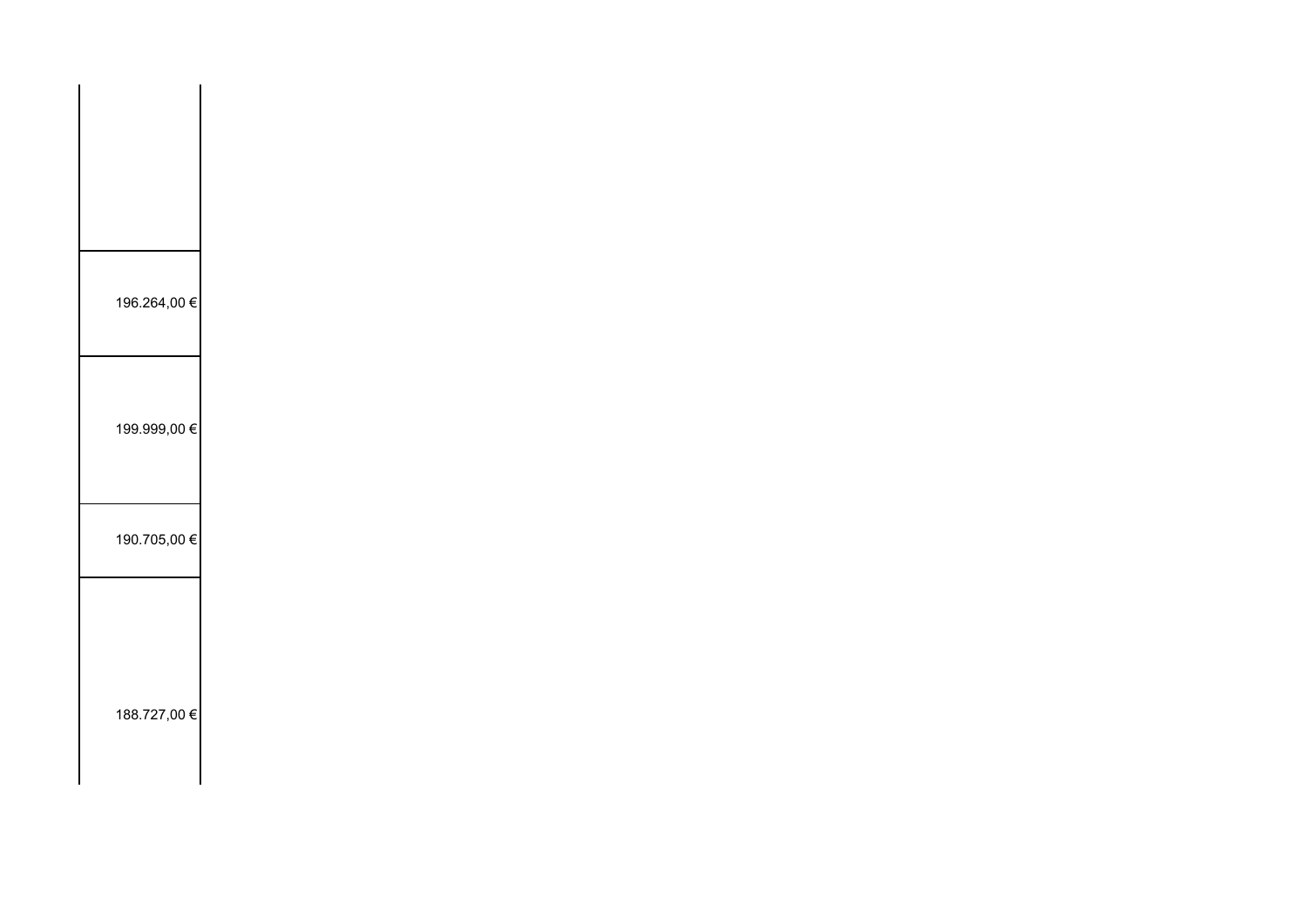| 199.800,00 €            |
|-------------------------|
| 192.000,00 €            |
|                         |
| 199.975,00 €            |
|                         |
| 199.932,00 €            |
|                         |
| 200.000,00 €            |
|                         |
| auu uuu uu <del>∈</del> |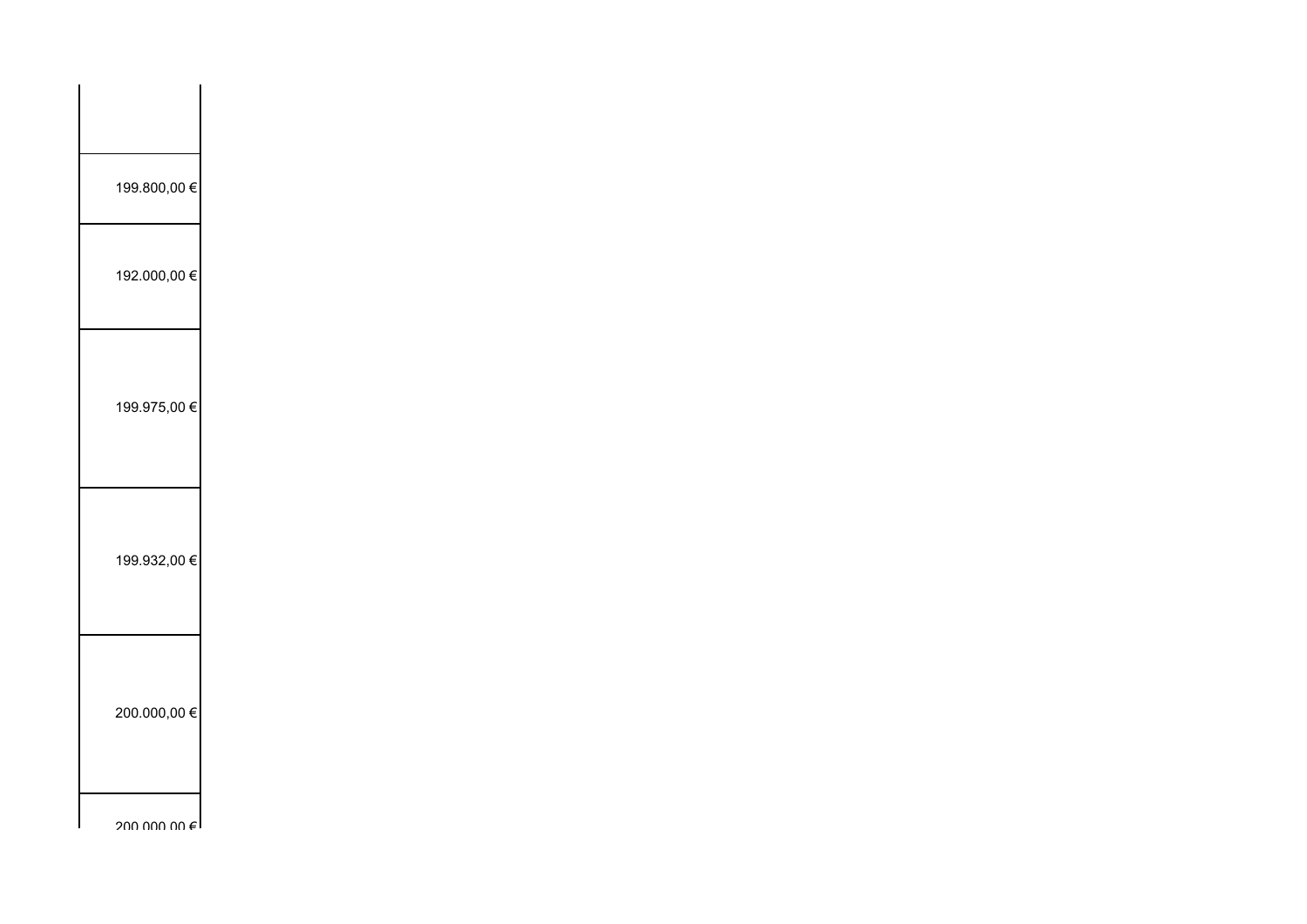| 187.836,00 €        |  |  |
|---------------------|--|--|
|                     |  |  |
|                     |  |  |
|                     |  |  |
|                     |  |  |
| 199.953,00 €        |  |  |
|                     |  |  |
|                     |  |  |
|                     |  |  |
|                     |  |  |
|                     |  |  |
| 199.976,00 €        |  |  |
|                     |  |  |
|                     |  |  |
|                     |  |  |
|                     |  |  |
|                     |  |  |
|                     |  |  |
|                     |  |  |
|                     |  |  |
| 167.994,00 €        |  |  |
|                     |  |  |
|                     |  |  |
|                     |  |  |
|                     |  |  |
|                     |  |  |
|                     |  |  |
|                     |  |  |
|                     |  |  |
| 199 999 ∪∪ € I<br>ш |  |  |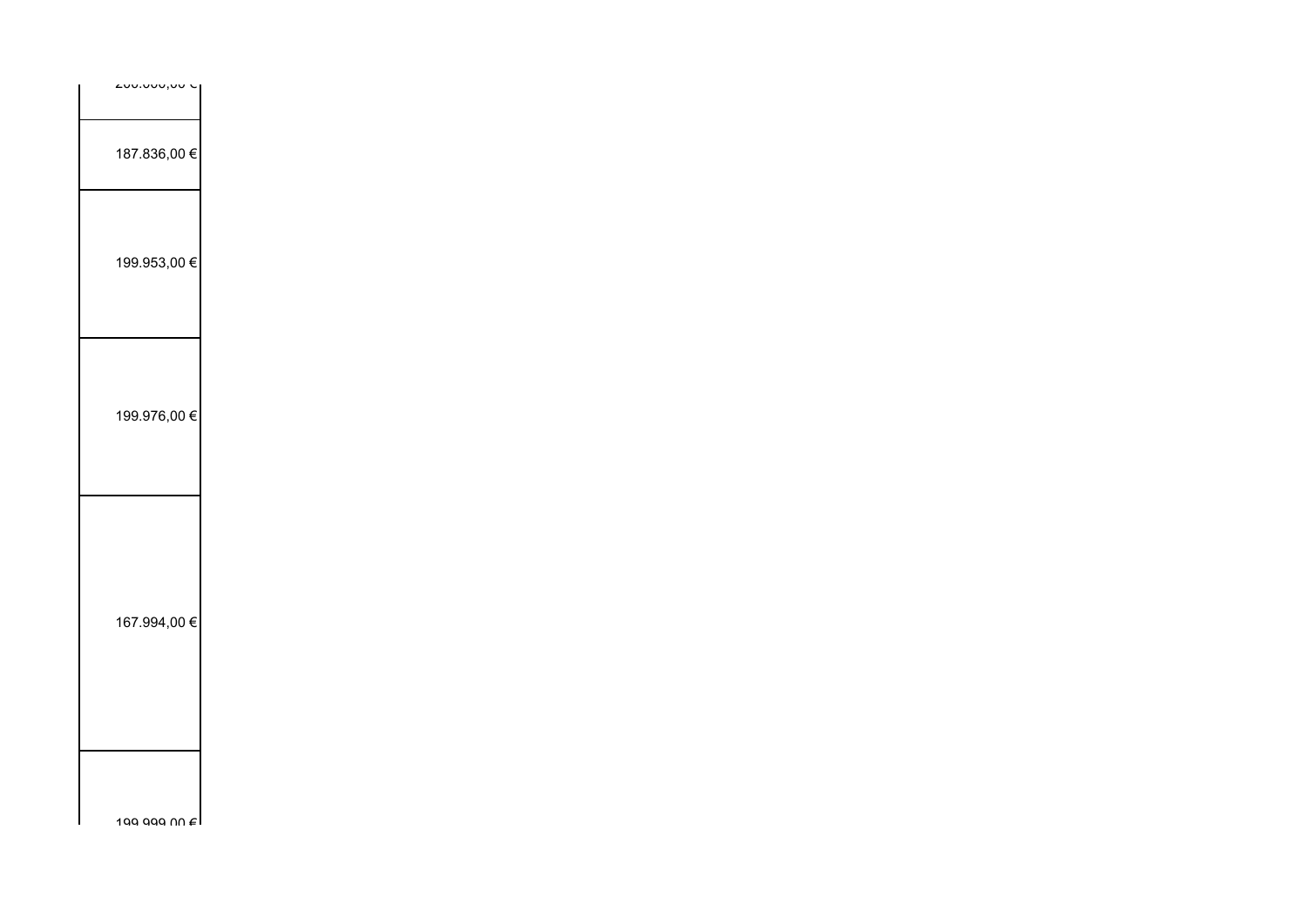| $100.000,00\le$ |  |  |
|-----------------|--|--|
|                 |  |  |
|                 |  |  |
|                 |  |  |
|                 |  |  |
|                 |  |  |
|                 |  |  |
| 196.390,00 €    |  |  |
|                 |  |  |
|                 |  |  |
|                 |  |  |
|                 |  |  |
|                 |  |  |
| 120.000,00 €    |  |  |
|                 |  |  |
|                 |  |  |
|                 |  |  |
|                 |  |  |
| 199.999,00 €    |  |  |
|                 |  |  |
|                 |  |  |
|                 |  |  |
|                 |  |  |
|                 |  |  |
| 195.000,00 €    |  |  |
|                 |  |  |
|                 |  |  |
|                 |  |  |
|                 |  |  |
|                 |  |  |
|                 |  |  |
|                 |  |  |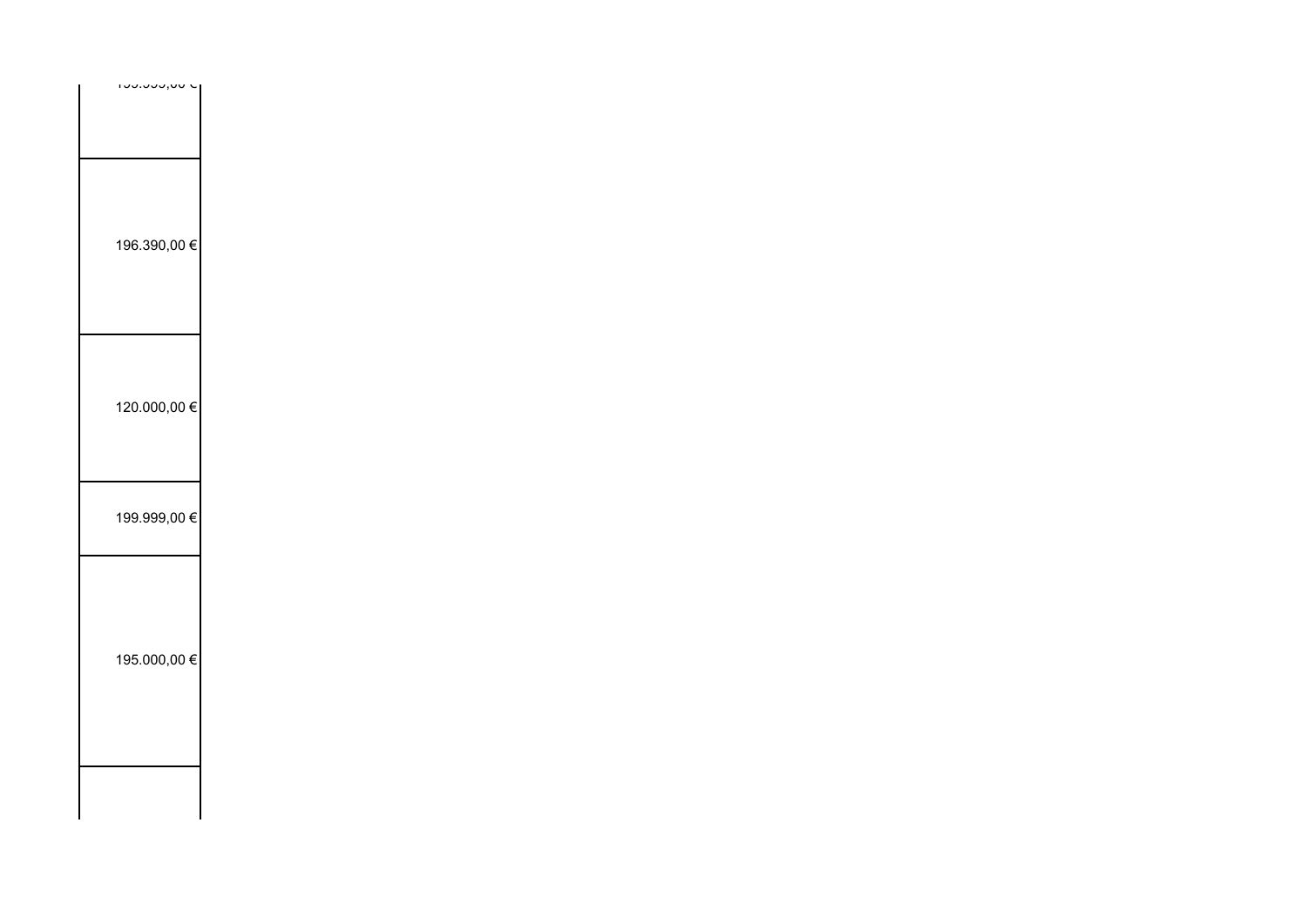| 199.999,00 € |  |  |
|--------------|--|--|
| 200.000,00 € |  |  |
| 165.927,00 € |  |  |
| 197.896,00 € |  |  |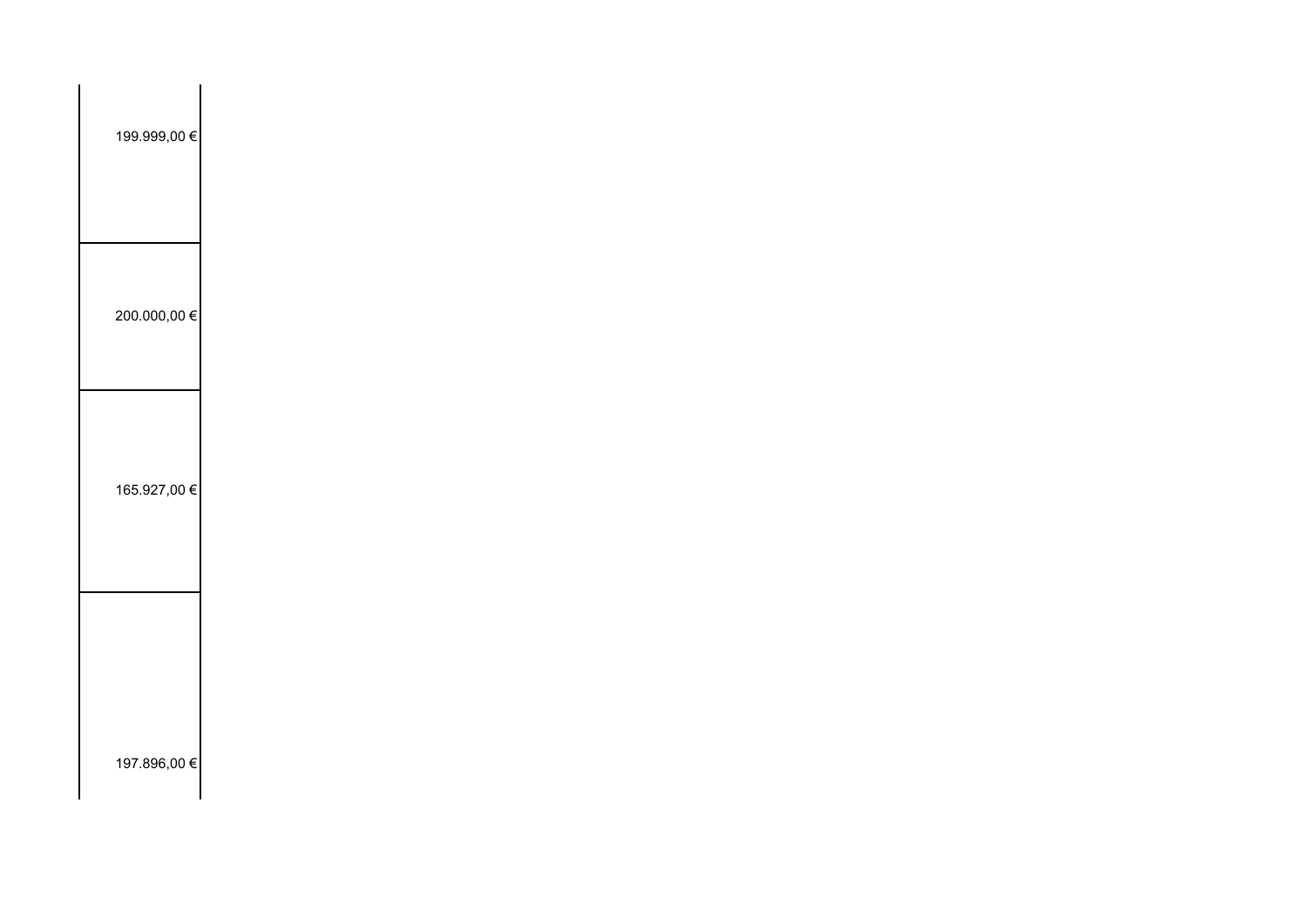| 198.000,00 € |  |  |  |
|--------------|--|--|--|
| 199.996,00 € |  |  |  |
| 166.100,00 € |  |  |  |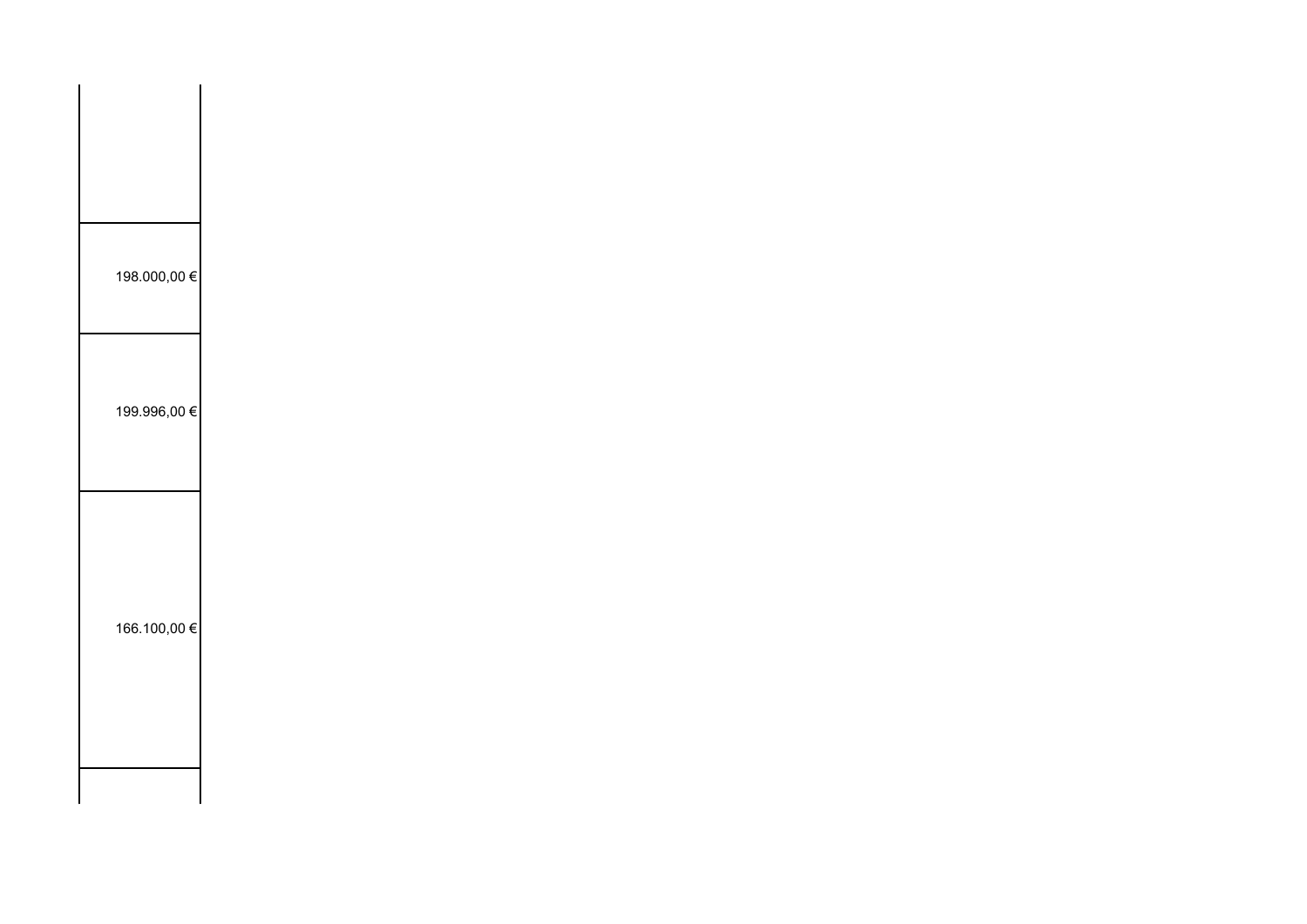| 200.000,00 € |  |  |
|--------------|--|--|
| 199.249,00 € |  |  |
| 194.911,00 € |  |  |
| 199.999,00 € |  |  |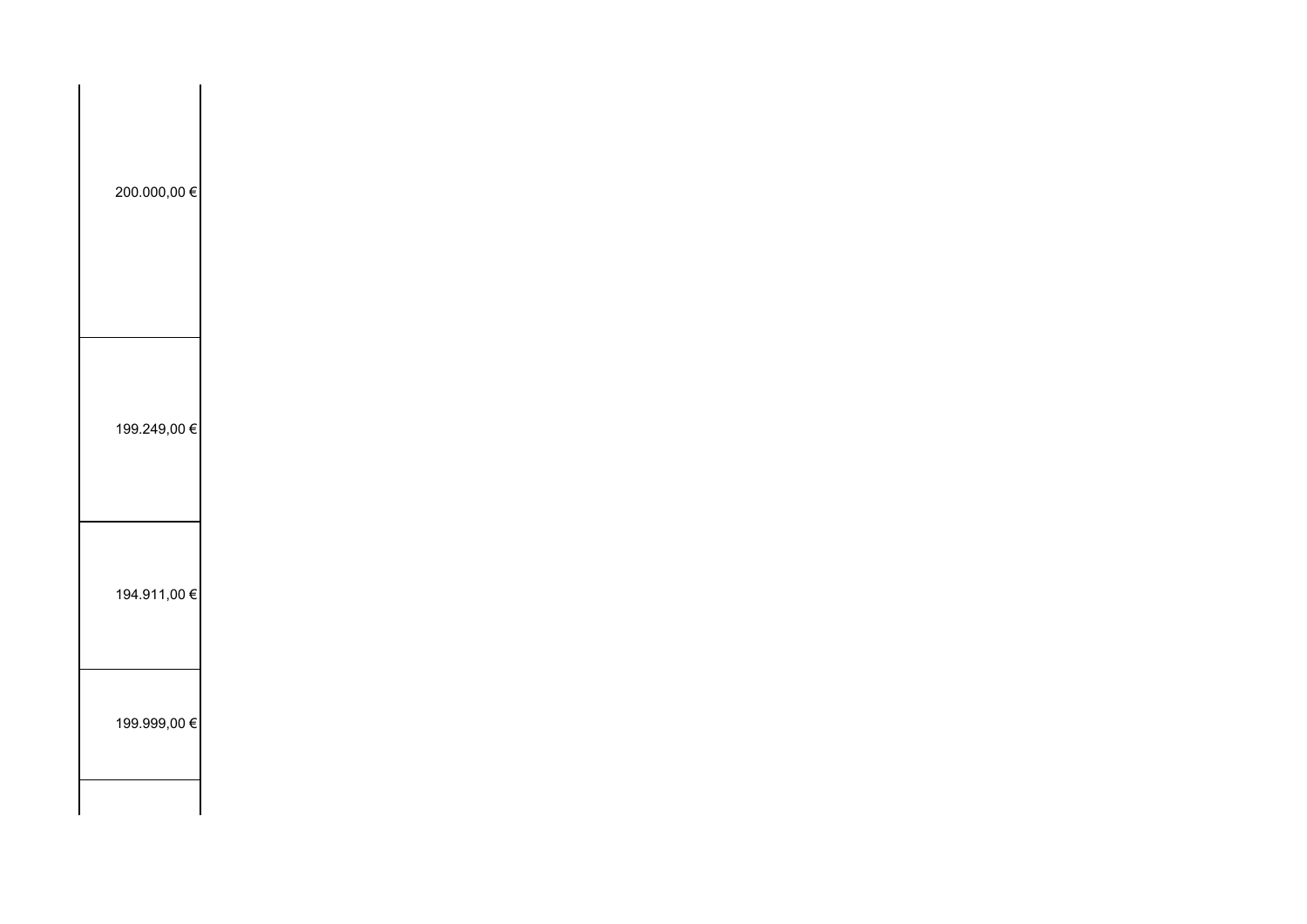| 180.805,00 € |  |  |  |
|--------------|--|--|--|
| 149.310,00 € |  |  |  |
| 102.000,00 € |  |  |  |
| 200.000,00 € |  |  |  |
| 199.903,00 € |  |  |  |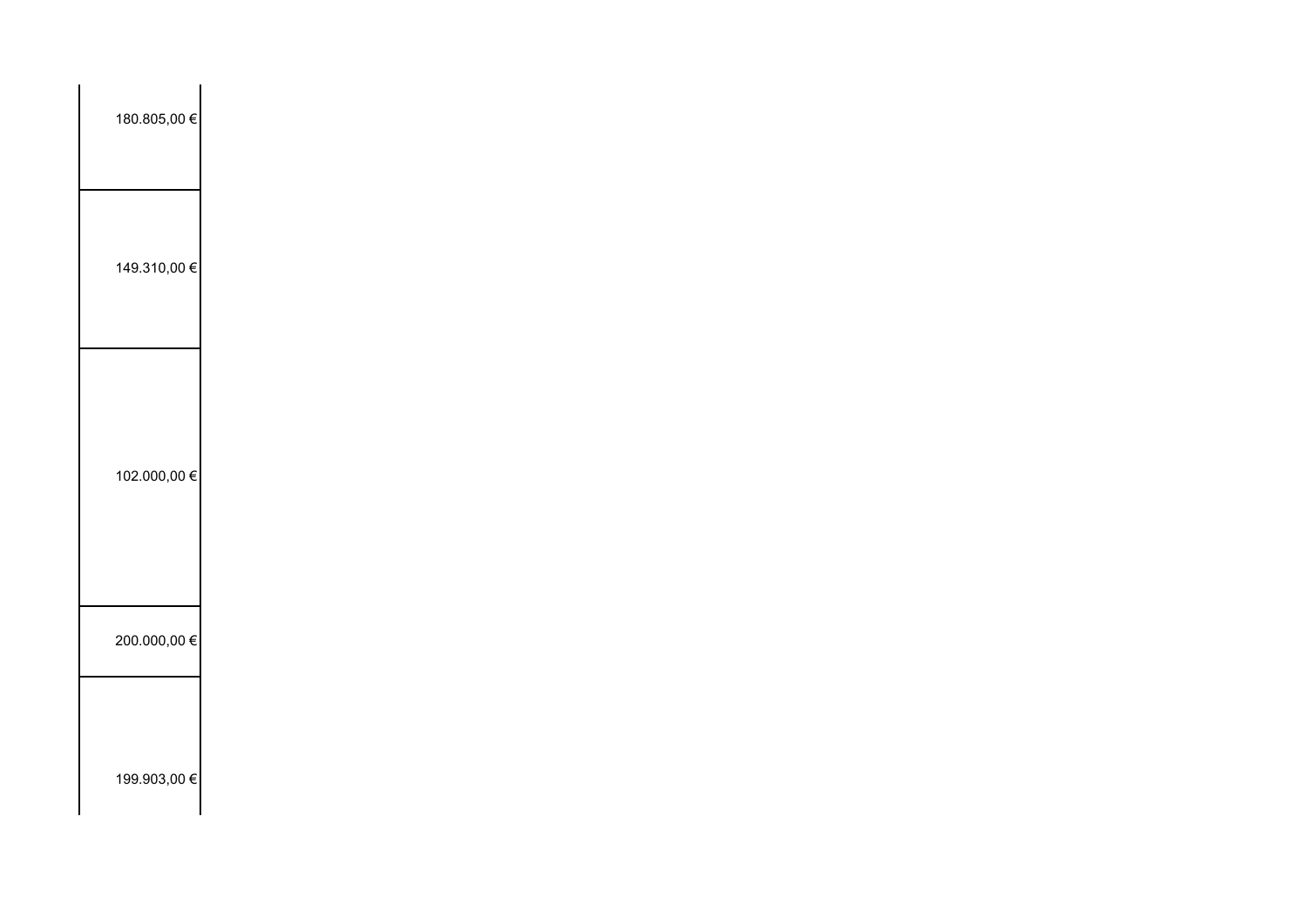| 197.976,00 € |
|--------------|
| 200.000,00 € |
| 161.208,00 € |
|              |
| 187.218,00 € |
|              |
| 187.256,00 € |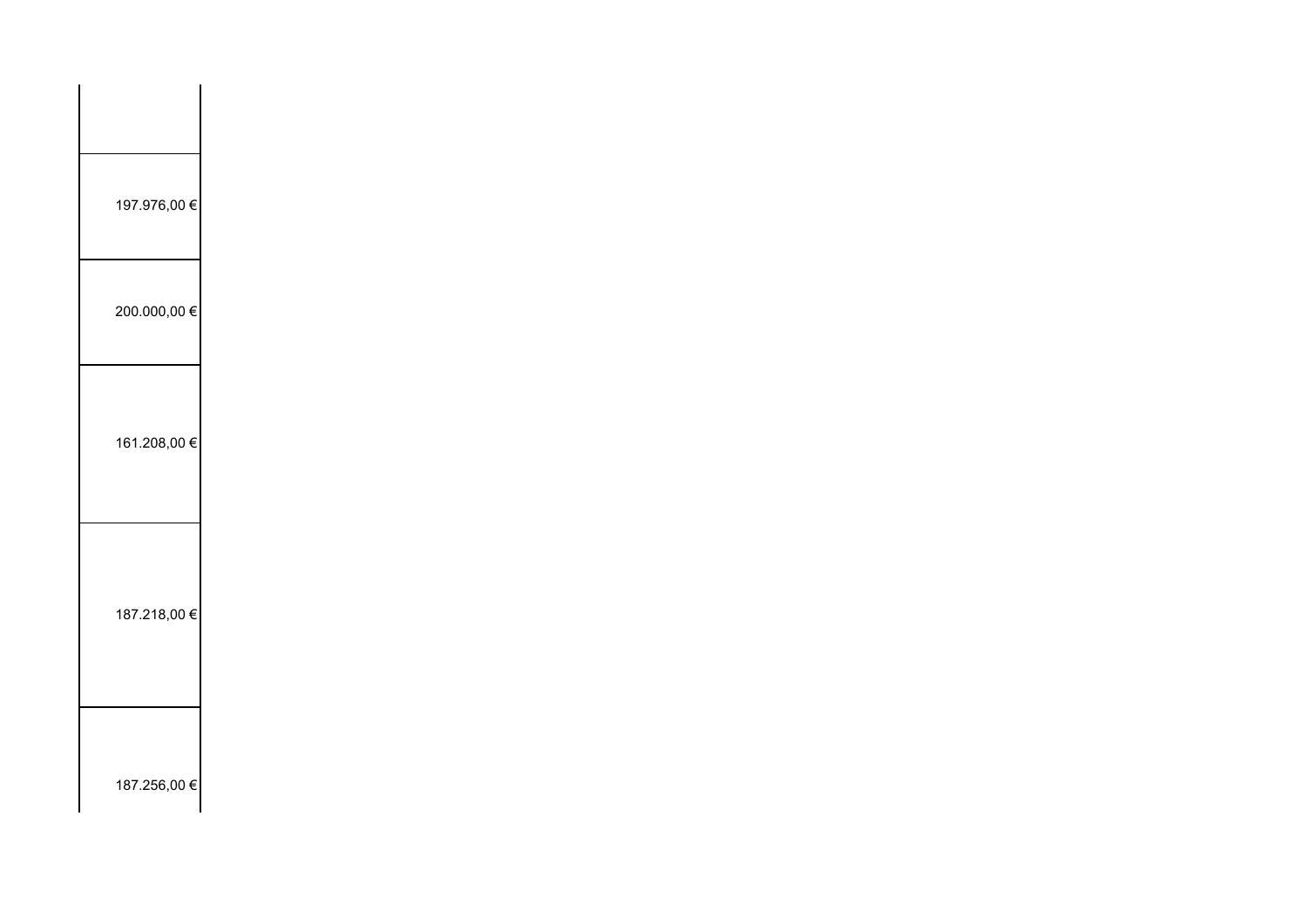| 199.845,00 € |  |  |
|--------------|--|--|
| 200.000,00 € |  |  |
| 172.800,00 € |  |  |
| 200.000,00 € |  |  |
| 174.000,00 € |  |  |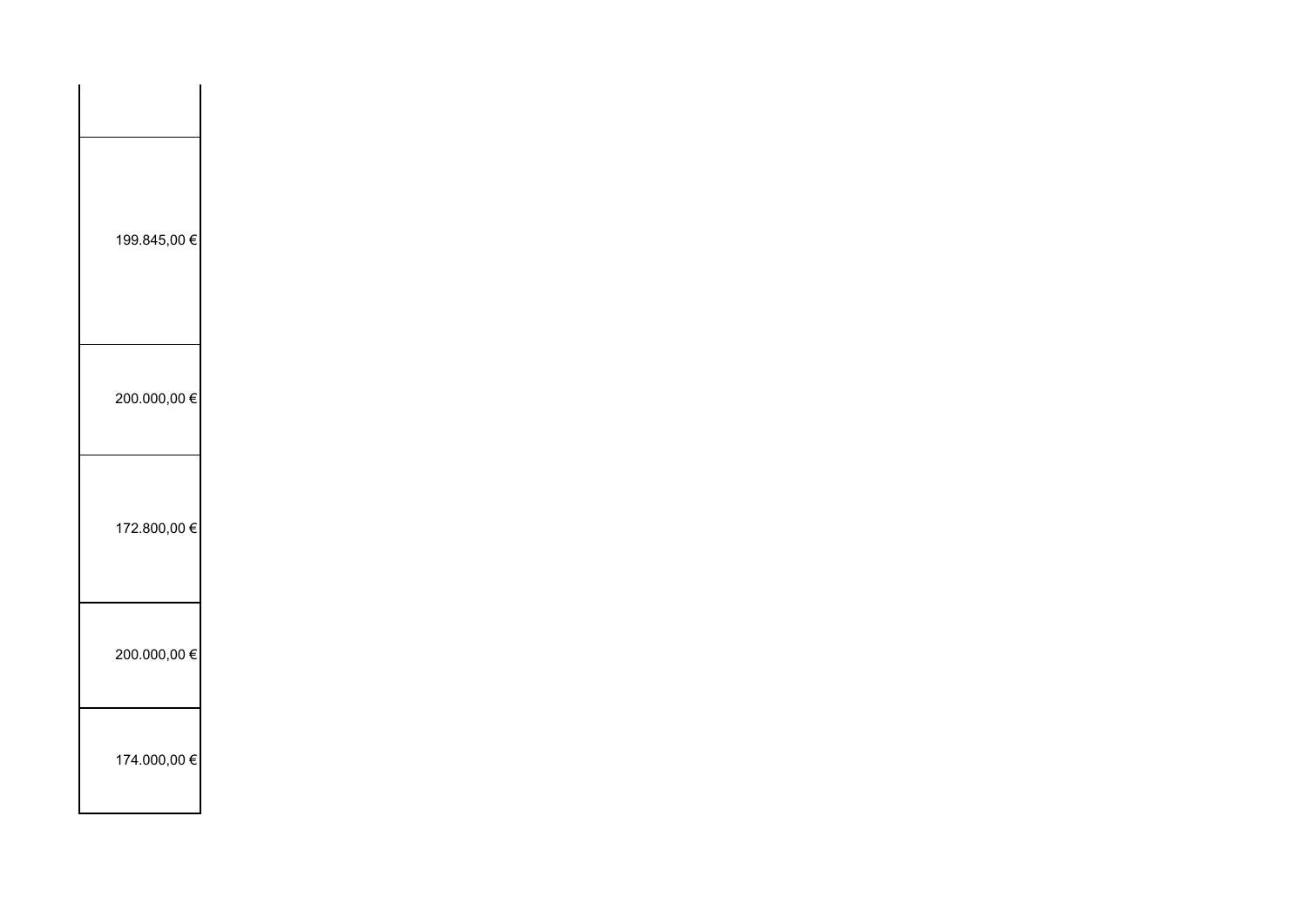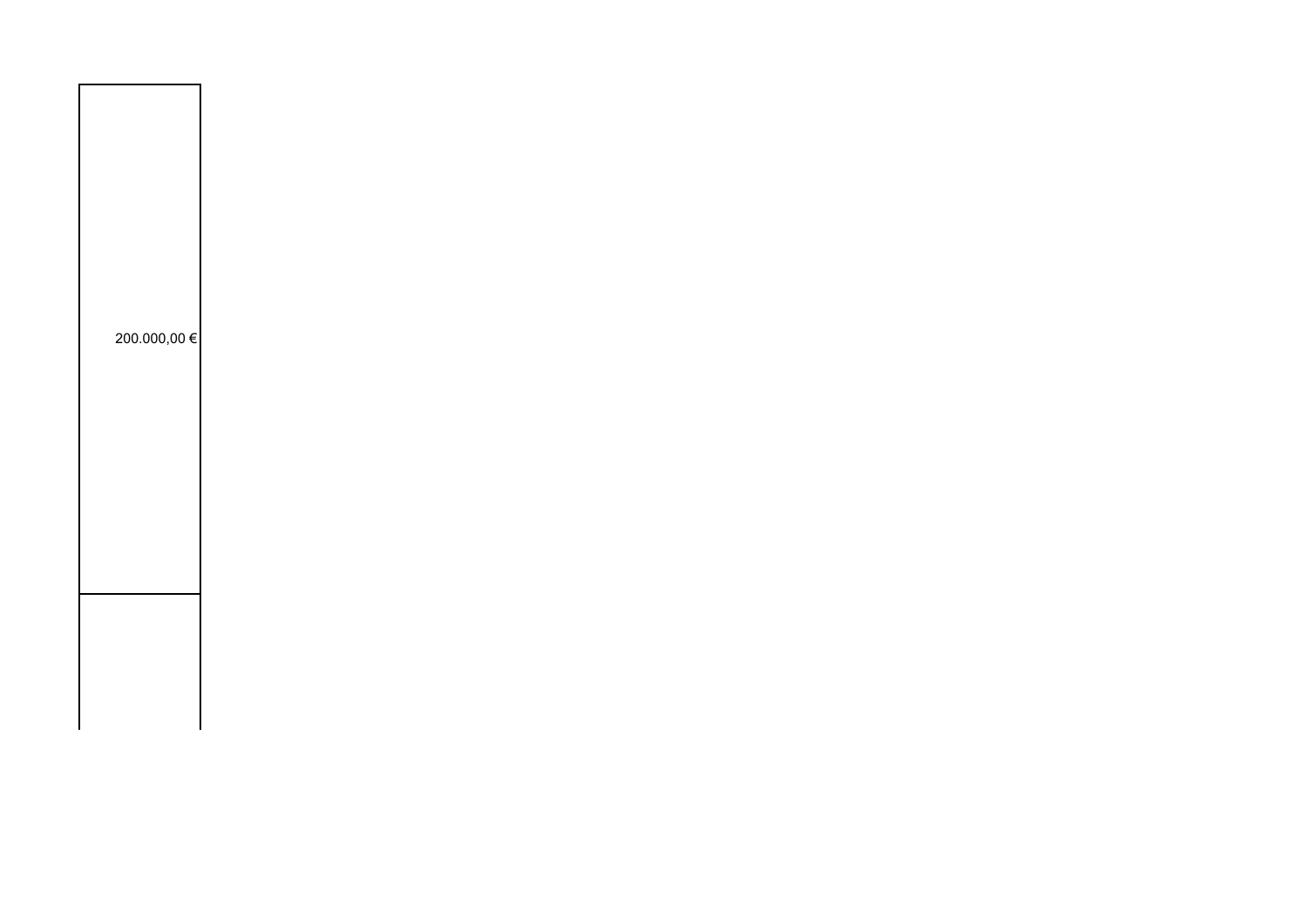| 199.988,00 € |  |  |  |
|--------------|--|--|--|
| 191.023,00 € |  |  |  |
| 198.264,00 € |  |  |  |
| 44.885,00 €  |  |  |  |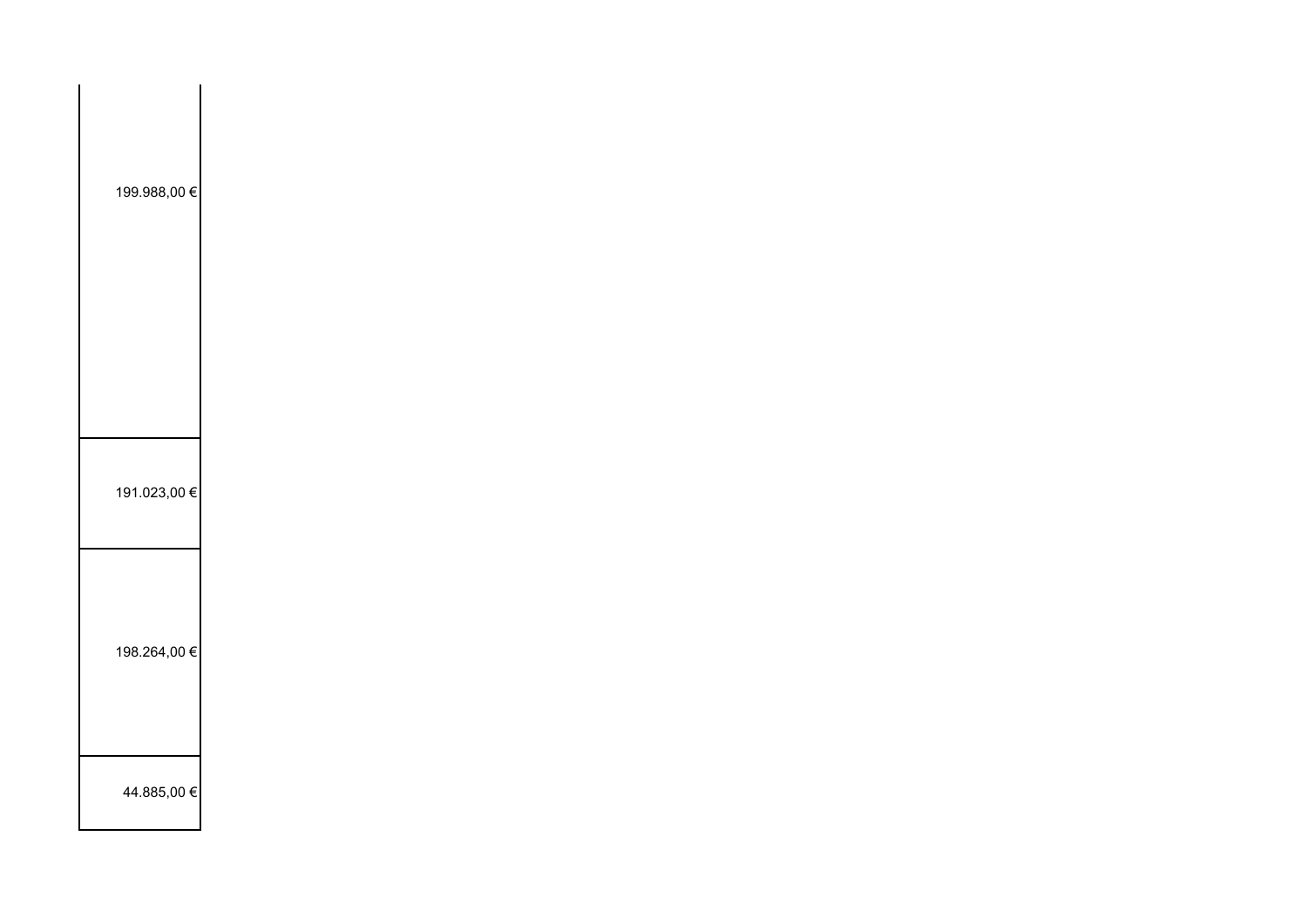| 192.000,00 € |  |  |  |  |
|--------------|--|--|--|--|
| 192.403,00 € |  |  |  |  |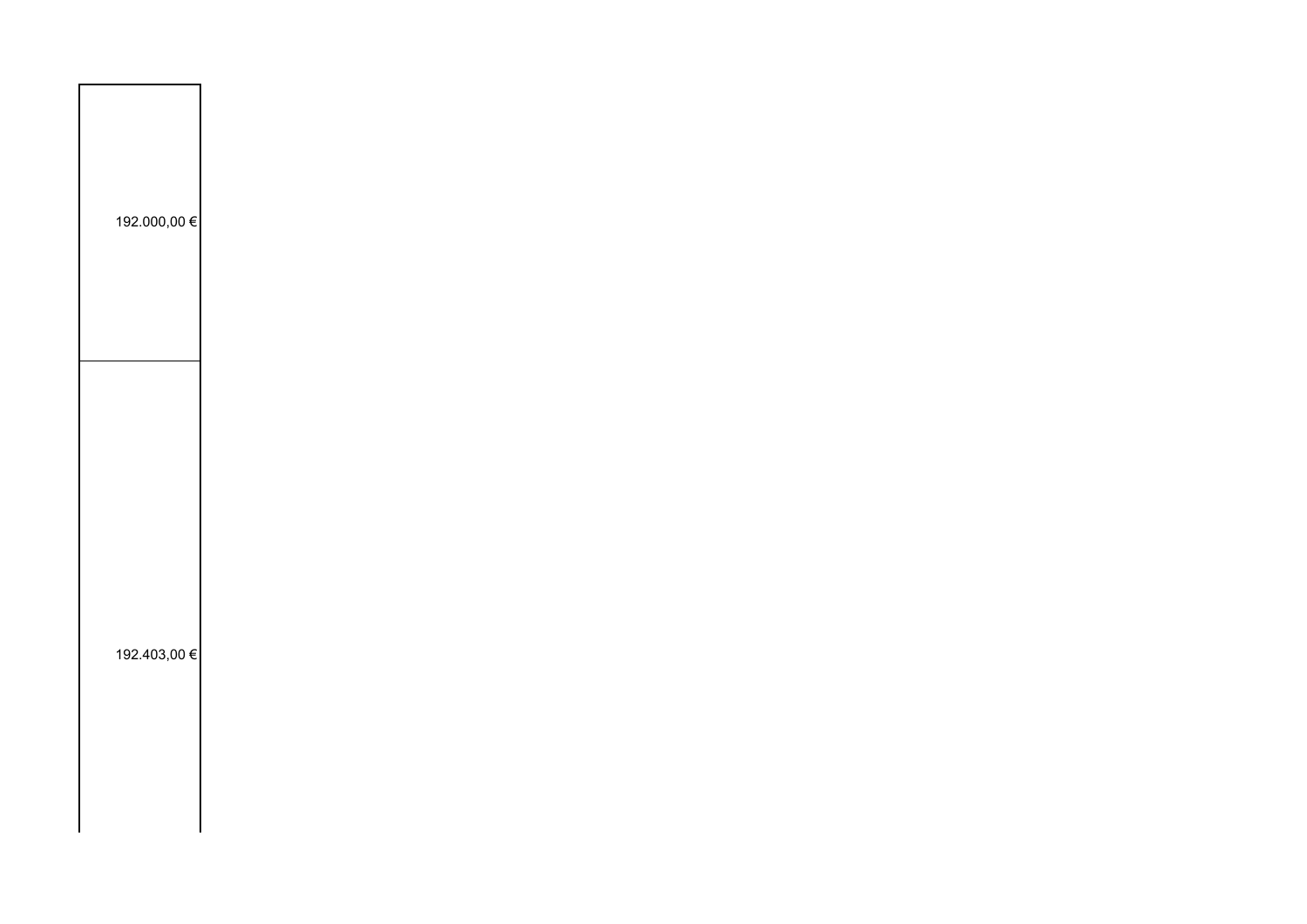| 199.291,00 € |  |
|--------------|--|
| 163.102,00 € |  |
| 198.960,00 € |  |
| 197.951,00 € |  |
| 200.000,00 € |  |
| 105.900,00 € |  |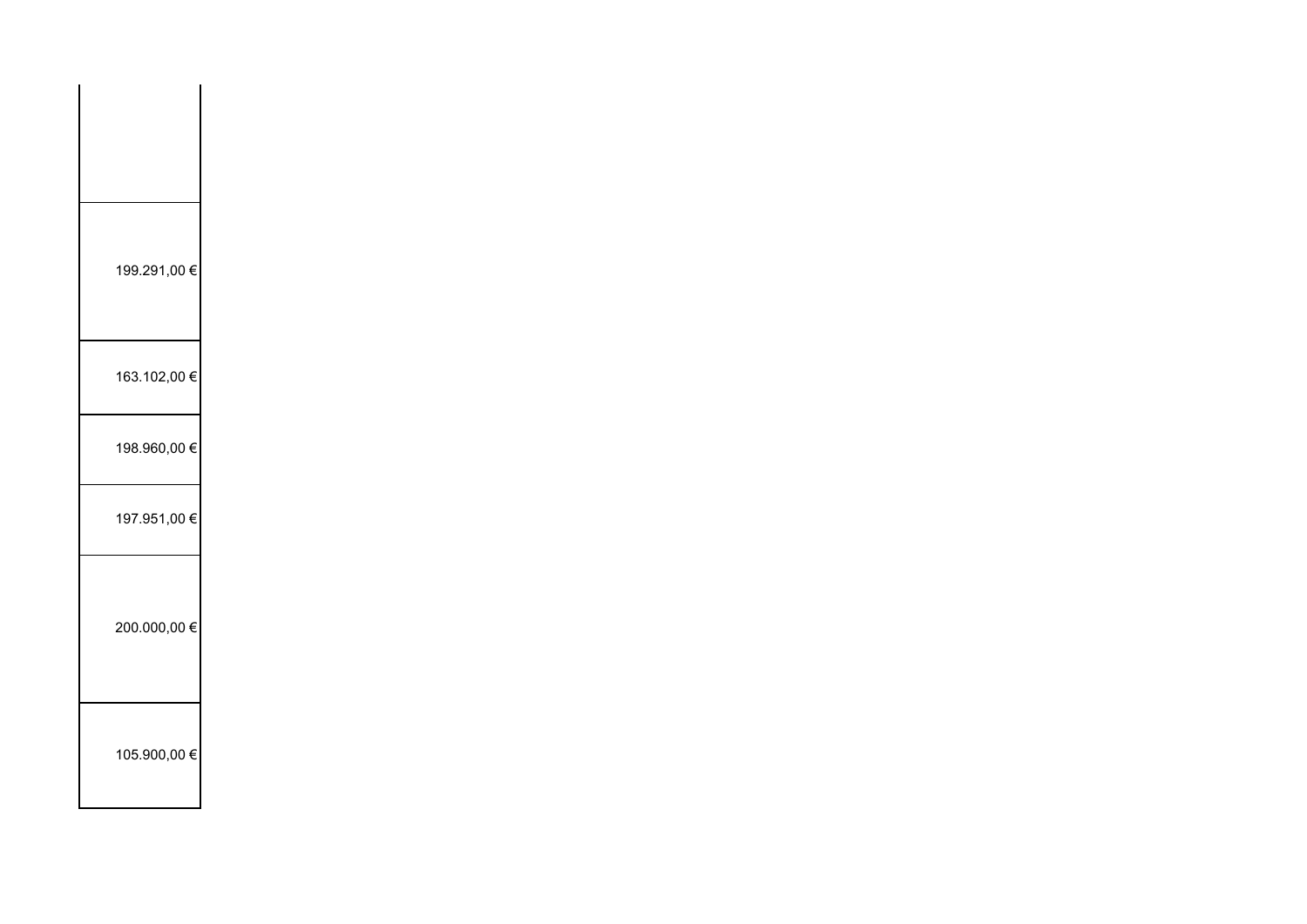| 190.000,00 € |  |  |  |
|--------------|--|--|--|
| 165.000,00 € |  |  |  |
|              |  |  |  |
| 200.000,00 € |  |  |  |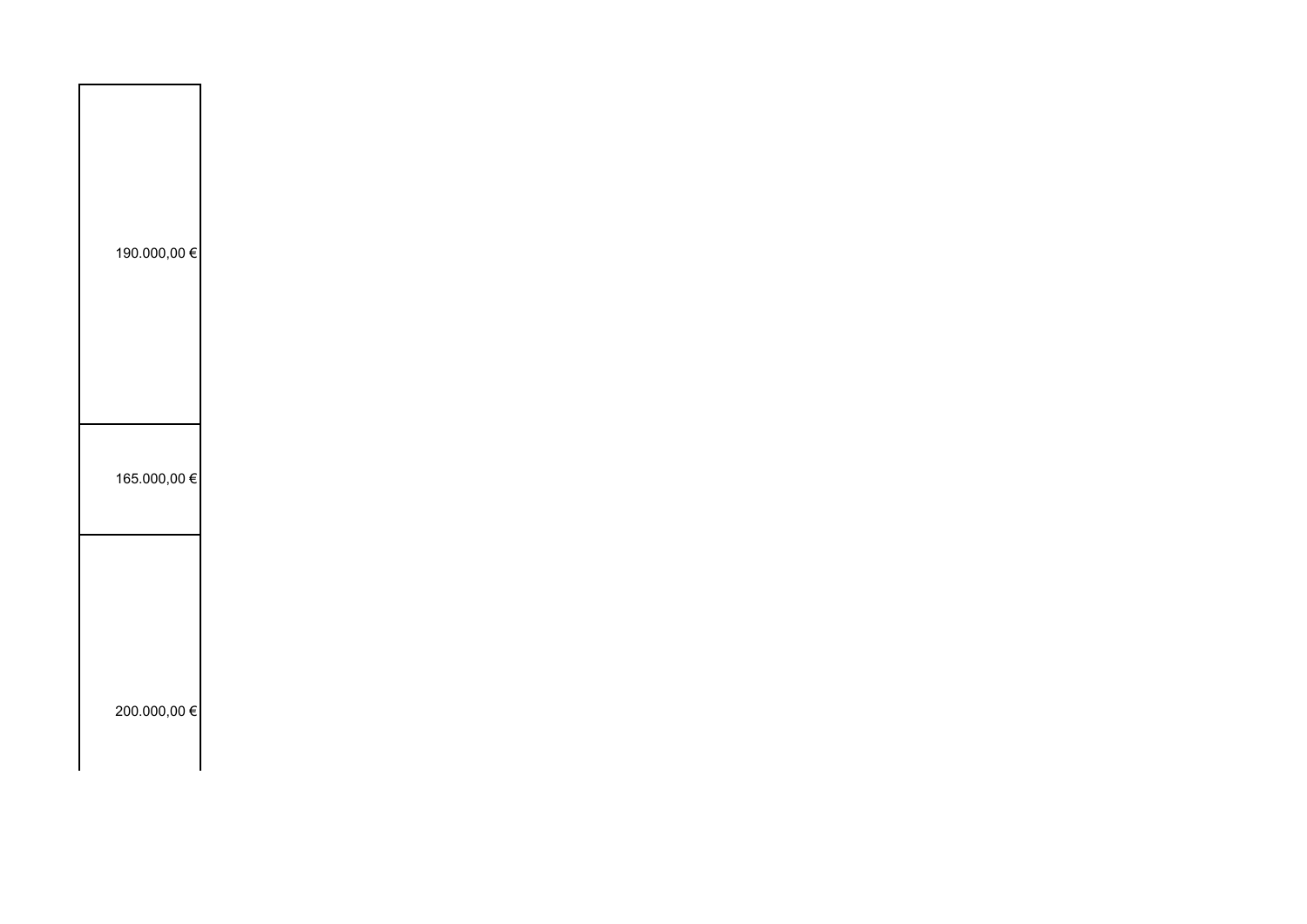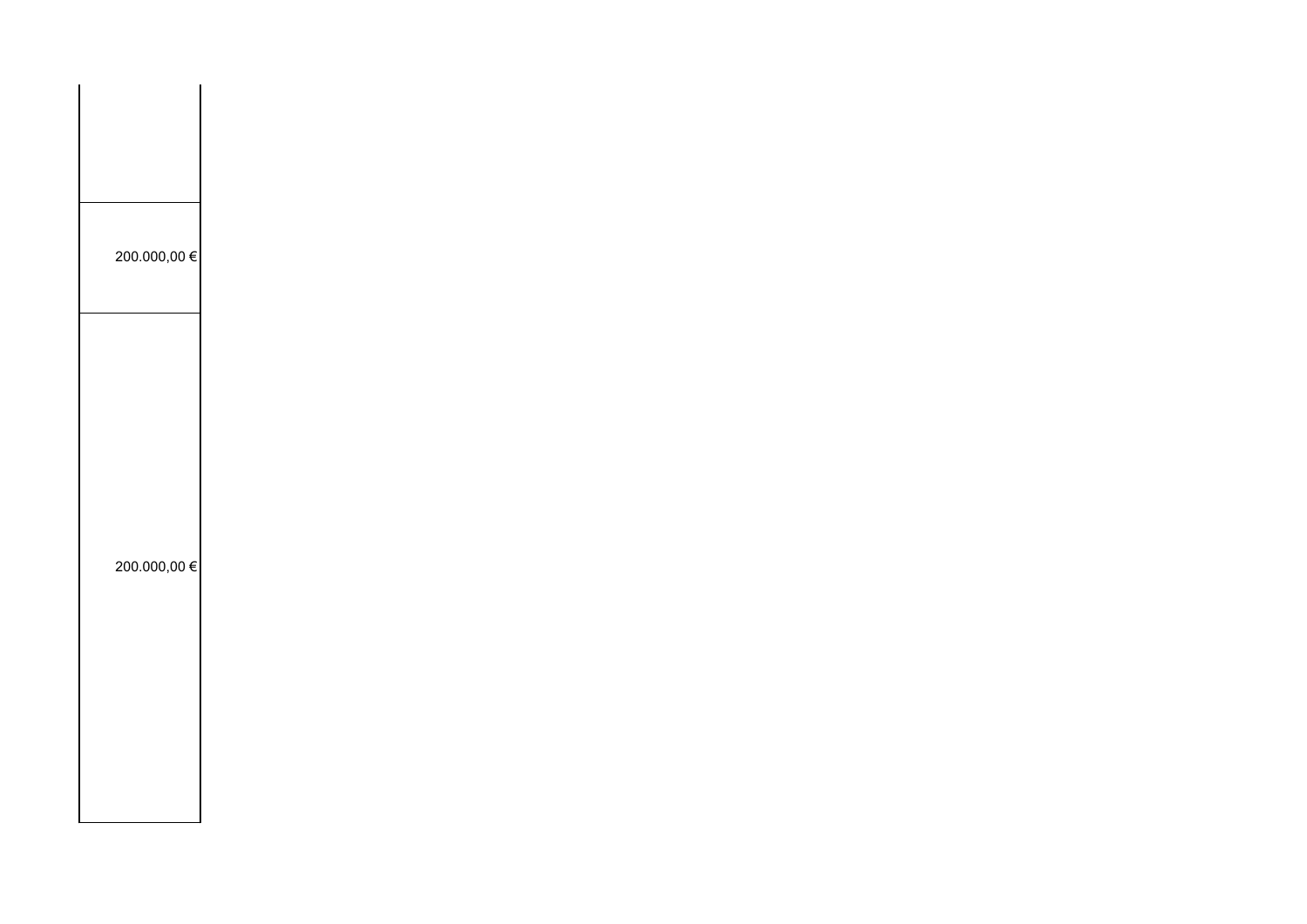| 199.421,00 € |  |  |  |
|--------------|--|--|--|
| 199.988,00 € |  |  |  |
| 200.000,00 € |  |  |  |
| 200.000,00 € |  |  |  |
| 143.958,00 € |  |  |  |
| 199.632,00 € |  |  |  |
| $\mathbf{I}$ |  |  |  |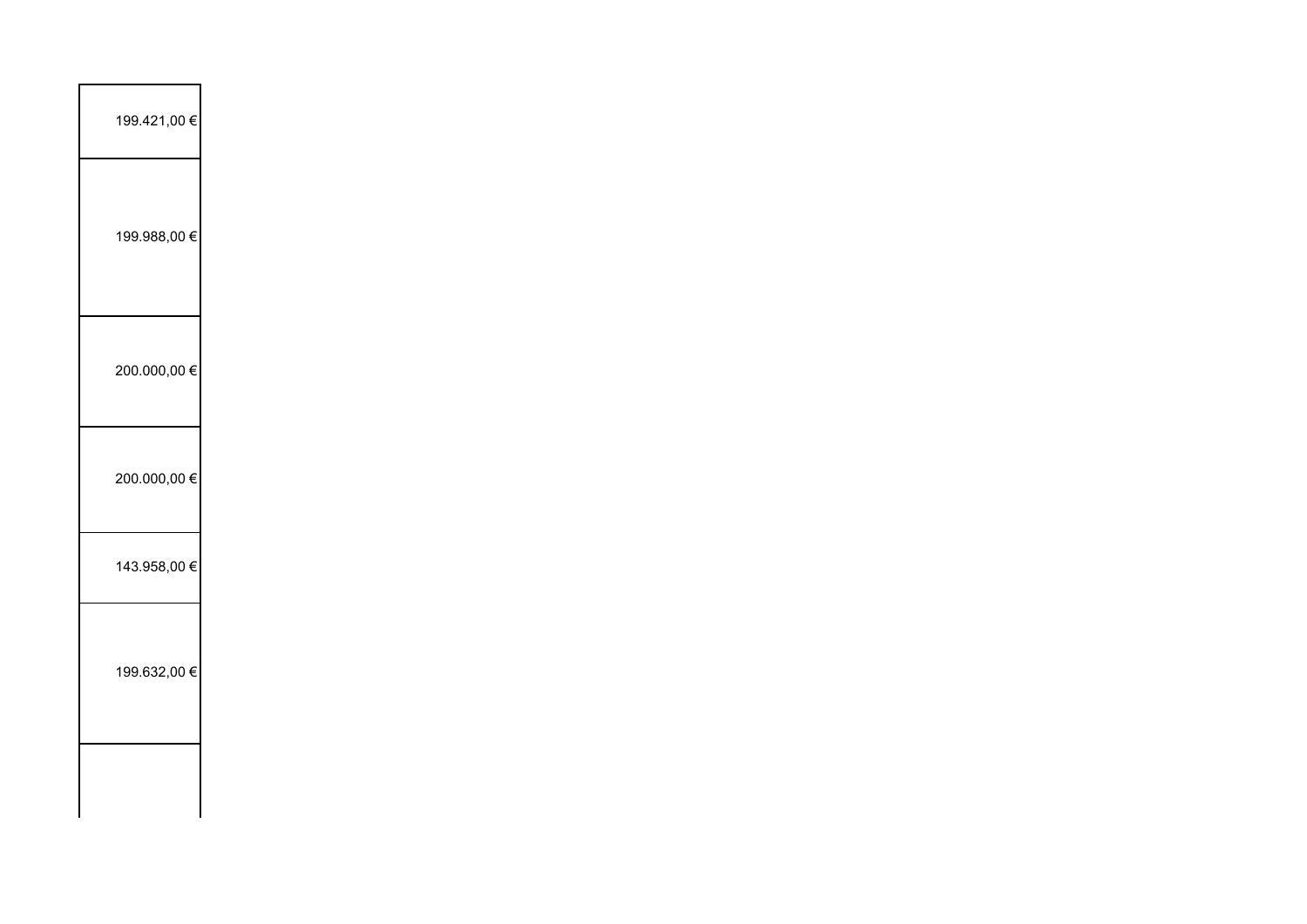| 200.000,00 €    |  |  |
|-----------------|--|--|
|                 |  |  |
|                 |  |  |
| 73.550,00 €     |  |  |
|                 |  |  |
|                 |  |  |
| 187.528,00 €    |  |  |
|                 |  |  |
|                 |  |  |
| 165.825,00 €    |  |  |
|                 |  |  |
|                 |  |  |
| 172.536,00 €    |  |  |
|                 |  |  |
|                 |  |  |
| 199.750,00 €    |  |  |
|                 |  |  |
| 17.359.091,00 € |  |  |